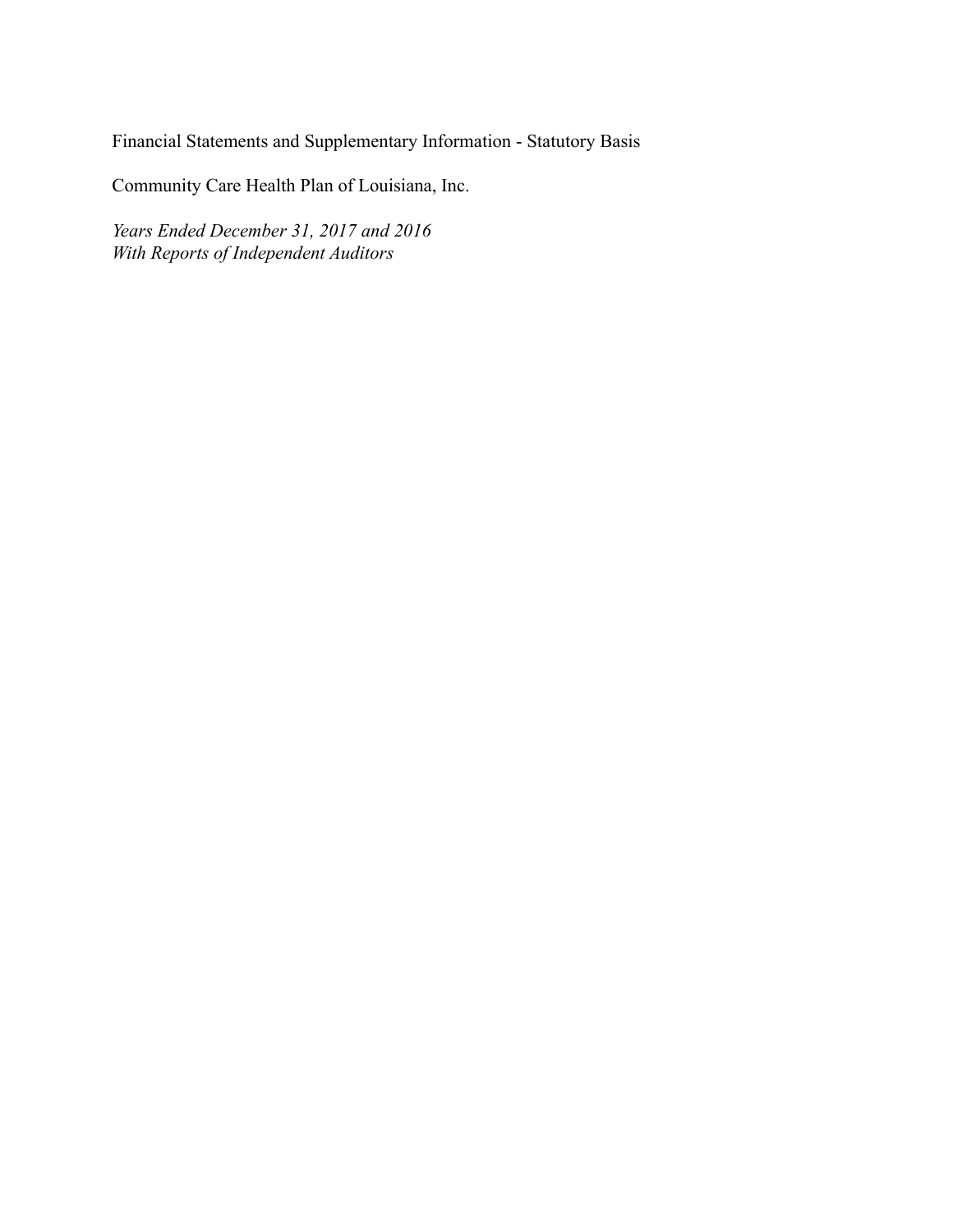Financial Statements and Supplementary Information - Statutory Basis

Years ended December 31, 2017 and 2016

### **Contents**

| Audited Financial Statements - Statutory Basis |    |
|------------------------------------------------|----|
|                                                |    |
|                                                |    |
|                                                |    |
|                                                | 6  |
|                                                | 7  |
| Supplementary Information - Statutory Basis    |    |
|                                                |    |
|                                                | 38 |
|                                                | 39 |
|                                                | 43 |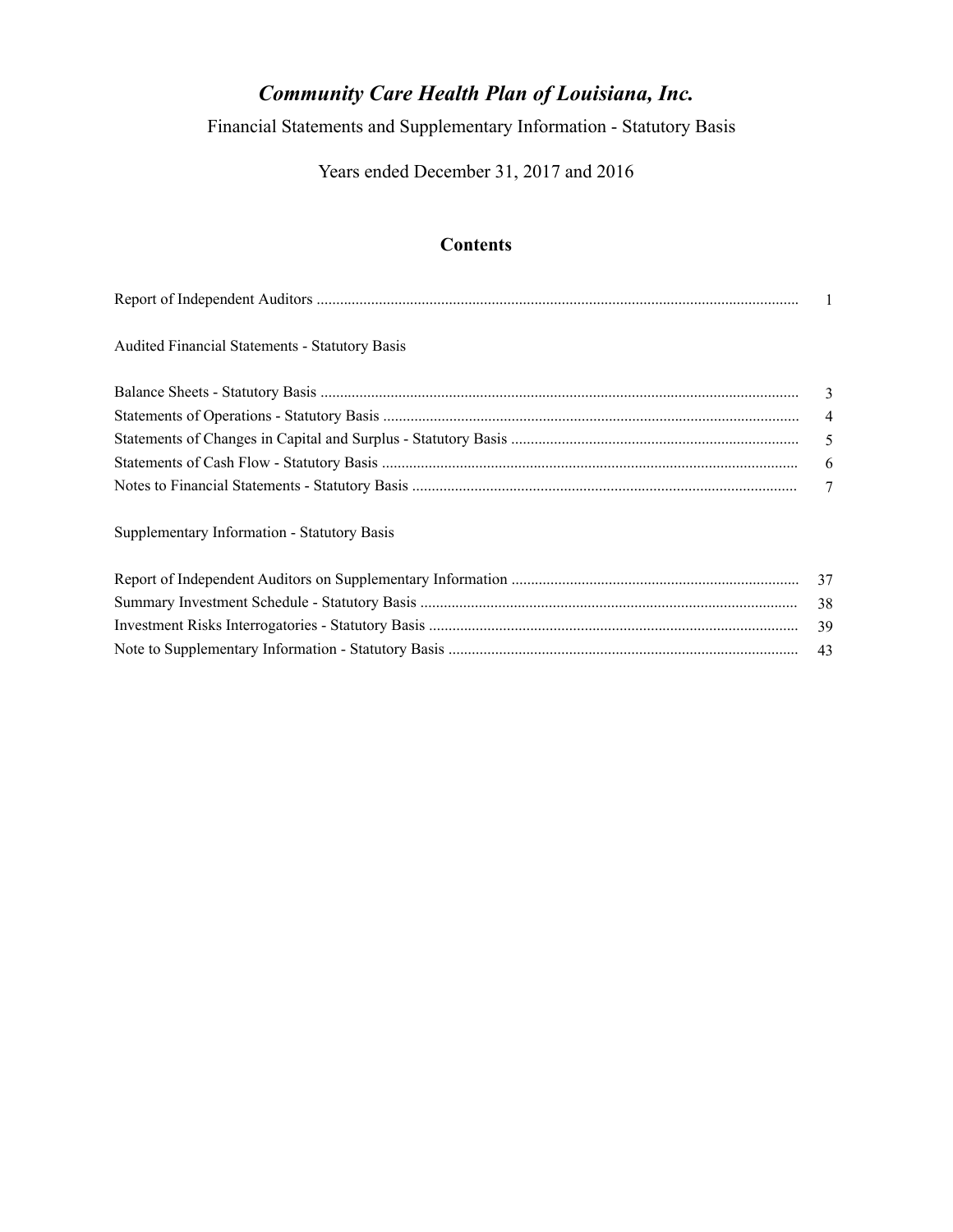

Ernst & Young LLP 111 Monument Circle Suite 4000 Indianapolis, IN 46204 Tel: +1 317 681 7000 Fax: +1 317 681 7216 ey.com

### **Report of Independent Auditors**

Board of Directors Community Care Health Plan of Louisiana, Inc.

We have audited the accompanying statutory basis financial statements of Community Care Health Plan of Louisiana, Inc., which comprise the balance sheets as of December 31, 2017 and 2016, and the related statements of operations, changes in capital and surplus, and cash flow for the years then ended, and the related notes to the financial statements.

#### **Management's Responsibility for the Financial Statements**

Management is responsible for the preparation and fair presentation of these financial statements in conformity with accounting practices prescribed or permitted by the Louisiana Department of Insurance. Management also is responsible for the design, implementation and maintenance of internal control relevant to the preparation and fair presentation of financial statements that are free of material misstatement, whether due to fraud or error.

#### **Auditor's Responsibility**

Our responsibility is to express an opinion on these financial statements based on our audits. We conducted our audits in accordance with auditing standards generally accepted in the United States. Those standards require that we plan and perform the audit to obtain reasonable assurance about whether the financial statements are free of material misstatement.

An audit involves performing procedures to obtain audit evidence about the amounts and disclosures in the financial statements. The procedures selected depend on the auditor's judgment, including the assessment of the risks of material misstatement of the financial statements, whether due to fraud or error. In making those risk assessments, the auditor considers internal control relevant to the entity's preparation and fair presentation of the financial statements in order to design audit procedures that are appropriate in the circumstances, but not for the purpose of expressing an opinion on the effectiveness of the entity's internal control. Accordingly, we express no such opinion. An audit also includes evaluating the appropriateness of accounting policies used and the reasonableness of significant accounting estimates made by management, as well as evaluating the overall presentation of the financial statements.

We believe that the audit evidence we have obtained is sufficient and appropriate to provide a basis for our audit opinions.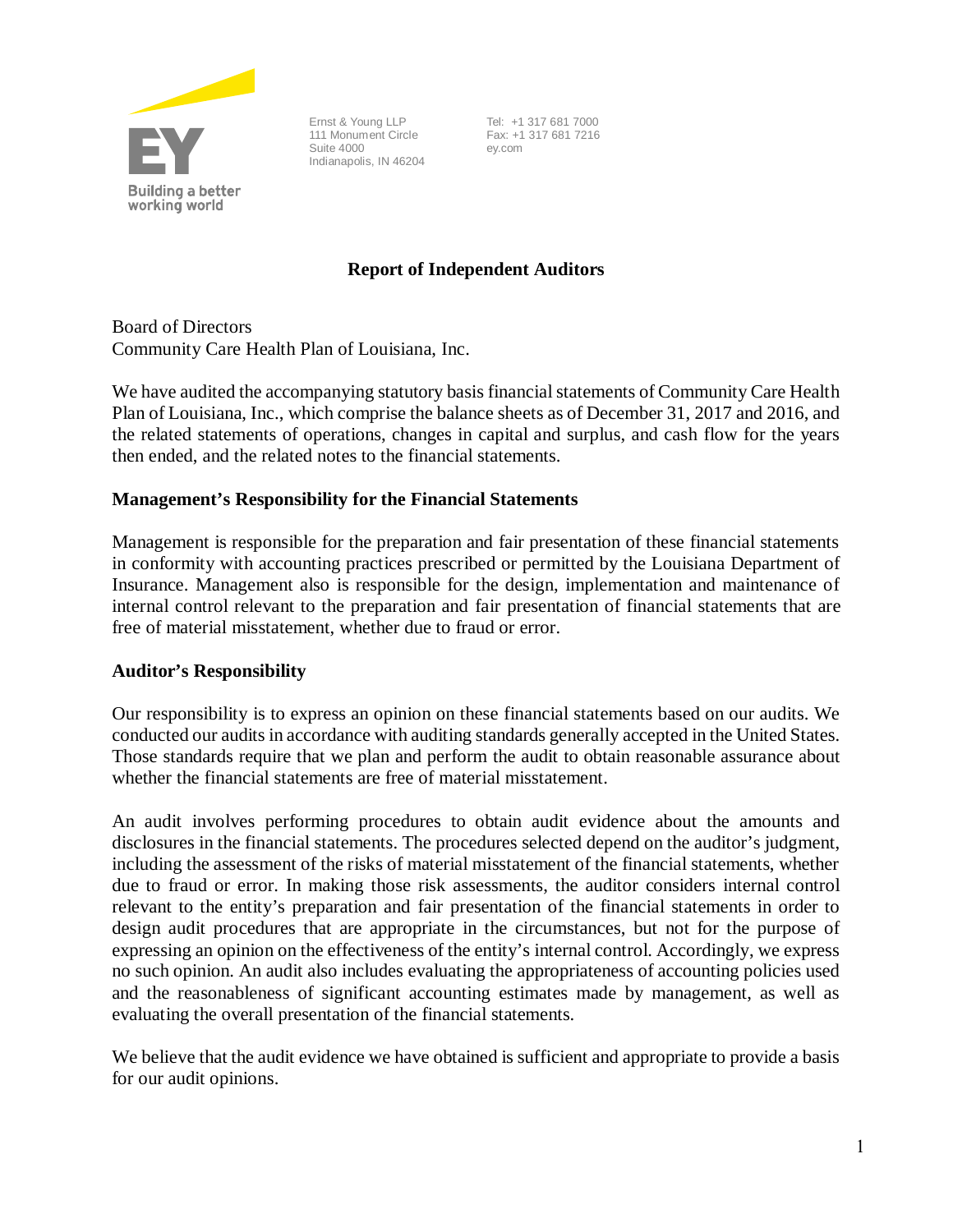#### **Basis for Adverse Opinion on U.S. Generally Accepted Accounting Principles**

As described in Note 1, to meet the requirements of Louisiana, the financial statements have been prepared in conformity with accounting practices prescribed or permitted by the Louisiana Department of Insurance, which practices differ from U.S. generally accepted accounting principles. The variances between such practices and U.S. generally accepted accounting principles are described in Note 1. The effects on the accompanying financial statements of these variances are not reasonably determinable but are presumed to be material.

#### **Adverse Opinion on U.S. Generally Accepted Accounting Principles**

In our opinion, because of the effects of the matter described in the preceding paragraph, the statutory basis financial statements referred to above do not present fairly, in conformity with U.S. generally accepted accounting principles, the financial position of Community Care Health Plan of Louisiana, Inc. at December 31, 2017 and 2016, or the results of its operations or its cash flows for the years then ended.

#### **Opinion on Statutory Basis of Accounting**

However, in our opinion, the statutory basis financial statements referred to above present fairly, in all material respects, the financial position of Community Care Health Plan of Louisiana, Inc. at December 31, 2017 and 2016, and the results of its operations and its cash flows for the years then ended in conformity with accounting practices prescribed or permitted by the Louisiana Department of Insurance.

Ernet + Young LLP

April 24, 2018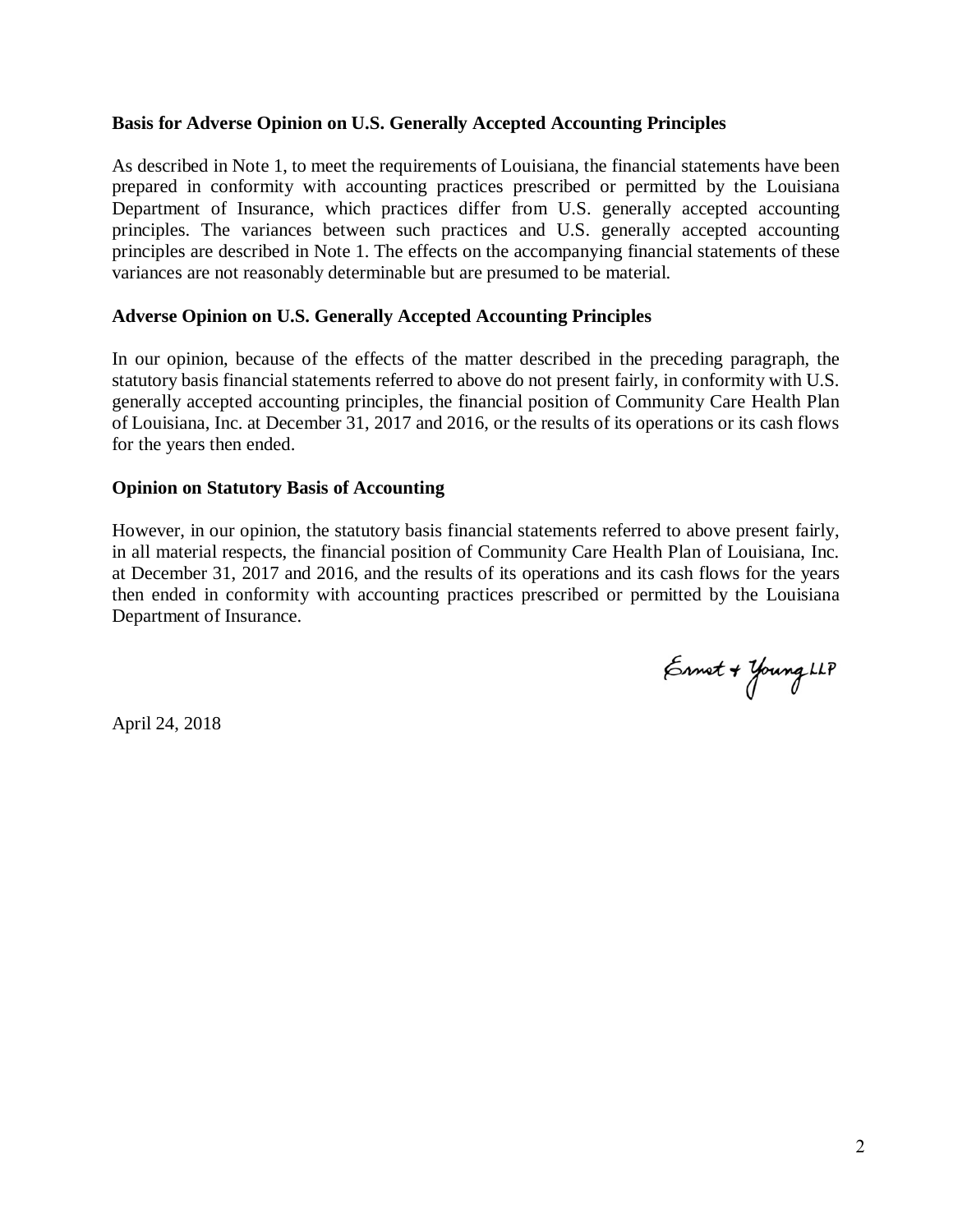# Balance Sheets - Statutory Basis

<span id="page-4-0"></span>

|                                                                                                                                                     |          | December 31    |      |          |
|-----------------------------------------------------------------------------------------------------------------------------------------------------|----------|----------------|------|----------|
|                                                                                                                                                     |          | 2017           | 2016 |          |
|                                                                                                                                                     |          | (In Thousands) |      |          |
| <b>Admitted assets</b>                                                                                                                              |          |                |      |          |
| Cash and invested assets:                                                                                                                           |          |                |      |          |
| Cash, (bank overdrafts), cash equivalents and short-term investments                                                                                | \$       | 54,530         | S.   | 114,882  |
| <b>Bonds</b>                                                                                                                                        |          | 167,852        |      | 71,507   |
| Receivable for securities                                                                                                                           |          | 95             |      | 42       |
| Securities lending collateral                                                                                                                       |          |                |      | 856      |
| Total cash and invested assets                                                                                                                      |          | 222,477        |      | 187,287  |
| Accrued investment income                                                                                                                           |          | 1,630          |      | 676      |
| Premiums receivable                                                                                                                                 |          | 95,405         |      | 85,637   |
| Current federal income tax recoverable                                                                                                              |          | 2,673          |      |          |
| Net deferred tax asset                                                                                                                              |          | 3,185          |      | 7,794    |
| Receivables from affiliates                                                                                                                         |          | 7,778          |      | 565      |
| Health care and other receivables                                                                                                                   |          | 537            |      | 806      |
| Other assets                                                                                                                                        |          |                |      | -1       |
| Total admitted assets                                                                                                                               | <b>S</b> | 333,685        | \$   | 282,766  |
| Liabilities and capital and surplus                                                                                                                 |          |                |      |          |
| Liabilities:                                                                                                                                        |          |                |      |          |
| Unpaid claims and claims adjustment expenses                                                                                                        | \$       | 75,887         | S    | 121,557  |
| Aggregate policy reserves                                                                                                                           |          | 42,175         |      |          |
| Current federal income tax payable                                                                                                                  |          |                |      | 5,039    |
| Accounts payable and accrued expenses                                                                                                               |          | 26,820         |      | 41,075   |
| Remittances and items not allocated                                                                                                                 |          | 3,310          |      | 2,399    |
| Payable to affiliates                                                                                                                               |          |                |      | 2,557    |
| Payable for securities lending                                                                                                                      |          |                |      | 856      |
| Liability for amounts held under uninsured plans                                                                                                    |          | 59,802         |      | 38,239   |
| Other liabilities                                                                                                                                   |          | 1,656          |      | 2,108    |
| <b>Total liabilities</b>                                                                                                                            |          | 209,650        |      | 213,830  |
| Capital and surplus:                                                                                                                                |          |                |      |          |
| Common stock, \$0 par value, 1,250 shares<br>authorized, issued and outstanding in 2017, 1,000 shares<br>authorized, issued and outstanding in 2016 |          |                |      |          |
| Additional paid-in surplus                                                                                                                          |          | 135,724        |      | 95,676   |
| Unassigned surplus (deficit)                                                                                                                        |          | (33, 041)      |      | (26,740) |
| Special surplus funds                                                                                                                               |          | 21,352         |      |          |
| Total capital and surplus                                                                                                                           |          | 124,035        |      | 68,936   |
| Total liabilities and capital and surplus                                                                                                           | \$       | 333,685        | \$   | 282,766  |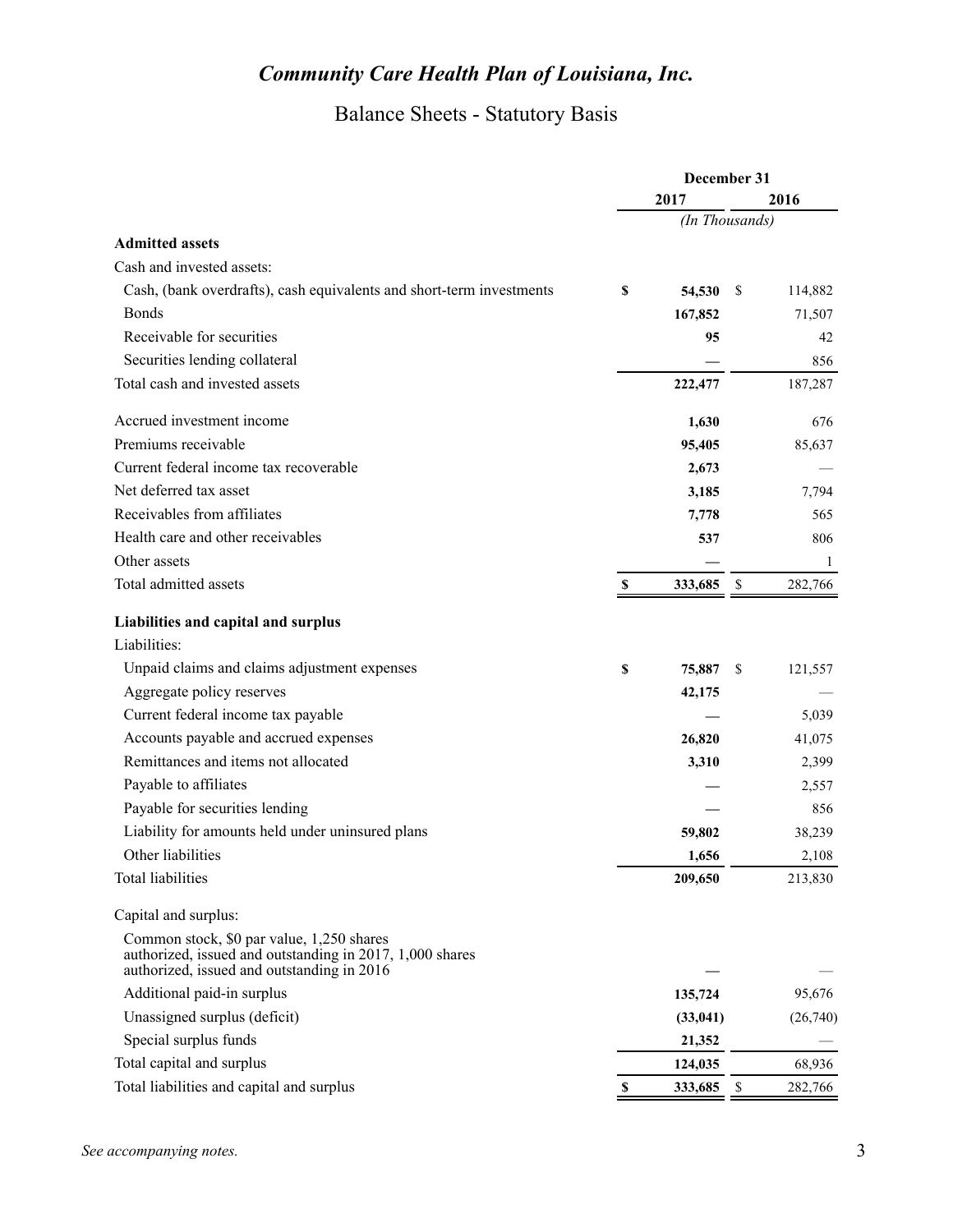# Statements of Operations - Statutory Basis

<span id="page-5-0"></span>

|                                                              |    | <b>Year Ended December 31</b> |              |         |
|--------------------------------------------------------------|----|-------------------------------|--------------|---------|
|                                                              |    | 2017                          |              | 2016    |
|                                                              |    | (In Thousands)                |              |         |
| <b>Premium income</b>                                        | \$ | 947,539                       | <sup>S</sup> | 785,342 |
| <b>Benefits and expenses:</b>                                |    |                               |              |         |
| Claims and claims adjustment expenses                        |    | 835,615                       |              | 706,970 |
| Operating expenses                                           |    | 98,102                        |              | 76,326  |
| Total benefits and expenses                                  |    | 933,717                       |              | 783,296 |
| Net underwriting gain (loss)                                 |    | 13,822                        |              | 2,046   |
| <b>Investment gains (losses):</b>                            |    |                               |              |         |
| Net investment income                                        |    | 4,156                         |              | 2,273   |
| Net realized capital gains (losses), net of taxes (benefits) |    | 239                           |              | 40      |
| Total net investment gains (losses)                          |    | 4,395                         |              | 2,313   |
| Income (loss) before federal income taxes                    |    | 18,217                        |              | 4,359   |
| Federal income taxes (benefits)                              |    | 5,677                         |              | 7,615   |
| Net income (loss)                                            | S  | 12,540                        | S            | (3,256) |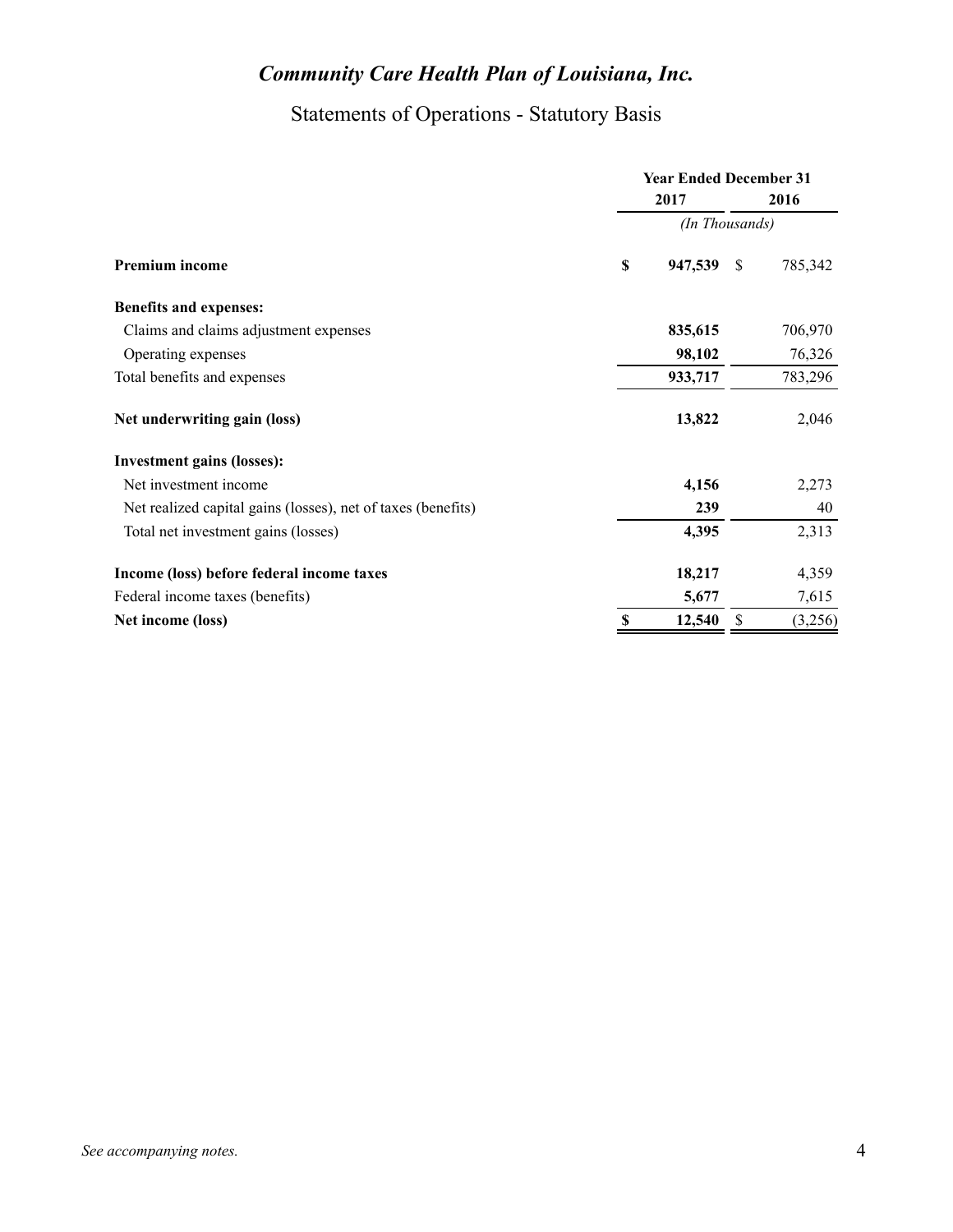# <span id="page-6-0"></span>Statements of Changes in Capital and Surplus - Statutory Basis

|                                                                               | <b>Additional</b><br>Unassigned<br>Paid-in<br>Common<br><b>Surplus</b><br><b>Stock</b><br><b>Surplus</b><br>(Deficit) |  | <b>Special</b><br><b>Surplus</b><br><b>Funds</b> |         | <b>Total Capital</b><br>and Surplus |                |          |    |         |
|-------------------------------------------------------------------------------|-----------------------------------------------------------------------------------------------------------------------|--|--------------------------------------------------|---------|-------------------------------------|----------------|----------|----|---------|
|                                                                               |                                                                                                                       |  |                                                  |         |                                     | (In Thousands) |          |    |         |
| Balance as of January 1, 2016                                                 | \$                                                                                                                    |  | S                                                | 75,676  | S                                   | (33,190)       | \$10,759 | S  | 53,245  |
| Net income (loss)                                                             |                                                                                                                       |  |                                                  |         |                                     | (3,256)        |          |    | (3,256) |
| Change in net unrealized capital gains and losses, net of<br>taxes (benefits) |                                                                                                                       |  |                                                  |         |                                     | 43             |          |    | 43      |
| Change in net deferred income tax                                             |                                                                                                                       |  |                                                  |         |                                     | 3,220          |          |    | 3,220   |
| Change in nonadmitted assets                                                  |                                                                                                                       |  |                                                  |         |                                     | (4,316)        |          |    | (4,316) |
| Change in special surplus funds for ACA health insurer<br>fee                 |                                                                                                                       |  |                                                  |         |                                     | 10,759         | (10,759) |    |         |
| Capital contribution from parent                                              |                                                                                                                       |  |                                                  | 20,000  |                                     |                |          |    |         |
| Balance as of December 31, 2016                                               |                                                                                                                       |  |                                                  | 95,676  |                                     | (26,740)       |          |    | 68,936  |
| Net income (loss)                                                             |                                                                                                                       |  |                                                  |         |                                     | 12,540         |          |    | 12,540  |
| Change in net unrealized capital gains and losses, net of<br>taxes (benefits) |                                                                                                                       |  |                                                  |         |                                     | 18             |          |    | 18      |
| Change in net deferred income tax                                             |                                                                                                                       |  |                                                  |         |                                     | (5,094)        |          |    | (5,094) |
| Change in nonadmitted assets                                                  |                                                                                                                       |  |                                                  |         |                                     | 7,587          |          |    | 7,587   |
| Change in special surplus funds for ACA health insurer<br>fee                 |                                                                                                                       |  |                                                  |         |                                     | (21, 352)      | 21,352   |    |         |
| Common stock issued to BCBS LA                                                |                                                                                                                       |  |                                                  | 16,718  |                                     |                |          |    | 16,718  |
| Capital contribution from stockholders                                        |                                                                                                                       |  |                                                  | 23,330  |                                     |                |          |    | 23,330  |
| Balance as of December 31, 2017                                               | \$                                                                                                                    |  | \$                                               | 135,724 | \$                                  | (33, 041)      | \$21,352 | \$ | 124,035 |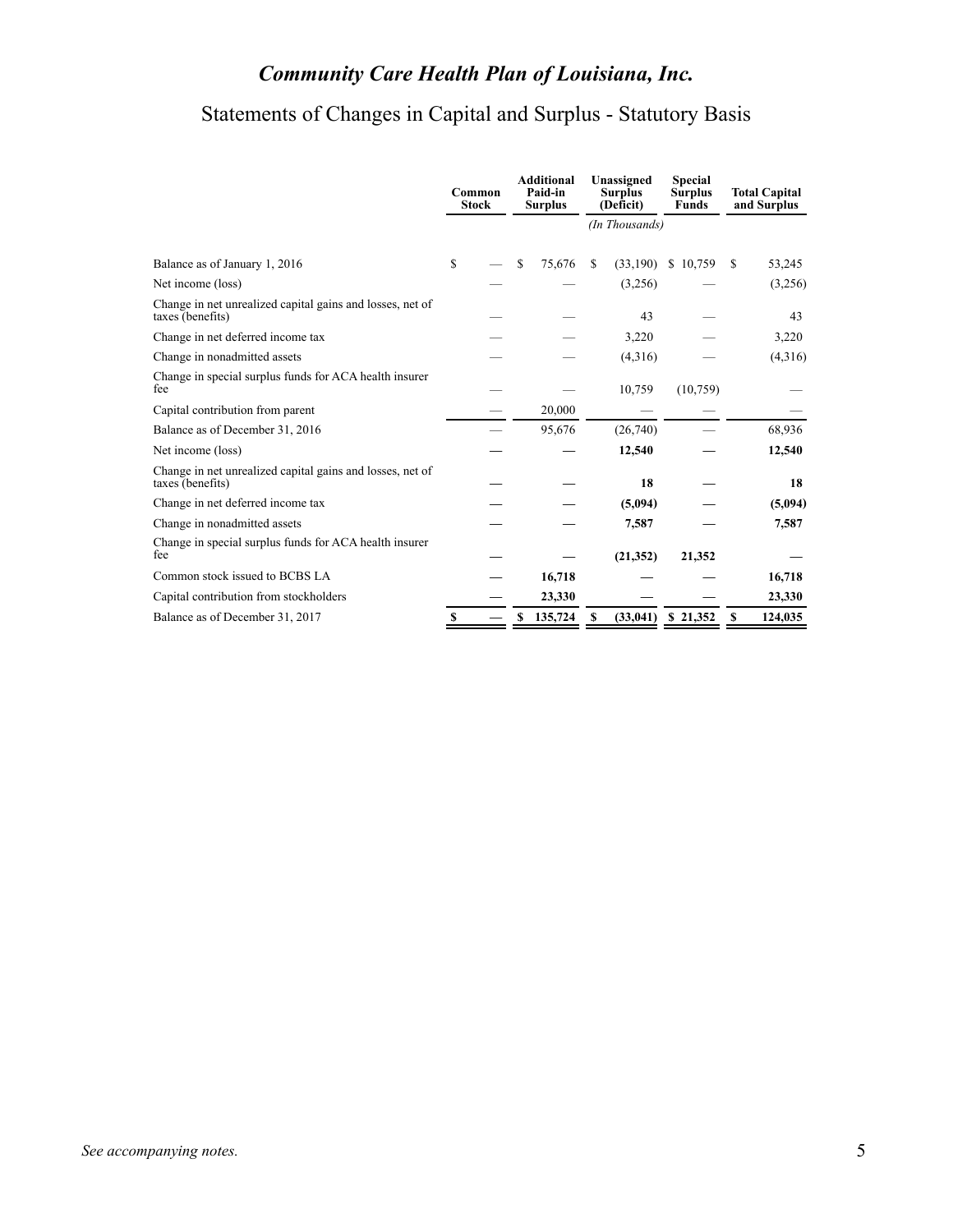# Statements of Cash Flow - Statutory Basis

<span id="page-7-0"></span>

|                                                                                              | <b>Year Ended December 31</b> |                |    |            |
|----------------------------------------------------------------------------------------------|-------------------------------|----------------|----|------------|
|                                                                                              |                               | 2017           |    | 2016       |
|                                                                                              |                               | (In Thousands) |    |            |
| <b>Operating activities:</b>                                                                 |                               |                |    |            |
| Premiums collected                                                                           | \$                            | 979,946        | -S | 769,824    |
| Investment income received                                                                   |                               | 4,101          |    | 2,785      |
| Claims and claims adjustment expenses paid                                                   |                               | (874, 397)     |    | (643, 253) |
| General administrative and miscellaneous expenses paid                                       |                               | (90, 594)      |    | (20, 382)  |
| Federal income taxes (paid) recovered                                                        |                               | (13, 522)      |    | (2,989)    |
| Net cash provided by (used in) operating activities                                          |                               | 5,534          |    | 105,985    |
| <b>Investment activities:</b>                                                                |                               |                |    |            |
| Proceeds from investments sold, matured or repaid                                            |                               | 28,232         |    | 20,066     |
| Cost of investments acquired                                                                 |                               | (124, 253)     |    | (25, 014)  |
| Net cash provided by (used in) investment activities                                         |                               | (96, 021)      |    | (4,948)    |
| Financing or miscellaneous activities:                                                       |                               |                |    |            |
| Common stock issued to BCBS LA                                                               |                               | 16,718         |    |            |
| Capital contribution from stockholders                                                       |                               | 23,330         |    | 20,000     |
| Net transfers from (to) affiliates                                                           |                               | (9,770)        |    | (2,172)    |
| Other                                                                                        |                               | (143)          |    | 1,978      |
| Net cash provided by (used in) financing or miscellaneous activities                         |                               | 30,135         |    | 19,806     |
| Change in cash, (bank overdrafts), cash equivalents and short-term investments               |                               | (60, 352)      |    | 120,843    |
| Cash, (bank overdrafts), cash equivalents and short-term investments at<br>beginning of year |                               | 114,882        |    | (5,961)    |
| Cash, (bank overdrafts), cash equivalents and short-term investments at end of<br>year       | \$                            | 54,530         | -S | 114,882    |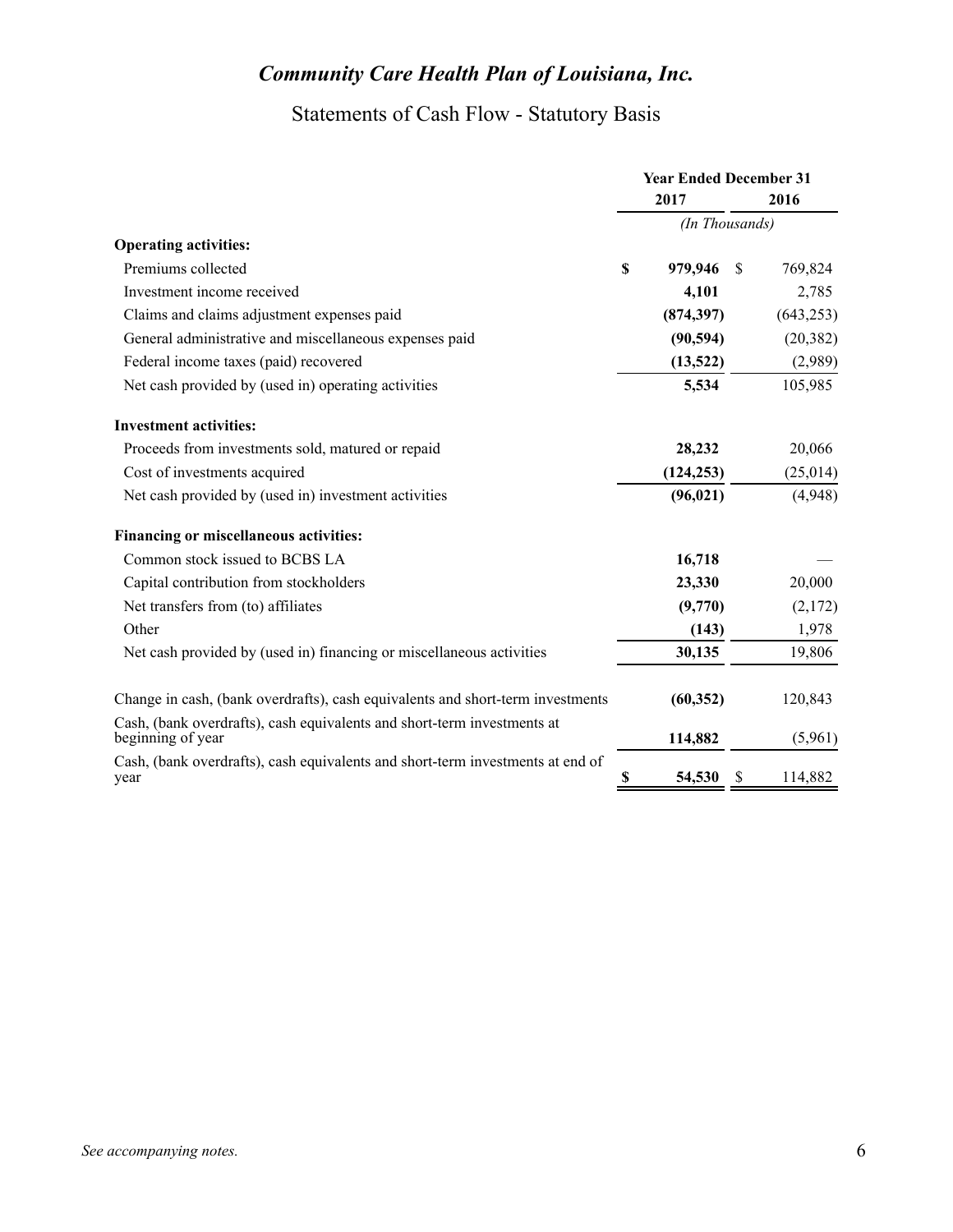Notes to Financial Statements - Statutory Basis

*(Dollars In Thousands)*

December 31, 2017

#### <span id="page-8-0"></span>**1. Nature of Operations and Significant Accounting Policies**

Community Care Health Plan of Louisiana, Inc. (the "Company") is a Louisiana domiciled stock health maintenance organization ("HMO"), which is licensed in Louisiana. The Company is a prepaid capitated plan created primarily for an enrolled population comprised of beneficiaries of the Medicaid's Temporary Assistance for Needy Families ("TANF") as well as people with disabilities and specialized behavioral health ("BH") services. The Company serves children, families, seniors and people with disabilities through the BAYOU HEALTH program. The Company's current service areas are statewide. The Company operates as a licensee of the Blue Cross and Blue Shield Association ("BCBSA"). On November 15, 2016, AMERIGROUP Corporation ("AGP") sold the Company to Anthem Partnership Holding Company, LLC ("APHC"). At December 31, 2017, the Company is owned 80% by APHC, which is an indirect wholly-owned subsidiary of Anthem, Inc. ("Anthem"), a publicly traded company. In March 2017, the LDI approved the sale of 250 shares of the stock of the Company to Louisiana Health Service & Indemnity Company, d/b/a Blue Cross and Blue Shield of Louisiana ("BCBS LA"). BCBS LA received a 20% share of the Company in exchange for \$16,718, which was paid on March 31, 2017. At December 31, 2017 the Company is 20% owned by BCBS LA, which is a Louisiana health insurance company that offers group and individual health insurance plans, life and disability insurance, and group voluntary products.

The Company was incorporated in 2009. A contract with the Louisiana Department of Health and Hospitals ("LA DHH") authorized and enabled the Company to manage healthcare services to eligible Medicaid recipients. The loss of this contract would have a material effect on the Company's operations. The Company began operations on February 1, 2012.

#### **Basis of Presentation**

The accompanying financial statements have been prepared in accordance with accounting practices prescribed or permitted by the Louisiana Department of Insurance ("LDI"). The LDI has adopted the accounting policies found in the National Association of Insurance Commissioners' ("NAIC") *Accounting Practices and Procedures Manual* ("NAIC SAP") as a component of prescribed accounting practices. For the years ended December 31, 2017 and 2016 there were no differences between the Company's statutory basis net income or capital and surplus under NAIC SAP and practices prescribed or permitted by the LDI.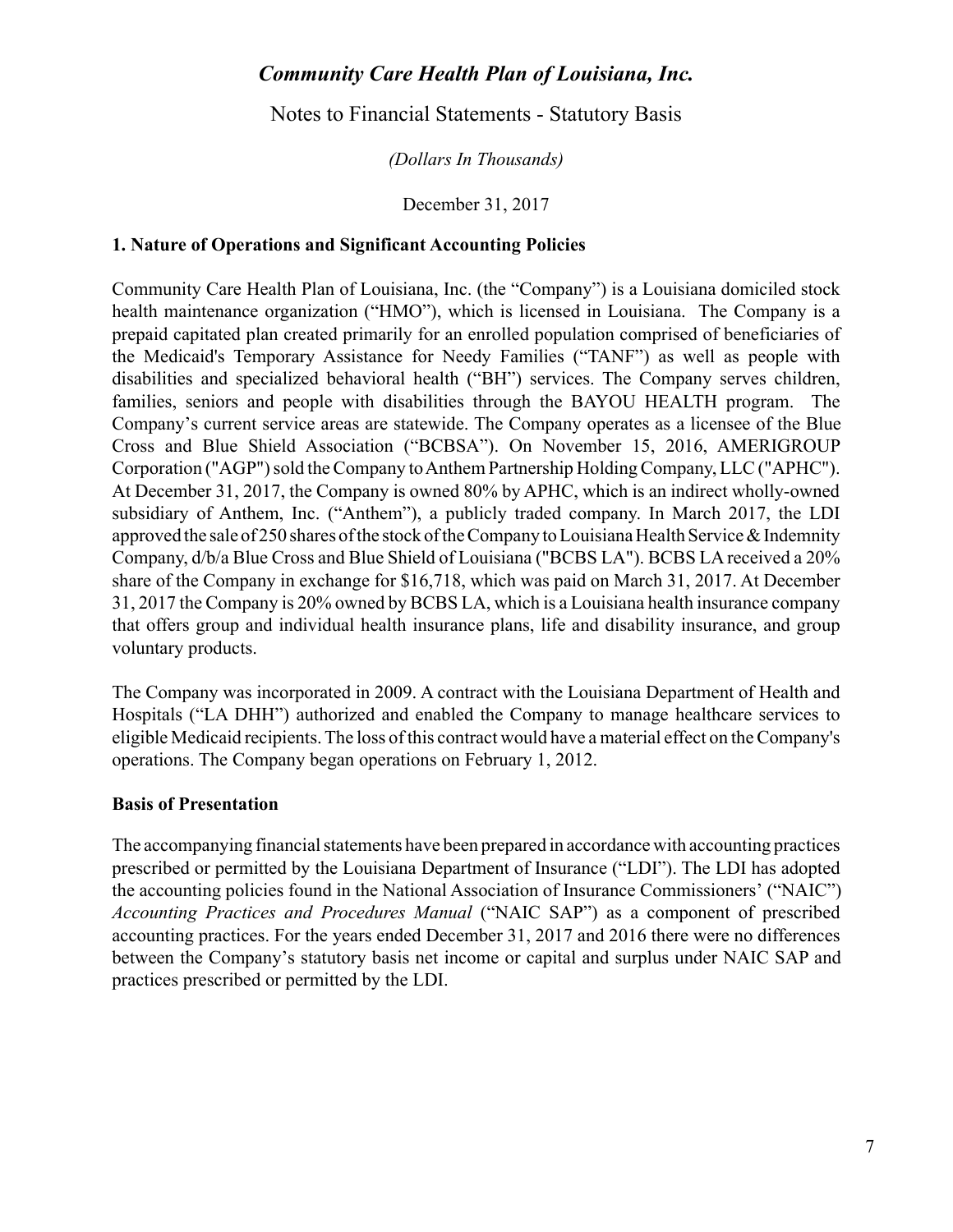Notes to Financial Statements - Statutory Basis (continued)

### *(Dollars In Thousands)*

Such practices vary from U.S. generally accepted accounting principles ("GAAP"). The more significant variances from GAAP, applicable to the Company, are as follows:

*Investments:* Investments in bonds are reported at amortized cost or fair value based on their NAIC rating. For GAAP, such fixed maturity investments are designated at purchase as availablefor-sale and are reported at fair value with unrealized holding gains and losses, net of tax, reported as a separate component of capital and surplus.

In accordance with Statement of Statutory Accounting Principles ("SSAP") SSAP No. 43 Revised, *Loan-backed and Structured Securities* ("SSAP No. 43R"), other-than-temporary impairments ("OTTI") on loan-backed or structured securities are recorded when fair value of the security is less than its amortized cost basis at the balance sheet date and (1) the Company intends to sell the investment or (2) the Company does not have the intent and ability to retain the investment for the time sufficient to recover the amortized cost basis or (3) if the Company does not expect to recover the entire amortized cost basis of the security, even if it does not intend to sell the security and the Company has the intent and ability to hold. The condition in (2) above does not apply for GAAP.

*Premiums receivable:* Premiums receivable are recorded at the billed amount and reduced by any amounts not deemed collectible. Generally amounts aged ninety days and older are nonadmitted assets, with the exception of government receivables. For GAAP, these amounts are recorded at the billed amount and are reported net of a valuation allowance based upon historical collection trends and management's judgment on the collectability of these accounts.

*Nonadmitted assets:* Certain assets designated as nonadmitted, including deferred federal income taxes in excess of certain statutory limits, furniture and equipment, leasehold improvements, prepaid expenses, and certain health care and other receivable balances are excluded from the balance sheets by a direct charge to capital and surplus. These nonadmitted assets totaled \$7,421 and \$15,008 at December 31, 2017 and 2016, respectively. For GAAP, these amounts are carried as assets, net of a valuation allowance, if necessary.

*Deferred income taxes:* Statutory deferred tax assets ("DTA") are limited to an amount equal to the sum of: (1) federal income taxes paid in prior years that can be recovered through loss carrybacks for existing temporary differences that reverse by the end of the subsequent calendar year; (2) depending on the Company's Authorized Control Level ("ACL") Risk Based Capital ("RBC") ratio exclusive of the DTA, the lesser of (a) the amount of gross DTAs expected to be realized within three years after the application of (1) or 15% of surplus, if the ratio is greater than 300%, (b) the amount of gross DTAs expected to be realized within one year after the application of (1) or 10% of surplus, if the ratio is between  $200 - 300\%$ , or (c) if the ratio is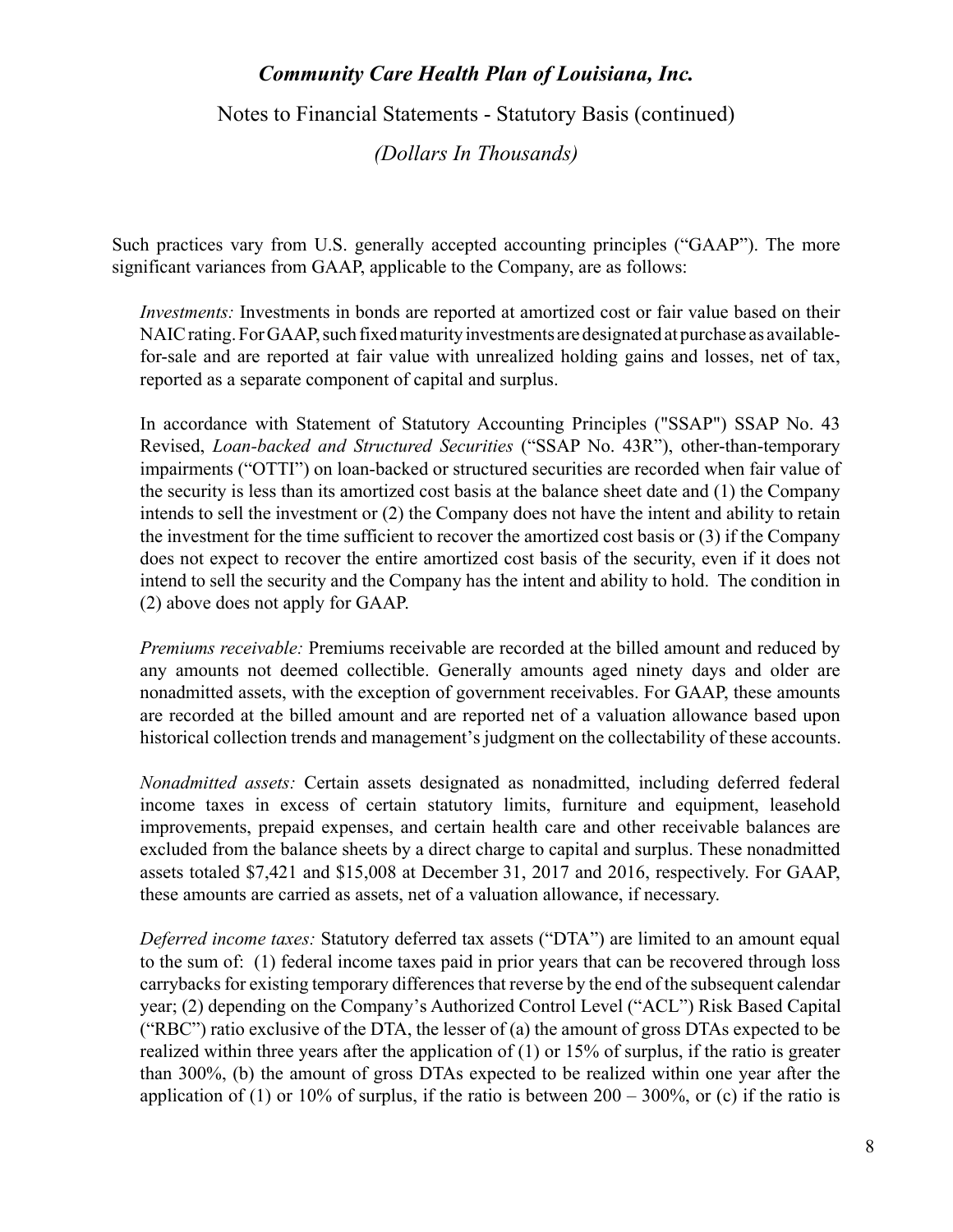Notes to Financial Statements - Statutory Basis (continued)

### *(Dollars In Thousands)*

below 200%, no DTA can be realized; (3) the amount of gross DTAs, after the application of (1) and (2), that can be offset against gross deferred tax liabilities ("DTL"). DTAs in excess of these limitations are nonadmitted.

Deferred taxes do not include amounts for state taxes. Changes in DTAs and DTLs are recognized as a separate component of gains and losses in surplus ("Change in net deferred income tax"). For GAAP, state income taxes are considered in the computation of deferred taxes, a deferred tax asset is recorded for the amount of gross deferred tax assets expected to be realized in future years, and a valuation allowance is established for deferred tax assets estimated to be unrealizable. Excluding the tax impact of unrealized investment gains and losses and certain other items, the change in deferred income taxes is recorded in the statements of operations.

*Statements of cash flow:* Cash, (bank overdrafts), cash equivalents and short-term investments in the statements of cash flow represent cash balances, and investments with initial maturities of one year or less. If in the aggregate the Company has a negative cash balance, it is reported as a negative asset and not as a liability. For GAAP, the corresponding captions of cash and cash equivalents include cash balances and investments with initial maturities of three months or less and negative cash balances are reported separately as liabilities and short-term investments.

*Uninsured accident and health plans*: The Company provides administrative services to various customers on an uninsured basis. Under these arrangements, the customer retains the risk of funding payments for health benefits provided, and the Company may be subject to credit risk of the customer from the time of the Company's claim payment until the Company receives the claim reimbursement. In accordance with SSAP No. 47, *Uninsured Plans*, these claim payments and subsequent reimbursements are excluded from the Company's statutory basis statements of operations, and administrative fees earned are deducted from general insurance expenses. For GAAP, these administrative fees are reported as revenue in the statements of operations.

The effects of the foregoing variances from GAAP on the accompanying statutory basis financial statements have not been determined but are presumed to be material.

Other significant accounting policies are as follows:

#### **Use of Estimates**

Preparation of statutory basis financial statements requires management to make estimates and assumptions that affect the amounts reported in the financial statements and accompanying notes. Actual results could differ from those estimates.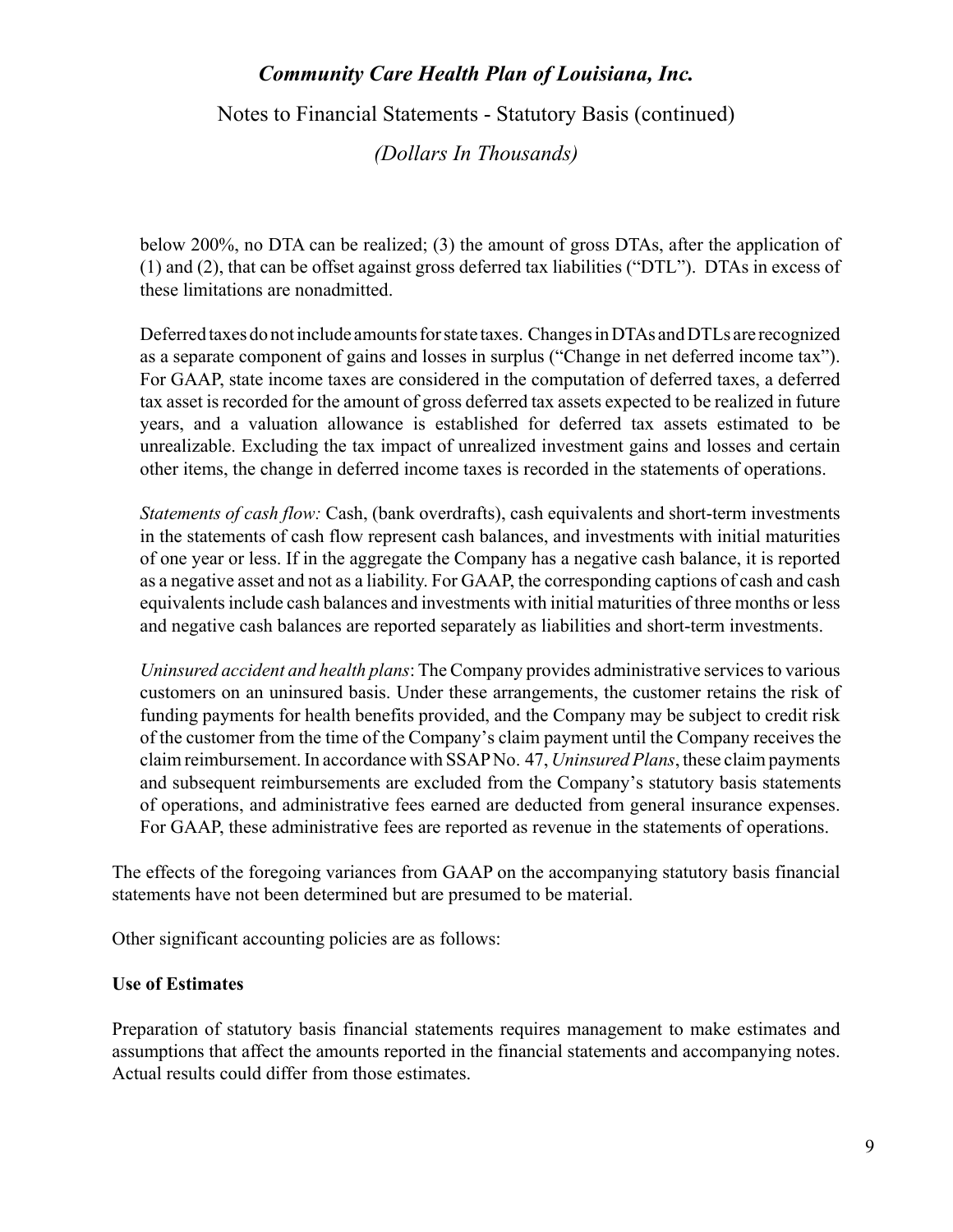Notes to Financial Statements - Statutory Basis (continued)

*(Dollars In Thousands)*

#### **Investments**

Bonds not backed by loans are stated at amortized cost, with amortization of premium or discount calculated based on the modified scientific method, using lower of yield to call or yield to maturity. Single class and multi-class mortgage-backed/asset-backed securities are valued at amortized cost using the interest method including anticipated prepayments. Prepayment assumptions for loanbacked securities and structured securities are obtained from broker-dealer survey values or internal estimates. These assumptions are consistent with the current interest rate and economic environment. The retrospective adjustment method is used to value all loan-backed securities. Non-investment grade bonds are stated at the lower of cost or fair value as determined by the NAIC's Securities Valuation Office ("SVO").

The Company holds hybrid securities. These bonds generally combine elements of both debt securities and equity securities. Our current hybrid bond holdings do not contain embedded derivatives and are being accounted for in a manner consistent with our other bond holdings.

Unrealized gains and losses on non-investment grade bonds are reflected directly in unassigned surplus net of federal income taxes unless there is deemed to be an other-than-temporary decline in value, in which case the loss is charged to income. Realized gains and losses on investments sold are determined using the specific identification method and are included in net realized capital gains (losses), net of taxes. Investment income is not accrued on bonds with interest payments in default.

Short-term investments include investments with maturities of less than one year and more than three months at the date of acquisition and are reported at amortized cost, which approximates fair value. Cash equivalent investments include investments with maturities of less than or equal to three months at the date of acquisition and are reported at amortized cost, which approximates fair value. Non-investment grade short-term and cash equivalent investments are stated at the lower of amortized cost or fair value.

The Company participates in a securities lending program whereby marketable securities in its investment portfolio are transferred to independent brokers or dealers based on, among other things, their creditworthiness in exchange for collateral initially equal to at least 102% of the fair value of the securities on loan, and is thereafter maintained at a minimum of 100% of the fair value of the securities loaned. The fair value of the securities on loan to each borrower is monitored daily and the borrower is required to deliver additional collateral if the fair value of the collateral falls below 100% of the fair value of the securities on loan. The Company has no loaned portfolio securities with terms exceeding one year.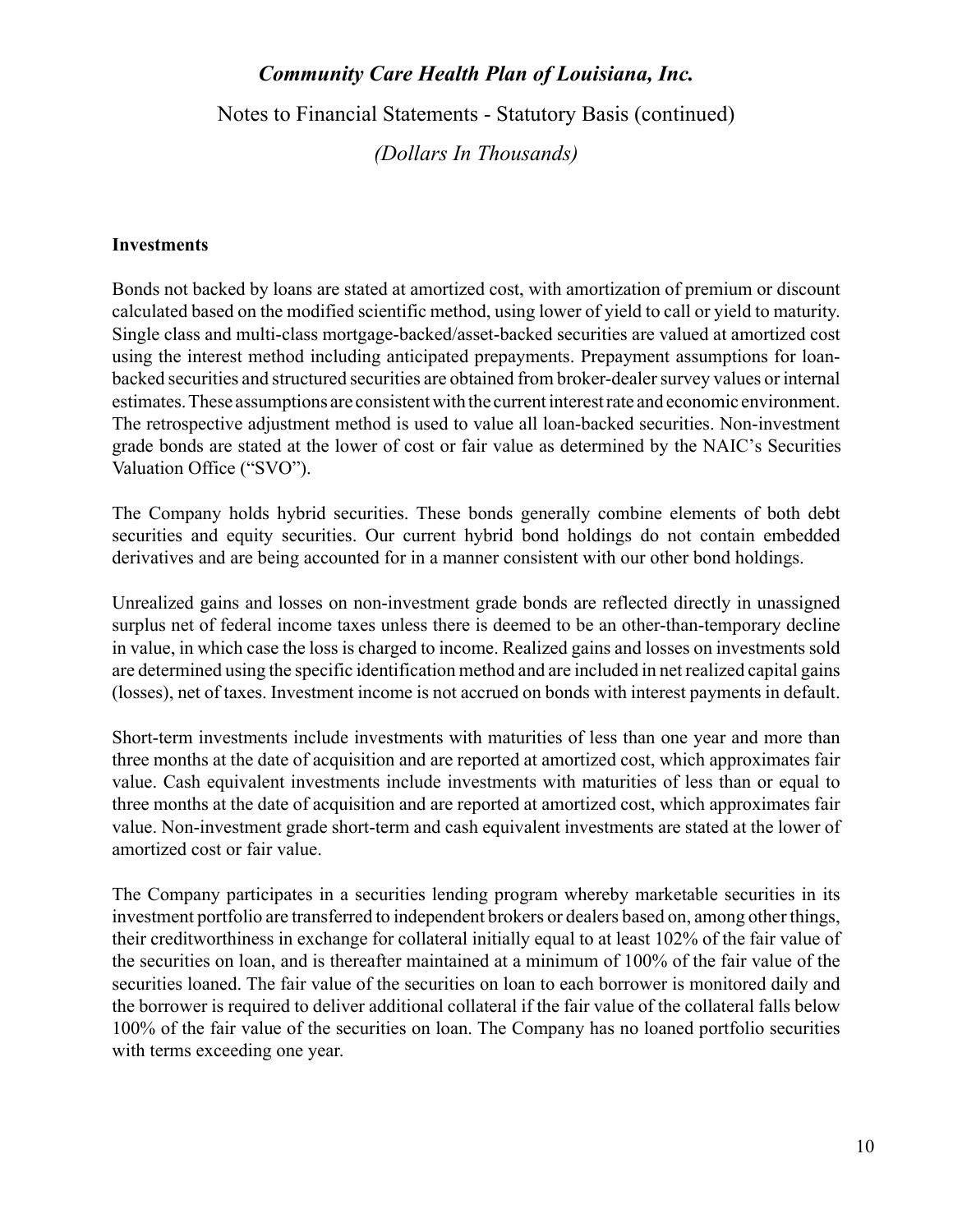Notes to Financial Statements - Statutory Basis (continued)

*(Dollars In Thousands)*

#### **Furniture and Equipment**

Furniture and equipment is capitalized and depreciated on a straight-line basis over its useful life. The net book value is charged in full to unassigned surplus as a nonadmitted asset. Depreciation expense in 2017 and 2016 was \$219 and \$511 , respectively. Accumulated depreciation at December 31, 2017 and 2016 was \$1,299 and \$2,188, respectively.

### **Health Care Receivables**

Health care receivables represent amounts related to pharmacy rebate receivables and other health care related receivables other than premiums. Pharmacy rebate receivables are recorded when earned based upon actual rebate receivables and an estimate of receivables based upon current utilization of specific pharmaceuticals and provider contract terms. These health care receivables are subject to various admittance tests based on the nature of the receivable balance.

### **Unpaid Claims and Claims Adjustment Expenses**

Unpaid claims and claims adjustment expenses include management's best estimate of amounts based on historical claim development patterns and certain individual case estimates. The established liability considers health benefit provisions, business practices, economic conditions and other factors that may materially affect the cost, frequency and severity of claims. Reserves for unpaid claims and claims adjustment expenses are based on assumptions and estimates, and while management believes such estimates are reasonable, the ultimate liability may be in excess of or less than the amount provided. The methods for making such estimates and for establishing the resulting liabilities are continually reviewed and changes in estimates are incorporated into current operating results.

There were no significant changes in methodologies and assumptions used in calculating the liability for unpaid losses and loss adjustment expenses.

#### **Premium Deficiency Reserves**

Premium deficiency reserves are established for the amount of the anticipated claims and claims adjustment expenses that have not been previously expensed in excess of the recorded unearned premium reserve and future premiums on existing policies. The Company does not use anticipated investment income as a factor in the premium deficiency reserve calculation. The Company did not record premium deficiency reserves as of December 31, 2017 and 2016.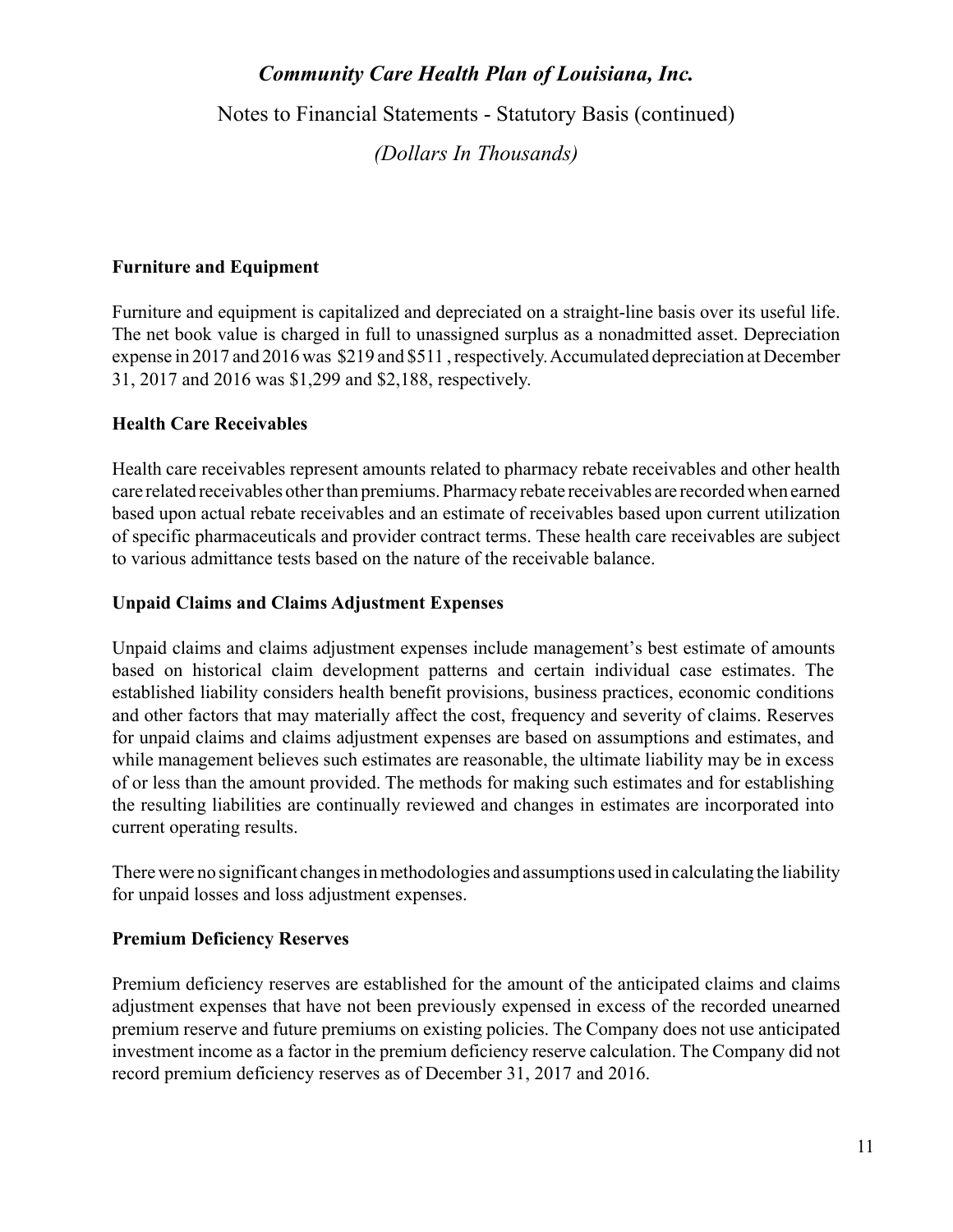Notes to Financial Statements - Statutory Basis (continued)

*(Dollars In Thousands)*

#### **Premiums**

Premiums are recognized as revenue during the period in which the Company is obligated to provide service to members. Premium payments from contracted government agencies are based on eligibility lists produced by the government agencies. Adjustments to eligibility lists produced by the government agencies result from retroactive application of enrollment or disenrollment of members or classification changes between rate categories. The Company estimates the amount of retroactive premium owed to or from the government agencies each period and adjusts premium revenue accordingly. Expenses incurred in connection with acquiring insurance business are charged to operations as incurred.

Delays in approval of annual premium rate changes require that the Company defer the recognition of any increases to the period in which the premium rates become final. The value of the impact can be significant in the period in which it is recognized dependent on the magnitude of the premium rate increase, the membership to which it applies and the length of the delay between the effective date of the rate increase and the final contract date. Premium rate decreases are recognized in the period the change in premium rate becomes effective and the change in the rate is known, which may be prior to the period when the contract amendment affecting the rate is finalized.

At December 31, 2017 and 2016, the Company reported admitted assets of \$95,405 and \$85,637, respectively, in premium receivables. The receivables are not deemed to be uncollectible, therefore, no provision for uncollectible amounts have been recorded. The potential for any additional loss is not believed to be material to the Company's financial condition.

#### **Retrospectively Rated Contracts**

The Company's contract with LA DHH includes a provision for which premiums vary based on loss experience. The Company estimates accrued retrospective premium adjustments through the review of each retrospectively rated contract, comparing the claim development with that anticipated in the contract. Any adjustment made to the estimated liability as a result of a final settlement is included in current operations. The Company uses estimates to report in the statutory basis financial statements the aggregate policy reserve amounts for retrospectively rated contracts based on its underwriting experience; actuarial, tax, and accounting estimates and assumptions at the financial statement date and regulations and guidance available that is subject to change prior to settlement. Accordingly, the Company's use of estimates and assumptions in the preparation of the statutory basis financial statements and related footnote disclosures may differ from actual results.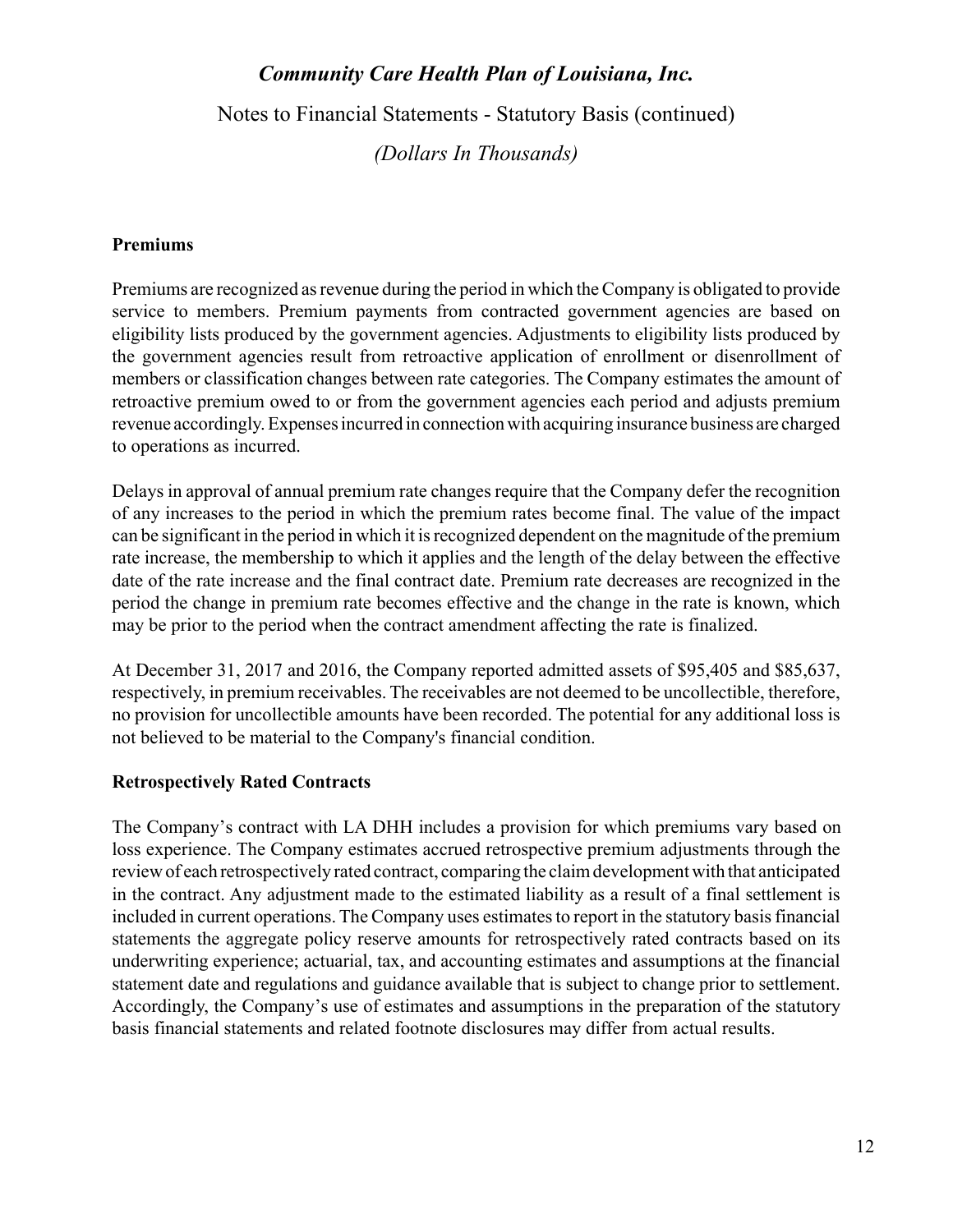Notes to Financial Statements - Statutory Basis (continued)

*(Dollars In Thousands)*

The amount of net premiums written by the Company for the years ended December 31, 2017 and 2016 that were subject to retrospective rating features, including medical loss ratio ("MLR") rebate regulations, was \$989,714 and \$785,342, which represented 100% of the total net premiums written in each year.

#### **Federal Income Taxes**

The Company participates in a tax sharing agreement with Anthem and its subsidiaries. Allocation of federal income taxes is based upon separate return calculations with credit for net losses that can be used on a consolidated basis. Intercompany income tax balances are settled based on the Internal Revenue Service ("IRS") due dates.

### **Health Insurer Fee**

Affordable Care Act ("ACA") Section 9010 imposed a mandatory annual fee on health insurers that write certain types of health insurance on U.S. risks for each calendar year beginning on or after January 1, 2014. The annual fee is allocated to health insurers based on the ratio of the amount of an insurer's premium written during the preceding calendar year to the amount of health insurance for all U.S. health risk for those certain lines of business that is written during the preceding calendar year. This fee is non-deductible for income tax purposes. The health insurer fee is reported in operating expenses in the same year it is paid. The health insurer fee to be paid in the following year is segregated in special surplus funds until the beginning of the year in which it is to be paid. Payment of the health insurer fee was suspended for 2017 and resumed for 2018.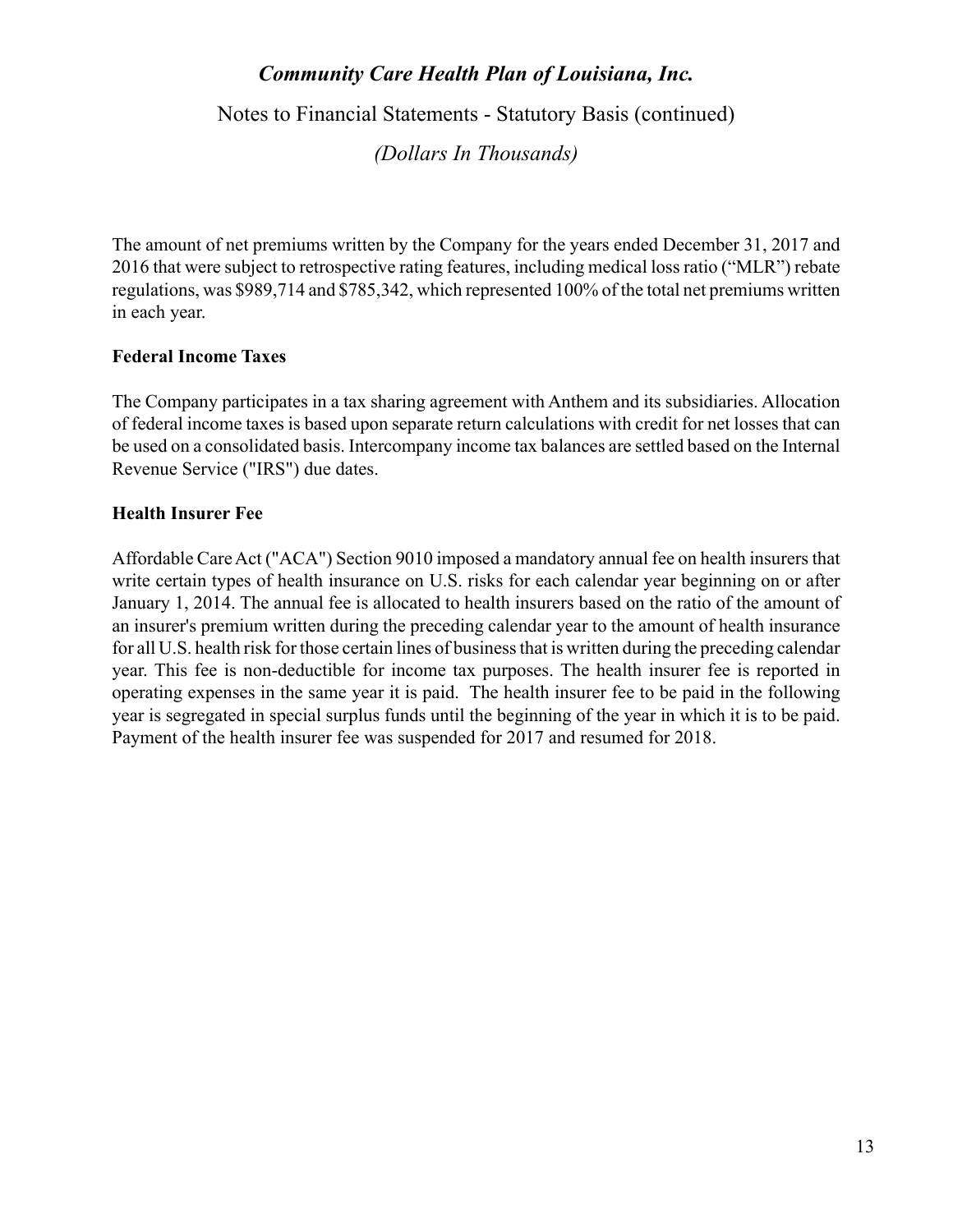Notes to Financial Statements - Statutory Basis (continued)

### *(Dollars In Thousands)*

#### **2. Investments**

A summary of the Company's investments in bonds is as follows:

|                                                   |    |                           |    |                                            |               | <b>Gross Unrealized Losses</b> |     |                         |     |                   |
|---------------------------------------------------|----|---------------------------|----|--------------------------------------------|---------------|--------------------------------|-----|-------------------------|-----|-------------------|
| December 31, 2017                                 |    | <b>Statement</b><br>Value |    | <b>Gross</b><br><b>Unrealized</b><br>Gains |               | <b>Less Than</b><br>12 Months  |     | 12 Months<br>or Greater |     | <b>Fair Value</b> |
| States, territories and political<br>subdivisions | S  | 66,199                    | S  | 1,312                                      | S             | (270)                          | -S  |                         | S   | 67,241            |
| Industrial and miscellaneous                      |    | 65,222                    |    | 940                                        |               | (89)                           |     | (177)                   |     | 65,896            |
| Loan-backed and structured securities             |    | 36,431                    |    | 108                                        |               | (118)                          |     | (117)                   |     | 36,304            |
| Total bonds                                       |    | 167,852                   | -S | 2,360                                      | -S            | (477)                          | -8  | (294)                   | \$. | 169,441           |
| December 31, 2016                                 |    |                           |    |                                            |               |                                |     |                         |     |                   |
| States, territories and political<br>subdivisions | \$ | 20,516                    | -S | 309                                        | <sup>\$</sup> | (180)                          | -S  | (22)                    | -S  | 20,623            |
| Industrial and miscellaneous                      |    | 38,868                    |    | 614                                        |               | (31)                           |     | (211)                   |     | 39,240            |
| Loan-backed and structured securities             |    | 12,123                    |    | 8                                          |               | (163)                          |     | (15)                    |     | 11,953            |
| Total bonds                                       |    | 71,507                    |    | 931                                        |               | (374)                          | \$. | (248)                   |     | 71,816            |

The statement and fair values of bonds at December 31, 2017 by contractual maturity, are shown below. Actual maturities may differ from contractual maturities because borrowers may have the right to call or prepay obligations with or without call or prepayment penalties.

|                                       | <b>Statement</b><br>Value |      |         |  |
|---------------------------------------|---------------------------|------|---------|--|
| Due in one year or less               | \$<br>1,488               | - \$ | 1,491   |  |
| Due after one through five years      | 37,796                    |      | 38,296  |  |
| Due after five through ten years      | 43,402                    |      | 43,865  |  |
| Due after ten years                   | 48,735                    |      | 49,485  |  |
| Loan-backed and structured securities | 36,431                    |      | 36,304  |  |
|                                       | \$<br>167,852             |      | 169,441 |  |

Proceeds from sales of bonds during 2017 and 2016 were \$20,757 and \$14,919, respectively, resulting in realized gross gains of \$435 and \$250, and realized gross losses of \$62 and \$190, respectively.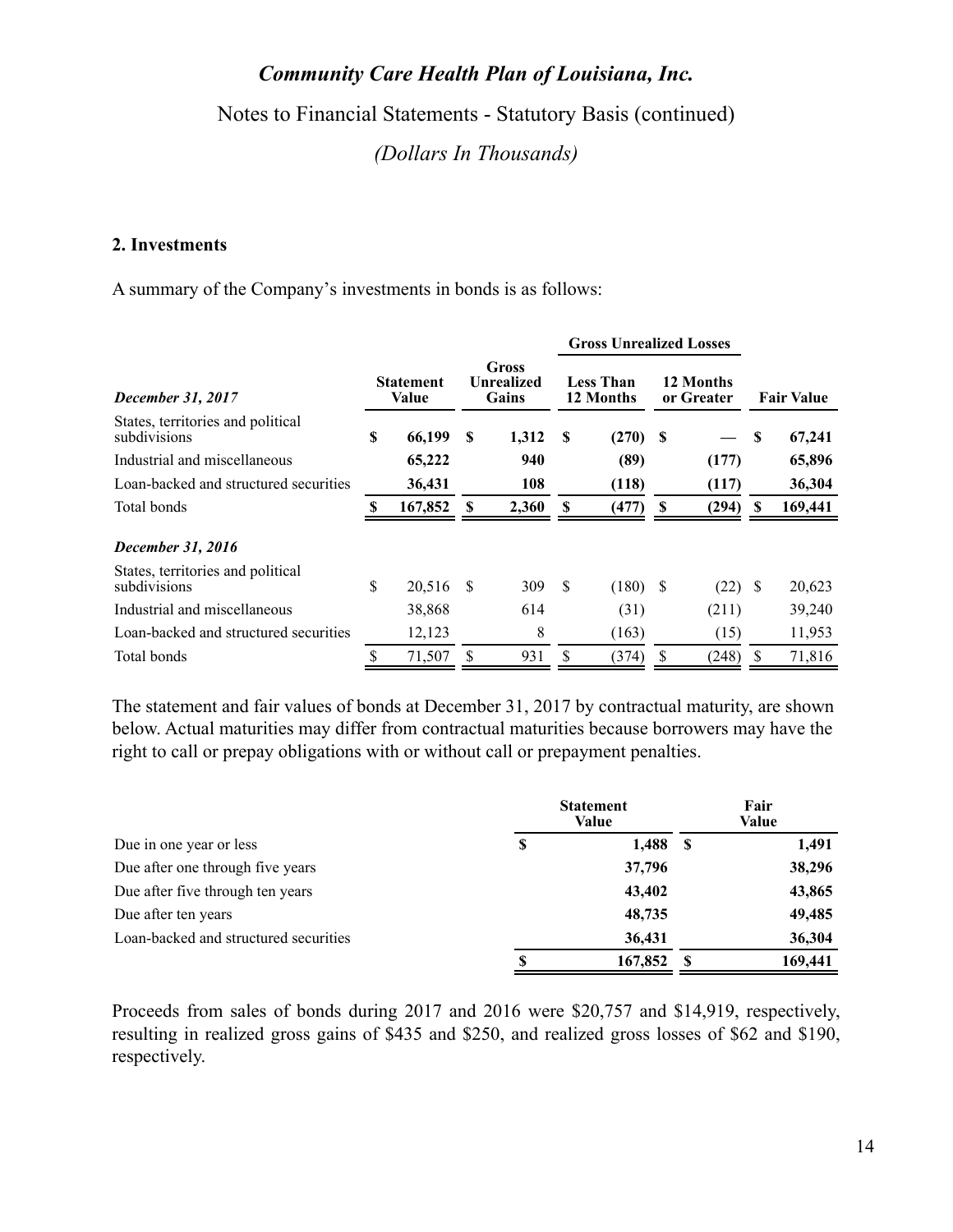Notes to Financial Statements - Statutory Basis (continued)

*(Dollars In Thousands)*

Investments with a statement value of \$1,016 and \$1,513 were on deposit with the LDI at December 31, 2017 and 2016, respectively, and are included in cash equivalents on the balance sheet.

A significant judgment in the valuation of investments is the determination of when an other-thantemporary decline in value has occurred. The Company follows a consistent and systematic process for impairing securities that sustain other-than-temporary declines in value. The Company has established a committee responsible for the impairment review process. The decision to impair a security incorporates both quantitative criteria and qualitative information. The impairment review process considers a number of factors, including but not limited to (a) the length of time and the extent to which a security's fair value has been less than statement value; (b) the financial condition and near term prospects of the issuer; (c) the intent to sell and, for loan-backed and structured securities, the intent and ability of the Company to retain its investment for a period of time to allow for any anticipated recovery in value; (d) whether the debtor is current on interest and principal payments; and (e) general market conditions and industry or sector specific factors. For securities that are deemed to be other-than-temporarily impaired, the security is adjusted to its fair value (or its discounted cash flows for loan-backed and structured securities), and the resulting losses are recognized in net realized gains or losses in the statutory basis statements of operations. The new cost basis of the impaired securities is not increased for future recoveries in fair value. The Company recorded no charges for OTTI of securities for the year ended December 31, 2017. The Company recorded charges for OTTI of securities of \$6 for the year ended December 31, 2016.

A summary of unaffiliated investments with unrealized losses along with the related fair value, aggregated by the length of time that investments have been in a continuous unrealized loss position, is as follows:

|                      | December 31, 2017                        |   |                   |     |                             | <b>December 31, 2016</b>                 |    |                   |  |                                           |
|----------------------|------------------------------------------|---|-------------------|-----|-----------------------------|------------------------------------------|----|-------------------|--|-------------------------------------------|
|                      | <b>Number</b><br>of<br><b>Securities</b> |   | <b>Fair Value</b> |     | Gross<br>Unrealized<br>Loss | <b>Number</b><br>of<br><b>Securities</b> |    | <b>Fair Value</b> |  | <b>Gross</b><br><b>Unrealized</b><br>Loss |
| Bonds:               |                                          |   |                   |     |                             |                                          |    |                   |  |                                           |
| Less than 12 months  | 41                                       | S | 55,645            | - S | (477)                       | 24                                       | -S | 14,395            |  | (374)                                     |
| 12 months or greater | 5                                        |   | 6.038             |     | (294)                       |                                          |    | 4.769             |  | (248)                                     |
| Total bonds          | 46                                       |   | 61,683            | S   | (771)                       | 31                                       |    | 19.164            |  | (622)                                     |

The Company's bond portfolio is sensitive to interest rate fluctuations, which impact the fair value of individual securities. Unrealized losses on bonds reported above were primarily caused by the effects of the interest rate environment and the widening of credit spreads on certain securities. The Company currently has the ability and intent to hold these securities until their full cost can be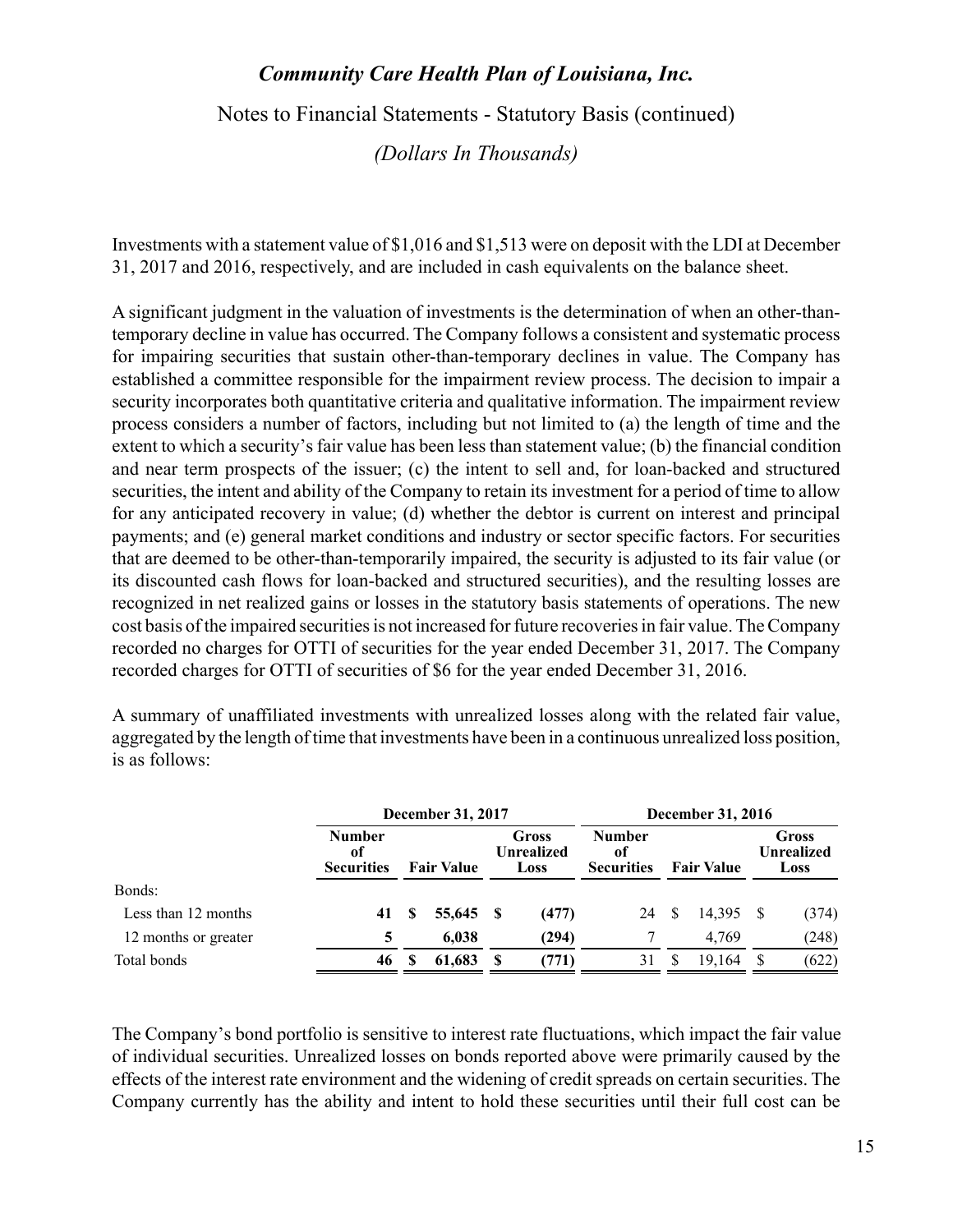Notes to Financial Statements - Statutory Basis (continued)

### *(Dollars In Thousands)*

recovered. Therefore, the Company does not believe the unrealized losses represent an OTTI as of December 31, 2017 or 2016.

The Company is required to categorize its loan-backed and structured securities by the reason for which the Company recognized an OTTI during the years ended December 31, 2017 and 2016. The Company did not hold any loan-backed and structured securities for which OTTI were recognized at December 31, 2017 or 2016.

The Company's investment portfolio did not include loaned securities at December 31, 2017. The Company's investment portfolio included loaned securities with carrying values of \$803 at December 31, 2016. The fair value of the loaned securities was \$836 at December 31, 2016.

#### **3. Fair Value**

Assets and liabilities recorded at fair value in the statutory basis balance sheets would be categorized based upon the level of judgment associated with the inputs used to measure their fair value. Level inputs are as follows:

| Level Input | <b>Input Definition:</b>                                                                                                                                              |
|-------------|-----------------------------------------------------------------------------------------------------------------------------------------------------------------------|
| Level I     | Inputs are unadjusted, quoted prices for identical assets or liabilities in active markets at the<br>measurement date.                                                |
| Level II    | Inputs other than quoted prices included in Level I that are observable for the asset or liability<br>through corroboration with market data at the measurement date. |
| Level III   | Unobservable inputs that reflect management's best estimate of what market participants would<br>use in pricing the asset or liability at the measurement date.       |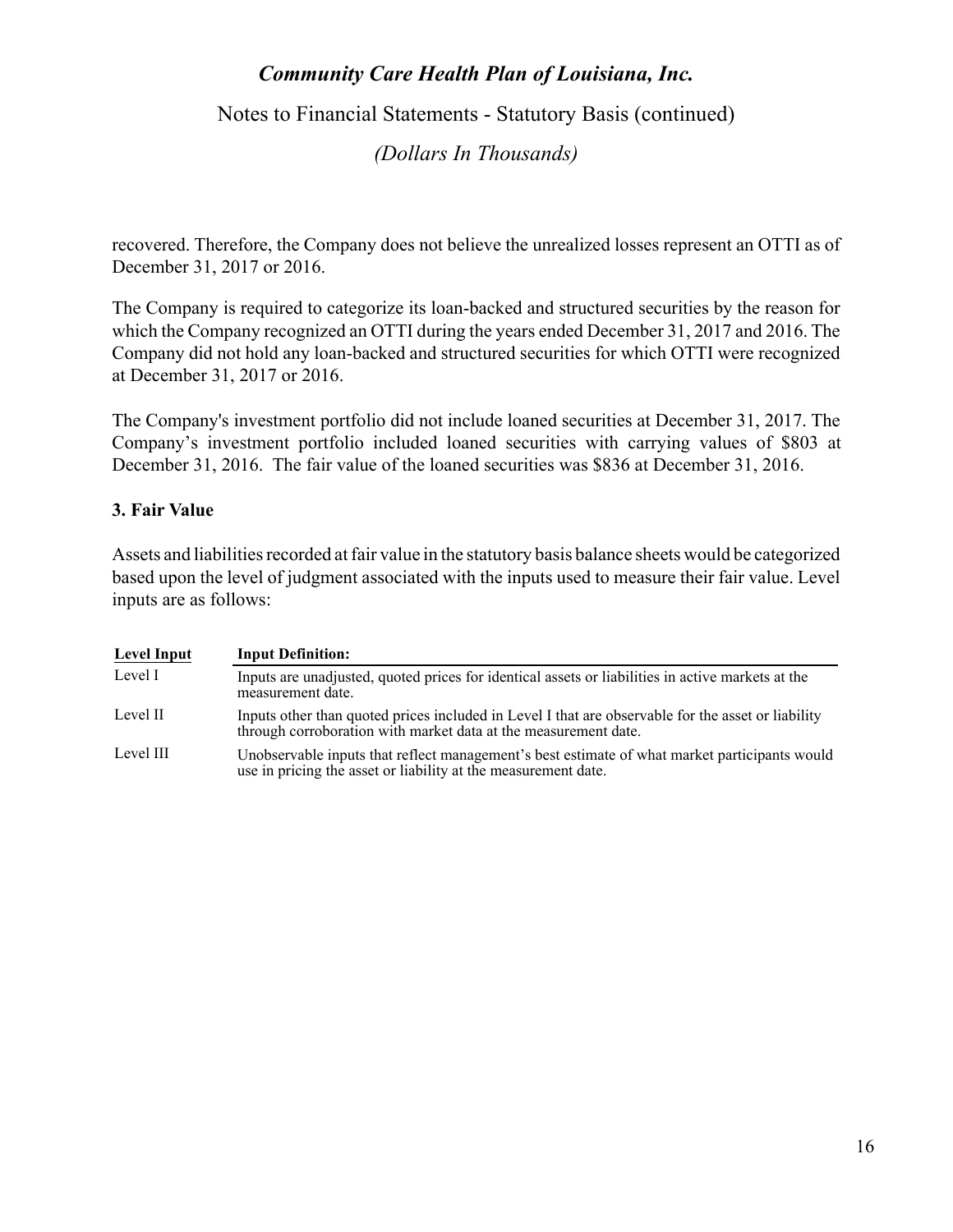Notes to Financial Statements - Statutory Basis (continued)

*(Dollars In Thousands)*

The following table summarizes the assets and liabilities measured at fair value and held as of December 31, 2017 and 2016, respectively:

|                                                 |    | <b>Level I</b> | <b>Level II</b> | <b>Level III</b> | <b>Total</b> | <b>Net Asset</b><br>Value ("NAV")<br><b>Included</b> in<br><b>Level II</b> |
|-------------------------------------------------|----|----------------|-----------------|------------------|--------------|----------------------------------------------------------------------------|
| December 31, 2017                               |    |                |                 |                  |              |                                                                            |
| Industrial and miscellaneous bonds              | S  | $-$ s          | 935S            | -S               | 935S         |                                                                            |
| Total bonds                                     |    |                | 935             |                  | 935          |                                                                            |
| Industrial and miscellaneous money market funds |    | 57,376         |                 |                  | 57,376       |                                                                            |
| Total cash equivalent investments               |    | 57,376         |                 |                  | 57,376       |                                                                            |
| Total assets at fair value                      |    | 57.376 \$      | 935 S           | S                | 58,311 \$    |                                                                            |
| December 31, 2016                               |    |                |                 |                  |              |                                                                            |
| Industrial and miscellaneous bonds              | \$ | $-$ \$         | $1,176$ \$      | — \$             | $1,176$ \$   |                                                                            |
| Total bonds                                     |    |                | 1,176           |                  | 1,176        |                                                                            |
| Total assets at fair value                      | \$ | \$             | $1,176$ \$      | \$               | $1,176$ \$   |                                                                            |

Fair values of bonds are based on quoted market prices, where available. These fair values are obtained primarily from third party pricing services, which generally use Level I or Level II inputs, for the determination of fair value to facilitate fair value measurements and disclosures. Level II securities primarily include United States government securities, corporate securities, securities from states, municipalities and political subdivisions and residential mortgage-backed securities. Cash equivalents primarily consist of highly rated money market funds or bonds with original maturities of three months or less. Due to the high ratings and short-term nature of these investments, we designate all cash equivalents as Level I. For securities not actively traded, the third party pricing services may use quoted market prices of comparable instruments or discounted cash flow analyses, incorporating inputs that are currently observable in the markets for similar securities. Inputs that are often used in the valuation methodologies include, but are not limited to, broker quotes, benchmark yields, credit spreads, default rates and prepayment speeds. As the Company is responsible for the determination of fair value, the Company performs monthly analyses on the prices received from third parties to determine whether the prices are reasonable estimates of fair value. The Company's analyses include a review of month-to-month price fluctuations and, as needed, a comparison of pricing services' valuations for the identical security.

There were no securities measured at fair value using Level III inputs during the years ended December, 31, 2017 and 2016. There were no material transfers between levels during the years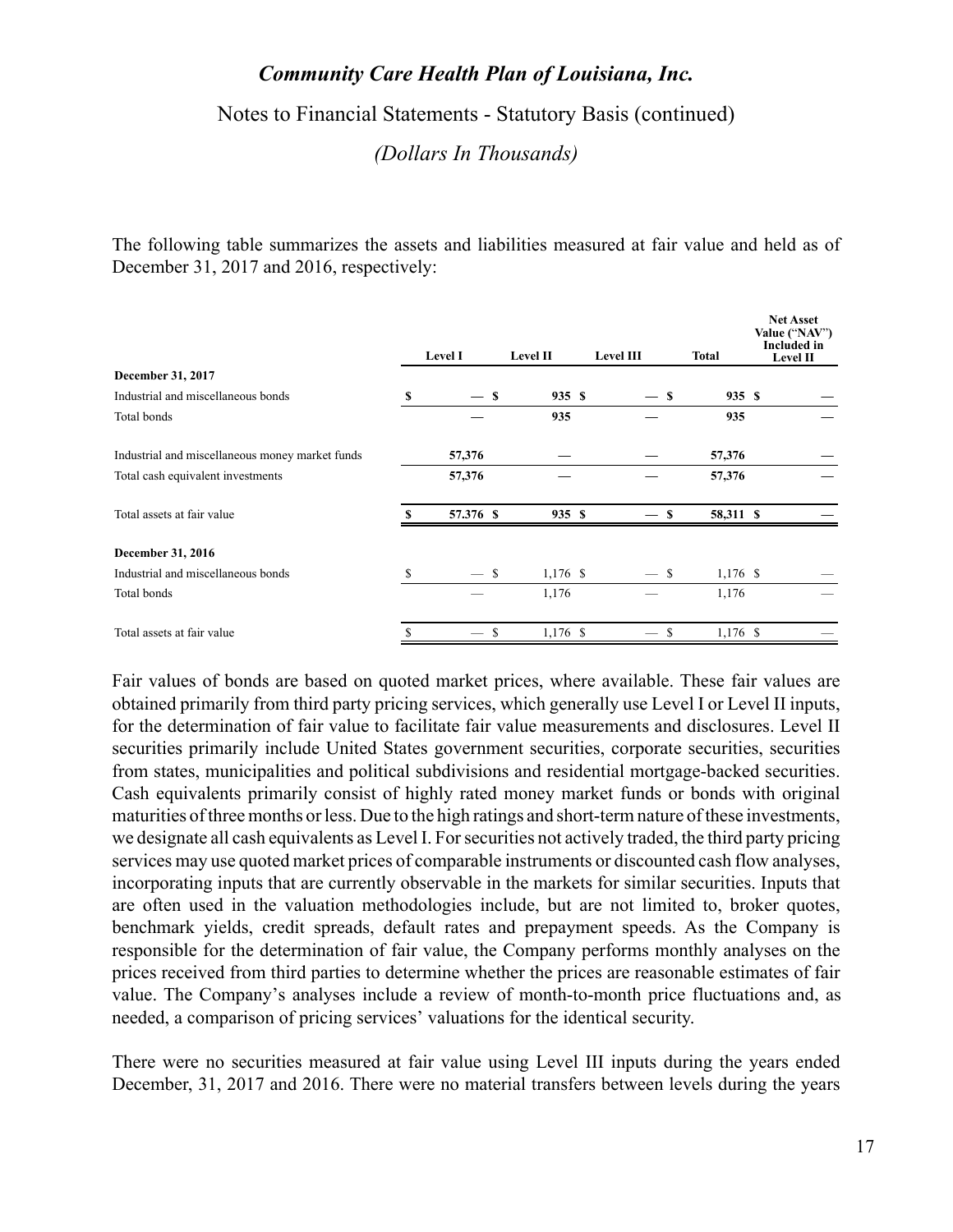Notes to Financial Statements - Statutory Basis (continued)

### *(Dollars In Thousands)*

ended December 31, 2017 and 2016. The Company's policy is to recognize transfers between levels, if any, as of the beginning of the reporting period.

The Company did not recognize OTTI for the year ended December 31, 2017. The Company recognized \$6 of OTTI for the year ended December 31, 2016, on securities that were not carried at fair value at December 31, 2016, or were not held as of December 31, 2016.

The following table summarizes the fair value of financial instruments by type:

|                                               | December 31, 2017              |                                  |           |               |             |                                                   |                                                                        |  |  |
|-----------------------------------------------|--------------------------------|----------------------------------|-----------|---------------|-------------|---------------------------------------------------|------------------------------------------------------------------------|--|--|
| <b>Type of Financial</b><br><b>Instrument</b> | Aggregate<br><b>Fair Value</b> | Admitted<br><b>Assets</b>        | (Level I) | (Level II)    | (Level III) | <b>Not</b><br>Practicable<br>(Carrying)<br>Value) | <b>Net Asset</b><br>Value<br>("NAV")<br><b>Included</b><br>in Level II |  |  |
| <b>Bonds</b>                                  | S                              | 169,441 \$ 167,852 \$            |           | $$169,441$ \$ |             | \$                                                | \$                                                                     |  |  |
| Cash equivalents                              | 57,376                         | 57,376                           | 57,376    |               |             |                                                   |                                                                        |  |  |
|                                               | <b>December 31, 2016</b>       |                                  |           |               |             |                                                   |                                                                        |  |  |
| <b>Type of Financial</b><br><b>Instrument</b> | Aggregate<br><b>Fair Value</b> | <b>Admitted</b><br><b>Assets</b> | (Level I) | (Level II)    | (Level III) | <b>Not</b><br>Practicable<br>(Carrying)<br>Value) | <b>Net Asset</b><br>Value<br>("NAV")<br><b>Included</b><br>in Level II |  |  |
| <b>Bonds</b>                                  | \$<br>71,816 \$                | 71,507 \$                        | $-$ \$    | 69,259 \$     | 2,557 \$    |                                                   | \$                                                                     |  |  |
| Short-term investments                        | 6,306                          | 6,306                            | 6,306     |               |             |                                                   |                                                                        |  |  |
| Securities lending collateral                 | 857                            | 856                              | 857       |               |             |                                                   |                                                                        |  |  |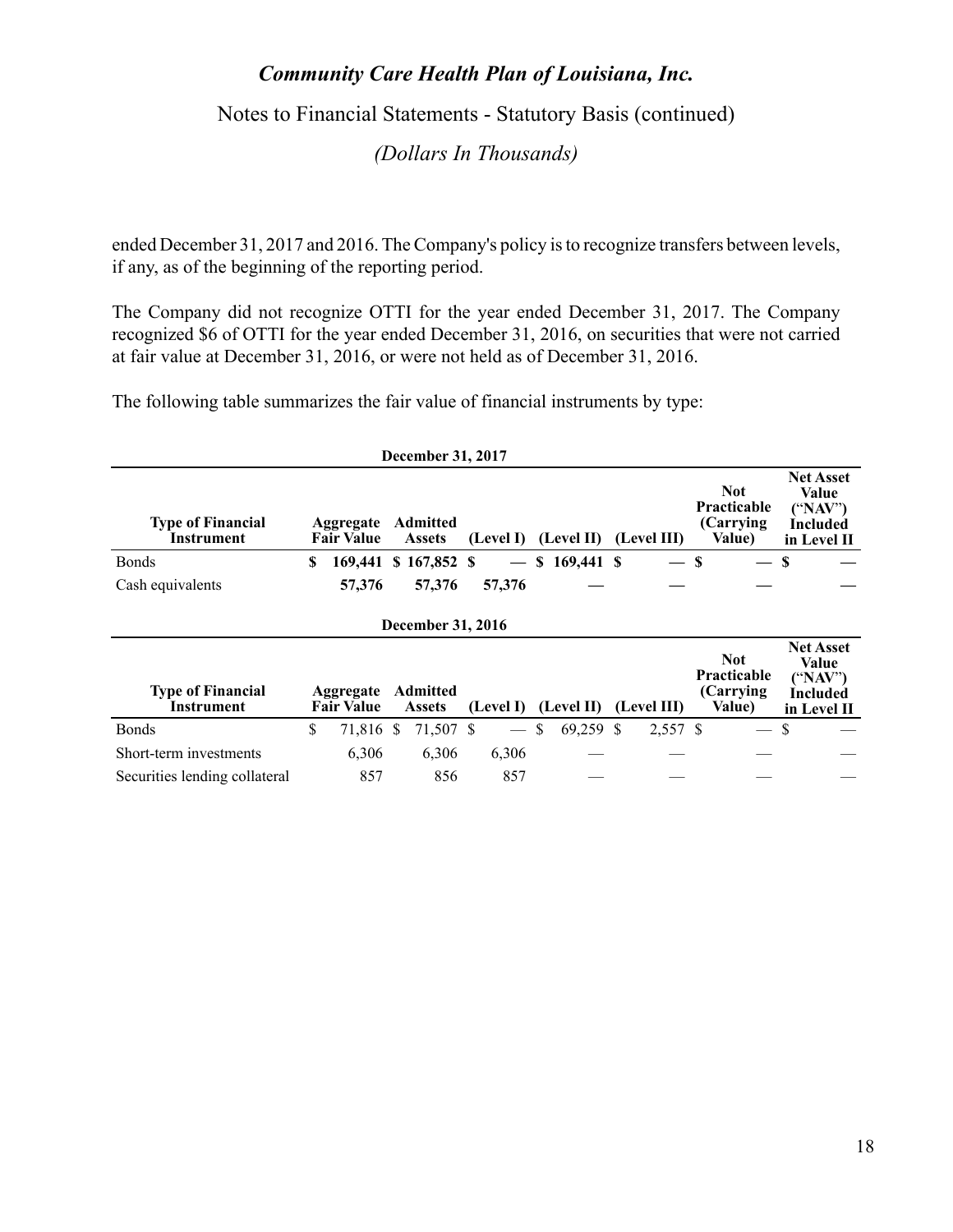Notes to Financial Statements - Statutory Basis (continued)

*(Dollars In Thousands)*

#### **4. Unpaid Claims and Claims Adjustment Expenses**

The following table provides a reconciliation of the beginning and ending balances for unpaid claims and claims adjustment expenses:

|                                     |    | 2017     | 2016 |          |  |
|-------------------------------------|----|----------|------|----------|--|
| Balances at January 1               | \$ | 121,557  | \$   | 53,203   |  |
| Incurred (redundancies) related to: |    |          |      |          |  |
| Current year                        |    | 882,707  |      | 709,258  |  |
| Prior years                         |    | (47,092) |      | (2, 288) |  |
| Total incurred                      |    | 835,615  |      | 706,970  |  |
| Paid related to:                    |    |          |      |          |  |
| Current year                        |    | 807,239  |      | 588,896  |  |
| Prior years                         |    | 74,046   |      | 49,720   |  |
| Total paid                          |    | 881,285  |      | 638,616  |  |
| Balances at December 31             | S  | 75,887   | S    | 121,557  |  |

Amounts incurred related to prior years vary from previously estimated liabilities as the claims are ultimately settled. Liabilities at any year end are continually reviewed and re-estimated as information regarding actual claim payments becomes known. This information is compared to the originally established year end liability. The negative amounts reported for incurred related to prior years' results from claims being settled for amounts less than originally estimated. This experience is primarily attributable to actual medical cost experience that differs from that assumed at the time the liability was established.

The ACA expansion population was effective July 1, 2016. As of December 31, 2016, because there was insufficient historical experience to develop reliable completion factor or incurred claim patterns, a target loss ratio methodology was used to set the reserves for this population. As the Medicaid contract included minimum MLR of 85% for this population, a target of 85% was used; favorable development from these levels would be offset by an increase in MLR rebate accruals included in aggregate policy reserves. With additional experience through 2017, claims developed lower than this target, leading to a decrease in unpaid claims, and an increase to MLR rebate accruals.

The Company took into account estimated anticipated subrogation and other recoveries in its determination of the liability for unpaid claims based on historical recovery patterns.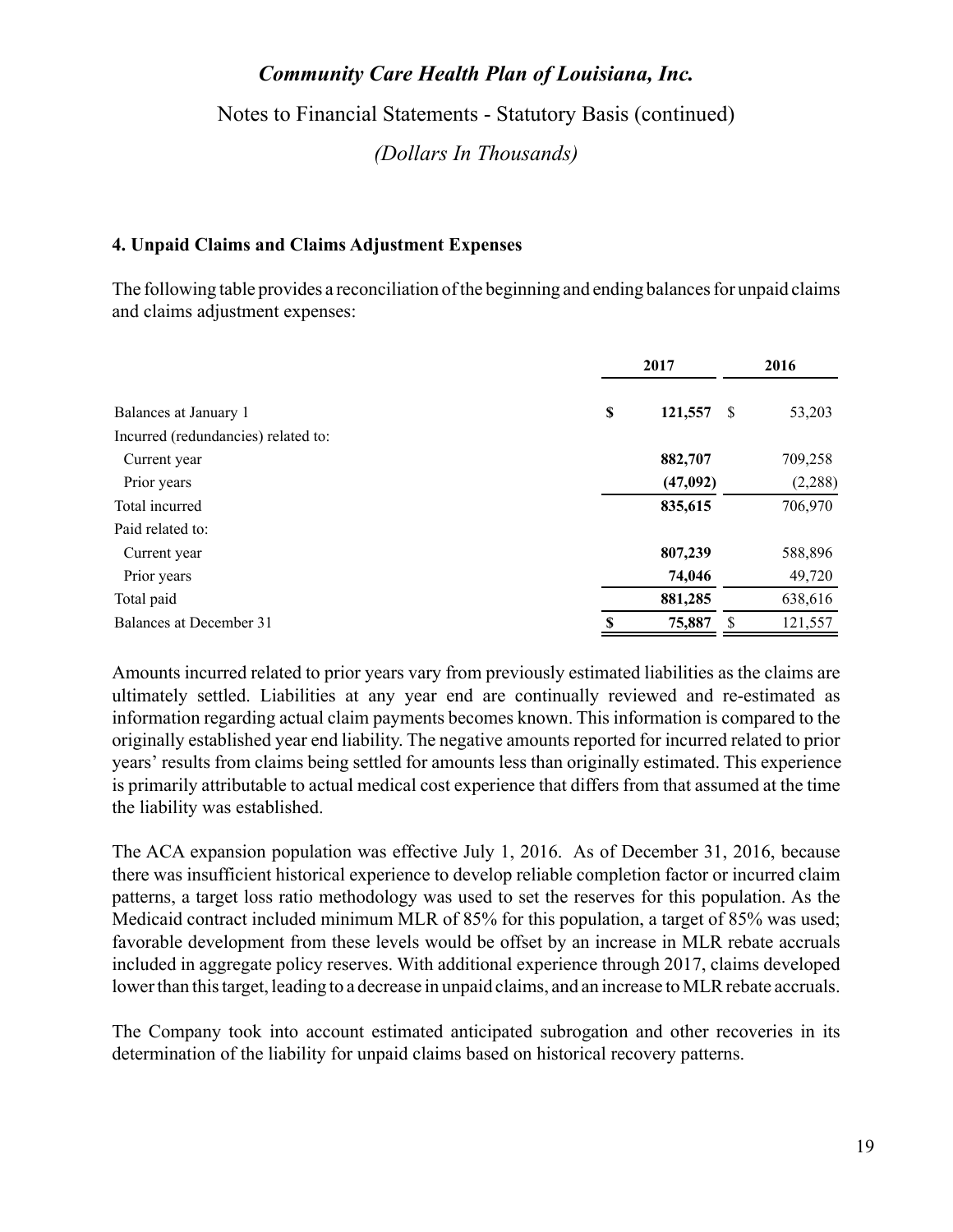Notes to Financial Statements - Statutory Basis (continued)

*(Dollars In Thousands)*

#### **5. Federal Income Taxes**

The Company has a current federal income tax recoverable (payable) of \$2,673 and (\$5,039) as of December 31, 2017 and 2016, respectively.

The components of net deferred tax assets (liabilities) at December 31 are as follows:

|                                                  | 2017 |          |         |       |  |  |  |
|--------------------------------------------------|------|----------|---------|-------|--|--|--|
|                                                  |      | Ordinary | Capital | Total |  |  |  |
| Gross deferred tax assets                        | S    | 3,484 \$ | — S     | 3,484 |  |  |  |
| Statutory valuation allowance                    |      |          |         |       |  |  |  |
| Adjusted gross deferred tax assets               |      | 3,484    |         | 3,484 |  |  |  |
| Gross deferred tax liabilities                   |      | (1)      | (19)    | (20)  |  |  |  |
| Net deferred tax asset before admissibility test |      | 3,483 \$ | (19) S  | 3,464 |  |  |  |

The amount of admitted adjusted gross deferred tax assets under each component of SSAP No. 101 *Income Taxes* ("SSAP No. 101") as of December 31, 2017 is:

| Admitted pursuant to paragraph 11.a. | $3,185$ \$ | - S<br>$\overline{\phantom{0}}$ | 3,185 |
|--------------------------------------|------------|---------------------------------|-------|
| Admitted pursuant to paragraph 11.b. |            |                                 |       |
| Admitted pursuant to paragraph 11.c. | 20         |                                 | 20    |
| Admitted deferred tax asset          | 3,205      |                                 | 3,205 |
| Deferred tax liability               | (1)        | (19)                            | (20)  |
| Net admitted deferred tax asset      | 3.204      | (19)                            | 3,185 |
| Nonadmitted deferred tax asset       | 279 S      |                                 | 279   |

|                                                  | 2016 |          |         |       |  |  |  |
|--------------------------------------------------|------|----------|---------|-------|--|--|--|
|                                                  |      | Ordinary | Capital | Total |  |  |  |
| Gross deferred tax assets                        | S    | 8,586 \$ |         | 8,586 |  |  |  |
| Statutory valuation allowance                    |      |          |         |       |  |  |  |
| Adjusted gross deferred tax assets               |      | 8,586    |         | 8,586 |  |  |  |
| Gross deferred tax liabilities                   |      | (2)      | (17)    | (19)  |  |  |  |
| Net deferred tax asset before admissibility test |      | 8,584 \$ |         | 8,567 |  |  |  |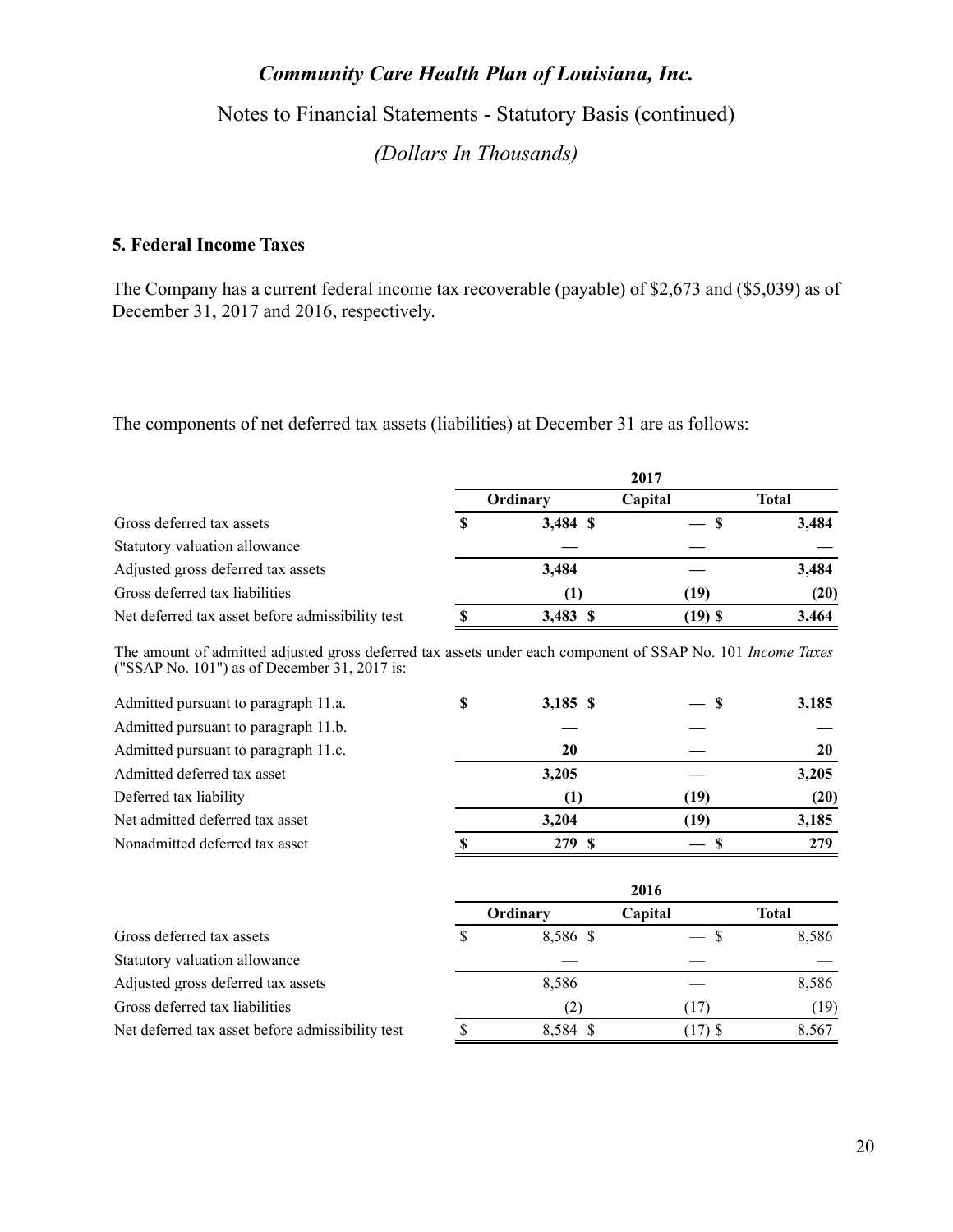Notes to Financial Statements - Statutory Basis (continued)

### *(Dollars In Thousands)*

The amount of admitted adjusted gross deferred tax assets under each component of SSAP No. 101 as of December 31, 2016 is:

| Admitted pursuant to paragraph 11.a. | 7,794 \$ | $-$ S | 7.794 |
|--------------------------------------|----------|-------|-------|
| Admitted pursuant to paragraph 11.b. |          |       |       |
| Admitted pursuant to paragraph 11.c. | 19       |       | 19    |
| Admitted deferred tax asset          | 7,813    |       | 7,813 |
| Deferred tax liability               |          | (17)  | (19)  |
| Net admitted deferred tax asset      | 7.811    | (17)  | 7.794 |
| Nonadmitted deferred tax asset       | 773.     |       | 773   |

The change in the amount of admitted adjusted gross deferred tax assets under each component of SSAP No. 101 during 2017 is:

|                                      | Ordinary     | Capital | <b>Total</b> |
|--------------------------------------|--------------|---------|--------------|
| Admitted pursuant to paragraph 11.a. | $(4,609)$ \$ | P       | (4,609)      |
| Admitted pursuant to paragraph 11.b. |              |         |              |
| Admitted pursuant to paragraph 11.c. |              |         |              |
| Admitted deferred tax asset          | (4,608)      |         | (4,608)      |
| Deferred tax liability               |              | (2)     | (1)          |
| Net admitted deferred tax asset      | (4,607)      | (2)     | (4,609)      |
| Nonadmitted deferred tax asset       | (494) \$     | -8      | (494)        |

|                                                                                                       | 2017           | 2016 |        |
|-------------------------------------------------------------------------------------------------------|----------------|------|--------|
| Ratio percentage used to determine recovery period and<br>threshold limitation amount                 | 385%           |      | 236%   |
| Amount of adjusted capital and surplus used to determine<br>recovery period and threshold limitations | 120.850<br>- S |      | 61.141 |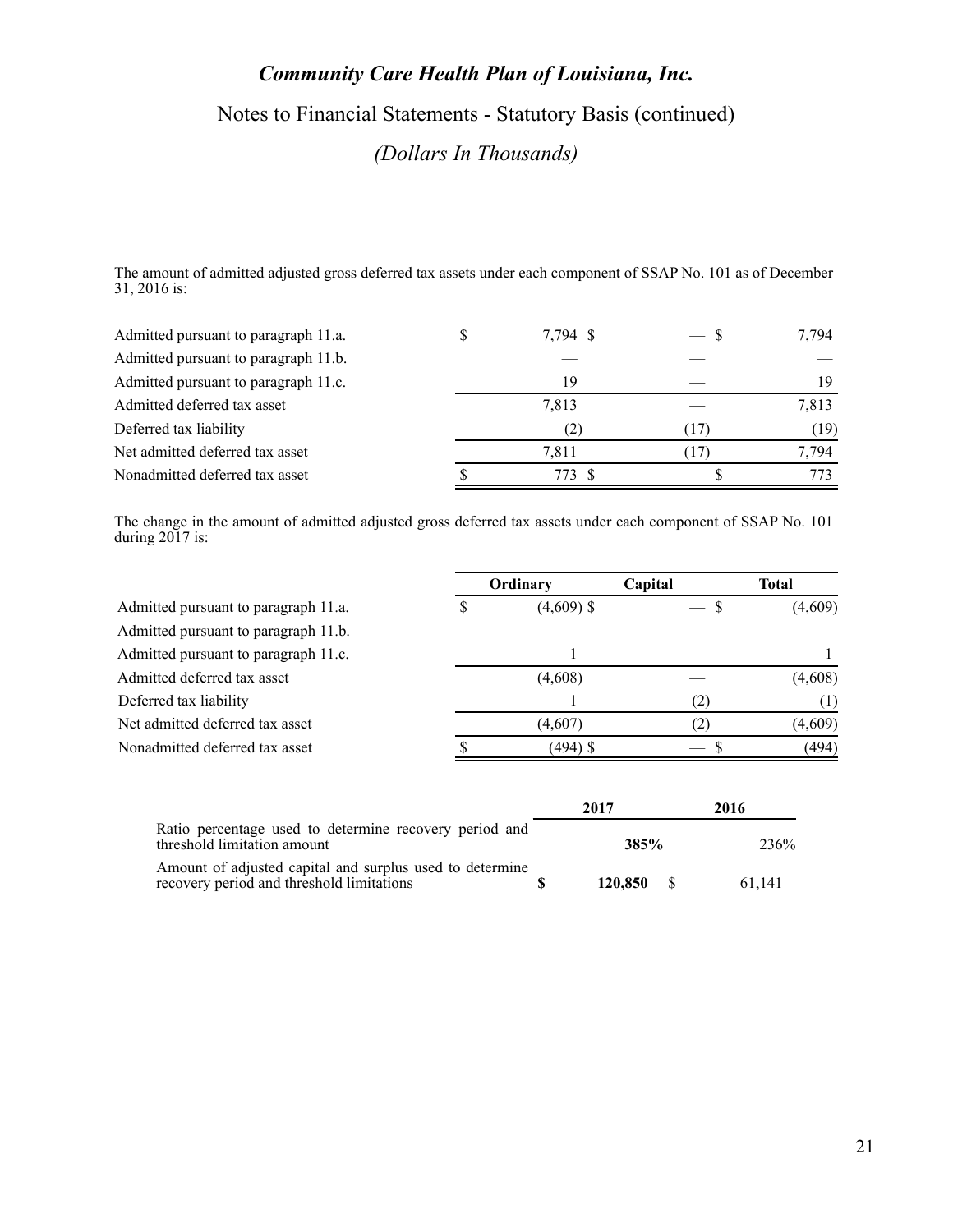Notes to Financial Statements - Statutory Basis (continued)

### *(Dollars In Thousands)*

The impact of tax planning strategies is as follows:

|                                                                                                                                               | 2017 |          |   | 2016     |               |          |     | Change   |                    |          |
|-----------------------------------------------------------------------------------------------------------------------------------------------|------|----------|---|----------|---------------|----------|-----|----------|--------------------|----------|
|                                                                                                                                               |      | Ordinary |   | Capital  |               | Ordinary |     | Capital  | Ordinary           | Capital  |
| Adjusted gross deferred tax assets<br>amount                                                                                                  | \$   | 3,484    | S |          | <sup>\$</sup> | 8,586    | - S |          | \$ (5,102) \$      |          |
| Percentage of adjusted gross deferred tax<br>assets by tax character attributable to the<br>impact of tax planning strategies                 |      | $0.00\%$ |   | $0.00\%$ |               | $0.00\%$ |     | $0.00\%$ | $0.00\%$           | $0.00\%$ |
| Net admitted adjusted gross deferred tax<br>assets amount                                                                                     | S    | 3.205    | S |          | <sup>\$</sup> | 7,813    | - S |          | S.<br>$(4,608)$ \$ |          |
| Percentage of net admitted adjusted gross<br>deferred tax assets by tax character<br>attributable to the impact of tax planning<br>strategies |      | $0.00\%$ |   | $0.00\%$ |               | $0.00\%$ |     | $0.00\%$ | $0.00\%$           | $0.00\%$ |

The Company's tax planning strategies do not include the use of reinsurance.

Current federal income taxes consist of the following major components:

|                                                            | 2017 |         | 2016     | Change |         |
|------------------------------------------------------------|------|---------|----------|--------|---------|
| Federal income taxes on operations                         |      | 5.677 S | 7.615 \$ |        | (1,938) |
| Federal income tax (benefit) on net capital gains (losses) |      | 134     |          |        | 120     |
| Federal income taxes                                       |      | 5.811   | 7.629    |        | (1,818) |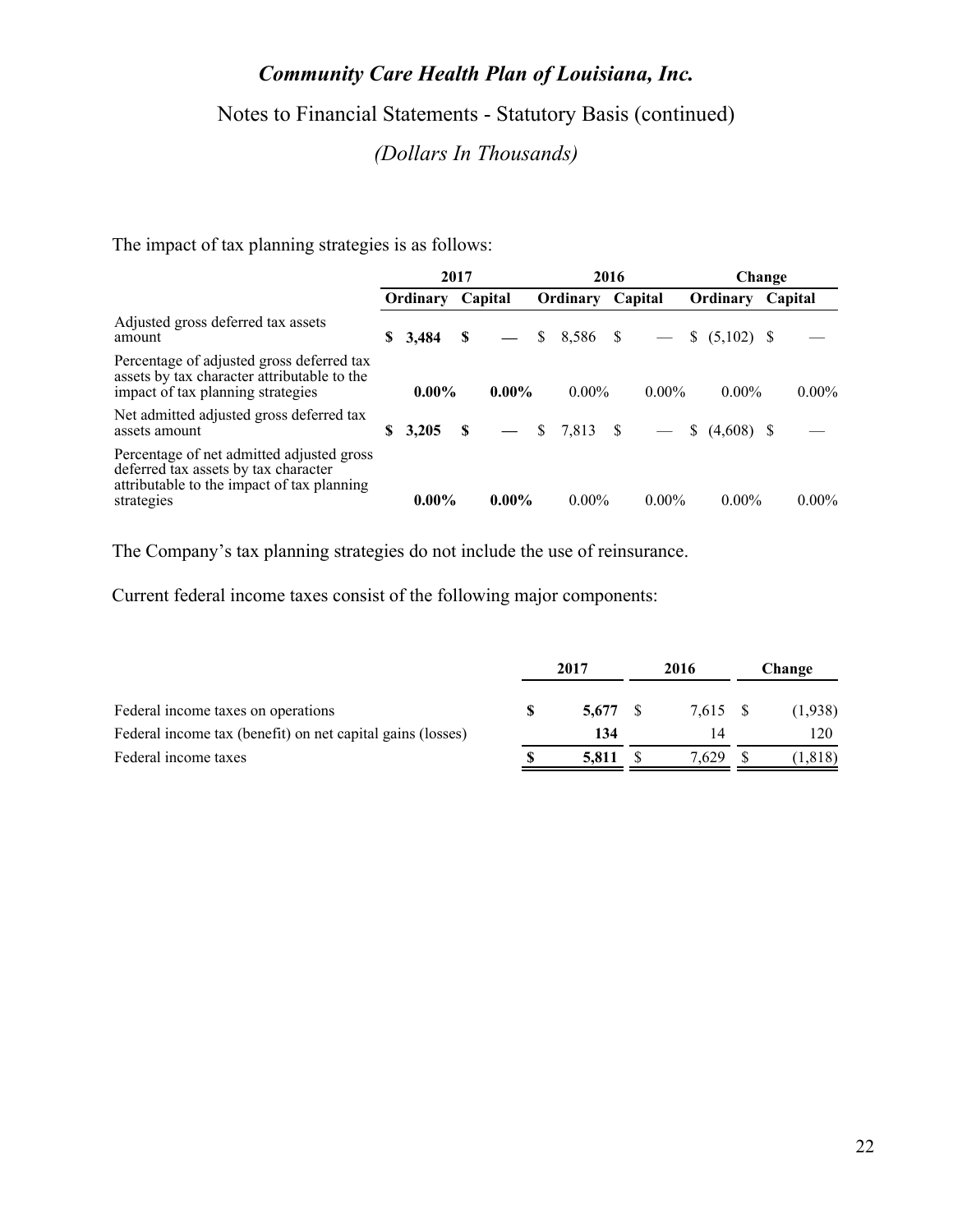Notes to Financial Statements - Statutory Basis (continued)

*(Dollars In Thousands)*

The components of deferred income taxes are as follows:

|                                             | December 31 |       |                           |       |             |              |
|---------------------------------------------|-------------|-------|---------------------------|-------|-------------|--------------|
|                                             |             | 2017  |                           | 2016  |             | Change       |
| Deferred tax assets:                        |             |       |                           |       |             |              |
| Ordinary:                                   |             |       |                           |       |             |              |
| Accrued future expenses                     | \$          |       | \$                        | 61    | \$          | (61)         |
| Amortization                                |             | 141   |                           | 262   |             | (121)        |
| Accounts receivable                         |             | 2,326 |                           | 5,863 |             | (3,537)      |
| Claims discount reserve                     |             | 112   | \$                        | 320   |             | (208)        |
| Fixed assets                                |             | 219   |                           | 672   |             | (453)        |
| Other insurance reserves                    |             | 656   |                           | 1,298 |             | (642)        |
| Prepaid expenses                            |             | 17    |                           | 32    |             | (15)         |
| Tenant allowance receivable                 |             | 13    |                           | 61    |             | (48)         |
| Other                                       |             |       |                           | 17    |             | (17)         |
| Subtotal                                    |             | 3,484 |                           | 8,586 |             | (5,102)      |
| Nonadmitted deferred tax assets             |             | (279) |                           | (773) |             | 494          |
| Admitted ordinary deferred tax assets       |             | 3,205 |                           | 7,813 |             | (4,608)      |
| Deferred tax liabilities:                   |             |       |                           |       |             |              |
| Ordinary:                                   |             |       |                           |       |             |              |
| Discount of coordination of benefits        |             | (1)   |                           | (2)   |             | 1            |
| Subtotal                                    |             | (1)   |                           | (2)   |             | $\mathbf{1}$ |
| Capital:                                    |             |       |                           |       |             |              |
| Investments in securities                   |             | (19)  |                           | (17)  |             | (2)          |
| Subtotal                                    |             | (19)  |                           | (17)  |             | (2)          |
| Deferred tax liabilities                    |             | (20)  |                           | (19)  |             | (1)          |
| Net admitted deferred tax asset (liability) | \$          | 3,185 | $\boldsymbol{\mathsf{S}}$ | 7,794 | $\mathbb S$ | (4,609)      |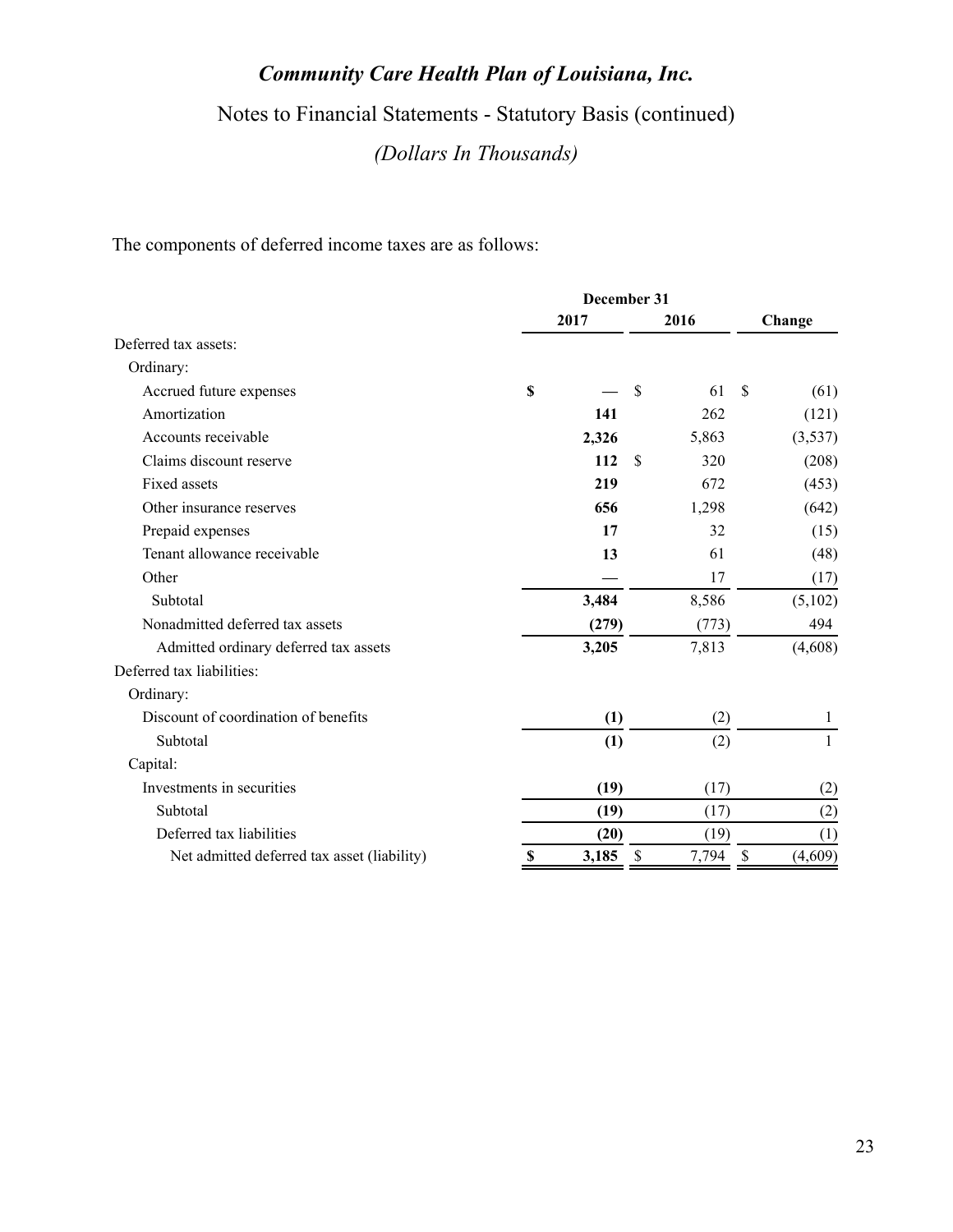Notes to Financial Statements - Statutory Basis (continued)

*(Dollars In Thousands)*

The changes in deferred tax assets and deferred tax liabilities are as follows:

|                                         | 2017 | 2016  | Change   |  |         |
|-----------------------------------------|------|-------|----------|--|---------|
| Total deferred tax assets               | S    | 3,484 | 8,586 \$ |  | (5,102) |
| Total deferred tax liabilities          |      | (20)  | (19)     |  | (1)     |
| Net deferred tax asset                  |      | 3,464 | 8,567    |  | (5,103) |
| Tax effect of unrealized gains (losses) |      |       |          |  | 9       |
| Change in net deferred income tax       |      |       |          |  | (5,094) |

On December 22, 2017, the federal government enacted a tax bill, H.R.1, *An Act to Provide for Reconciliation Pursuant to Titles II and V of the Concurrent Resolution on the Budget for Fiscal Year 2018*, or the Tax Cuts and Jobs Act. The Tax Cuts and Jobs Act contains significant changes to corporate taxation, including, but not limited to, reducing the U.S. Federal corporate income tax rate from 35% to 21% and modifying or limiting many business deductions. At December 31, 2017, the Company estimated the effects on existing deferred tax balances. The Company remeasured deferred tax assets and liabilities based on the rates at which they are expected to be utilized in the future, which is generally 21%. However, the Company will continue to analyze certain aspects of the Tax Cuts and Jobs Act and refine the calculations, which could potentially affect the measurement of those balances or give rise to new deferred tax amounts. The provisional amount recorded related to the remeasurement of our deferred tax assets and liabilities was a net decrease of \$2,309. This includes the components for change in net deferred income tax of \$1,309, change in nonadmitted assets of \$1,000, and change in net unrealized capital gains (losses) of \$0.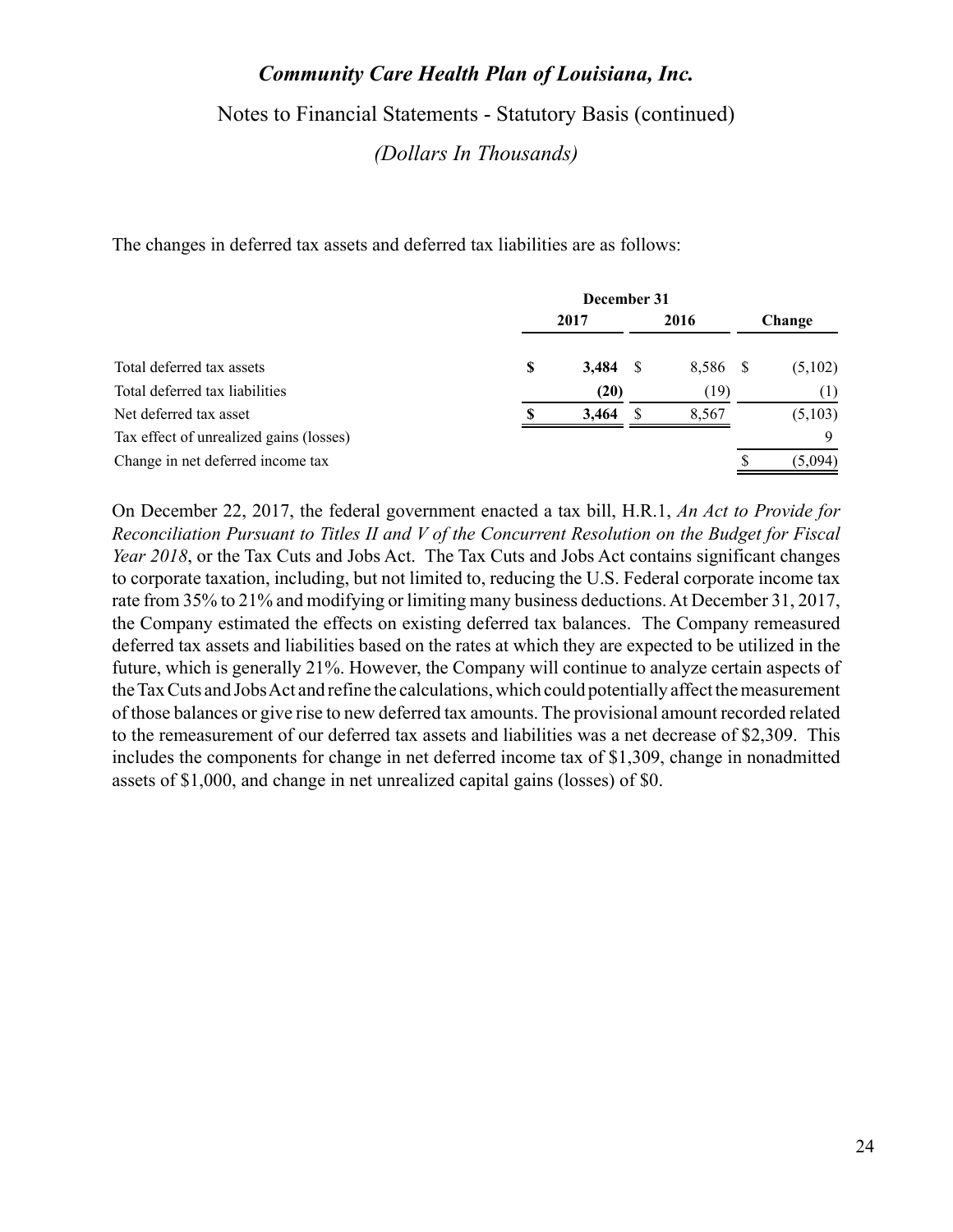Notes to Financial Statements - Statutory Basis (continued)

### *(Dollars In Thousands)*

The Company's income tax expense and change in deferred taxes differs from the amount obtained by applying the federal statutory rate of 35% for the year ended December 31 for the following reasons:

|                                                                 |    | 2017   |      | 2016    |
|-----------------------------------------------------------------|----|--------|------|---------|
| Tax expense (benefit) computed using the federal statutory rate | \$ | 6,423  | - \$ | 1,530   |
| ACA health insurer fee                                          |    |        |      | 4,534   |
| Change in nonadmitted assets                                    |    | 3,482  |      | (1,522) |
| Tax exempt and dividend received income net of proration        |    | (353)  |      | (147)   |
| Tax Cuts and Jobs Act                                           |    | 1,309  |      |         |
| Prior year true-up and adjustments                              |    |        |      | (31)    |
| Other                                                           |    | 44     |      | 45      |
| Total                                                           | Я  | 10,905 |      | 4,409   |
| Federal income taxes (benefit)                                  | S  | 5,811  | - \$ | 7,629   |
| Change in net deferred income taxes                             |    | 5,094  |      | (3,220) |
| Total statutory income taxes                                    | S  | 10.905 | \$   | 4.409   |

At December 31, 2017, the Company has no operating loss carryforwards or tax credit carryforwards.

The following are income taxes incurred in the current and prior years that will be available for recoupment in the event of future net losses:

|      |   | Ordinary | Capital | Total |
|------|---|----------|---------|-------|
| 2017 | S | 5.329 \$ | 134 S   | 5,463 |
| 2016 |   | 7,882    | 14      | 7,896 |
| 2015 |   | N/A      | 294     | 294   |

The Company is included in the consolidated federal income tax return of its parent Anthem, along with other affiliates, as of December 31, 2017. Allocation of federal income taxes with affiliates subject to the tax sharing agreement is based upon separate income tax return calculations with credit for net losses that can be used on a consolidated basis. Pursuant to this agreement, the Company has the enforceable right to recoup federal income taxes paid in prior years in the event of future losses, which it may incur, or to recoup its net losses carried forward as an offset to future net income subject to federal income taxes. Intercompany income tax balances are settled based on the IRS due dates.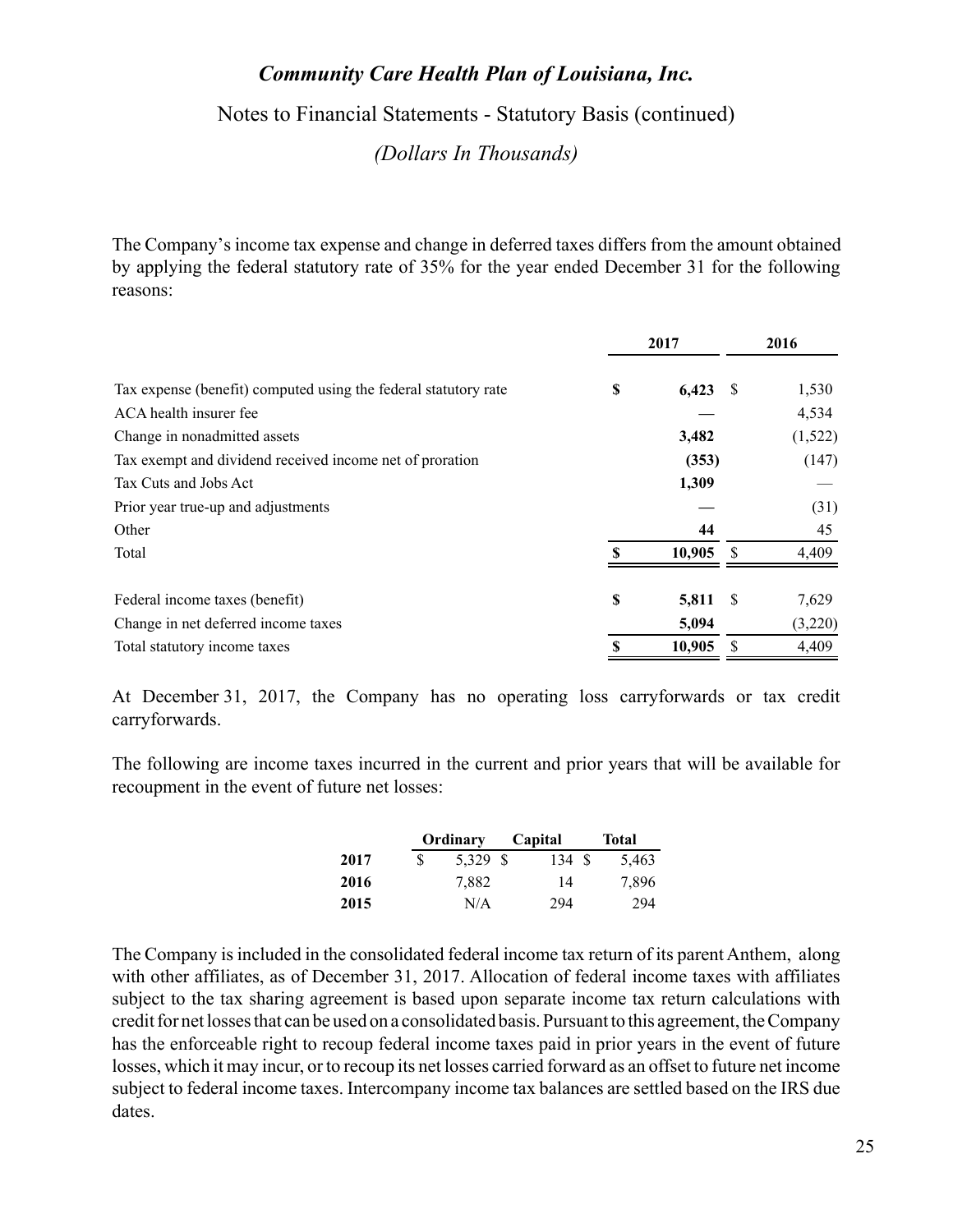Notes to Financial Statements - Statutory Basis (continued)

*(Dollars In Thousands)*

The Company is a member of the IRS Compliance Assurance Process ("CAP") program. The objective of CAP is to reduce taxpayer burden and uncertainty while assuring the IRS of the accuracy of tax returns prior to filing, thereby reducing or eliminating the need for post filing examinations. As of December 31, 2017, the examination of the 2017 tax year continues to be in process.

### **6. Health Insurer Fee**

The Company had \$946,071 of premiums written subject to assessment under ACA Section 9010 as of December 31, 2017 and no premiums written subject to assessment under ACA Section 9010 as of December 31, 2016 due to the 2017 suspension of this assessment. The Company paid no annual health insurance industry fee during 2017. The Company's portion of the annual health insurance industry fee paid during 2016 was \$12,955 and is included in operating expenses. The Company's estimated portion of the annual Health Insurer Fee to be paid in 2018 is \$21,352 and is segregated in special surplus funds on the balance sheet.

Total Adjusted Capital ("TAC") and Authorized Control Level ("ACL") were \$124,035 and \$31,373, respectively, as of December 31, 2017. Had the assessment, based upon 2017 premiums written, been accrued on December 31, 2017, TAC would have been reduced to \$102,683, which would continue to exceed all capital and surplus requirements as described in Note 7.

### **7. Capital and Surplus**

The LDI requires the Company to maintain a minimum surplus as set forth in the state statutes. In addition, the State of Louisiana has adopted RBC requirements as specified by the NAIC. Under those requirements, the amount of surplus to be maintained is determined based on various risk factors. The Company also is required to maintain certain capital and liquidity levels in conjunction with its BCBSA licensing. At December 31, 2017 and 2016, the Company's capital and surplus exceeded all regulatory requirements.

Under Louisiana statutes, the Company is limited in the amount of dividends that can be declared without regulatory approval. Per Louisiana statute, an extraordinary dividend or distribution shall include any dividend or distribution of cash or other property, whose fair market value, together with that of other dividends or distributions made within the preceding twelve months, exceeds the lesser of: (i) Ten percent of the surplus of the insurer as regards policyholders as of the thirty-first day of December next preceding; or (ii) The net gain from operations of such insurer, not including realized capital gains, for the twelve-month period ending the thirty-first day of December next preceding, but shall not include pro rata distributions of any class of the insurer's own securities. In determining whether a dividend or distribution is extraordinary, an insurer, may carry forward net income from the previous two calendar years that has not already been paid out as dividends.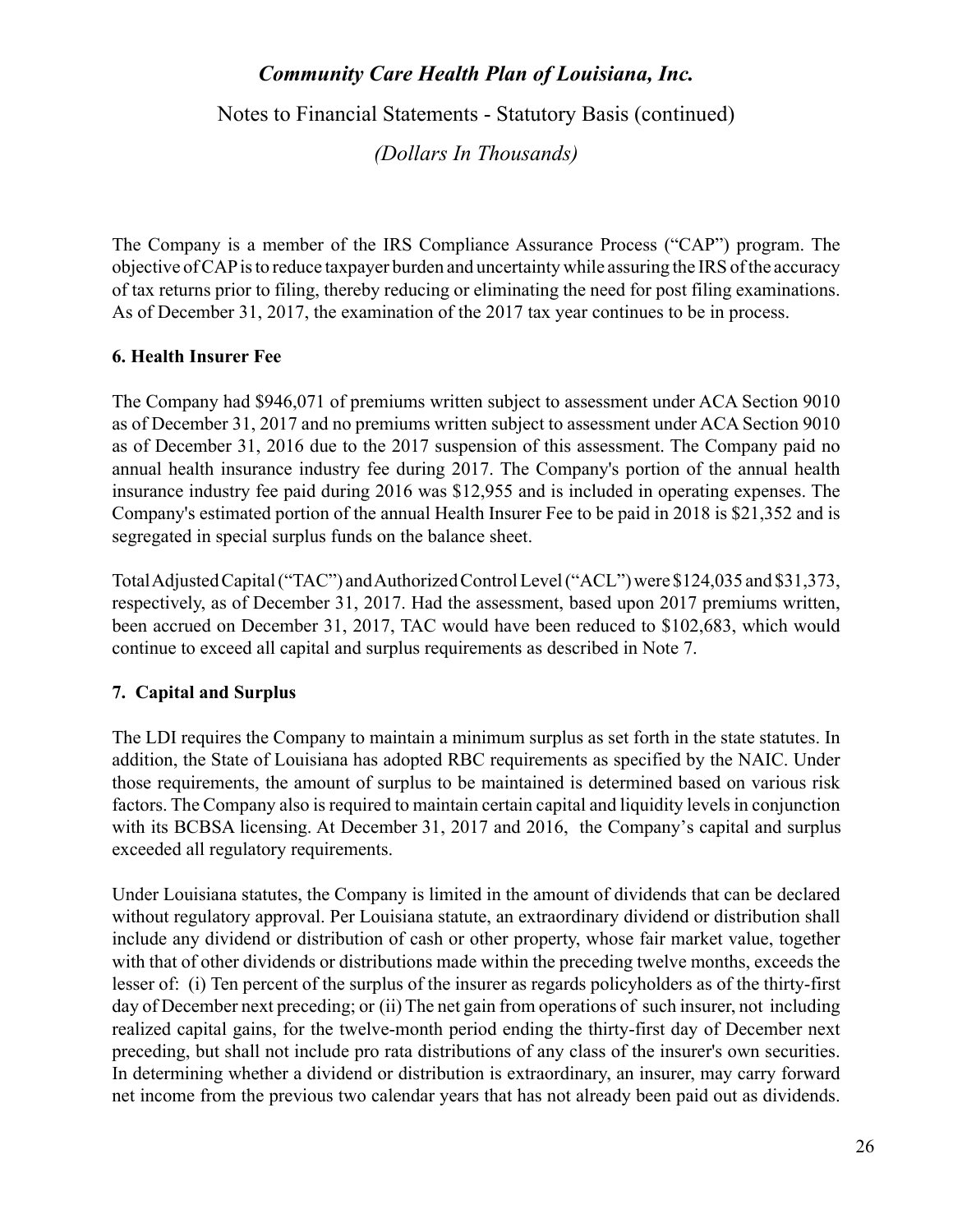Notes to Financial Statements - Statutory Basis (continued)

### *(Dollars In Thousands)*

The carry forward shall be computed by taking the net income from the second and third preceding calendar years, not including realized capital gains, less dividends paid in the second and immediate preceding calendar years. The Company may not pay any dividends during 2018 without prior approval.

The portion of unassigned surplus (deficit) representing cumulative unrealized gains (losses) was \$0 and (\$18) at December 31, 2017 and 2016, respectively.

#### **8. Leases**

The Company leases office space and EDP equipment and other miscellaneous items under various non-cancelable operating leases. Related lease expense for 2017 and 2016 was \$940 and \$657, respectively.

At December 31, 2017, future lease payments for operating leases with initial or remaining noncancelable terms of one year or more consisted of the following: 2018, \$886; 2019, \$898; 2020, \$645; and 2021, \$422.

#### **9. Contingencies**

In March 2016, Anthem filed a lawsuit against Express Scripts, Inc., or Express Scripts, our vendor for pharmacy benefit management, or PBM, services, captioned *Anthem, Inc. v. Express Scripts, Inc*., in the U.S. District Court for the Southern District of New York. The lawsuit seeks to recover damages for pharmacy pricing that is higher than competitive benchmark pricing, damages related to operational breaches as well as various declarations under the pharmacy benefit management agreement, or PBM Agreement, between the parties. Our suit asserts that Express Scripts' pricing exceeds the competitive benchmark pricing required by the PBM Agreement by approximately \$13,000,000 over the remaining term of the PBM Agreement, and by approximately \$1,800,000 through the post-termination transition period. Further, we assert that Express Scripts' excessive pricing has caused us to lose existing customers and prevented us from gaining new business. In addition to the amounts associated with competitive benchmark pricing, we are seeking over \$158,000 in damages associated with operational breaches incurred, together with a declaratory judgment that Express Scripts: (i) breached its obligation to negotiate in good faith and to agree in writing to new pricing terms; (ii) is required to provide competitive benchmark pricing to us through the term of the PBM Agreement; (iii) has breached the PBM Agreement, and that we can terminate the PBM Agreement either due to Express Scripts' breaches or because we have determined that Express Scripts' performance with respect to the delegated Medicare Part D prescription drug plans, functions has been unsatisfactory; and (iv) is required under the PBM Agreement to provide posttermination services, at competitive benchmark pricing, for one year following any termination. In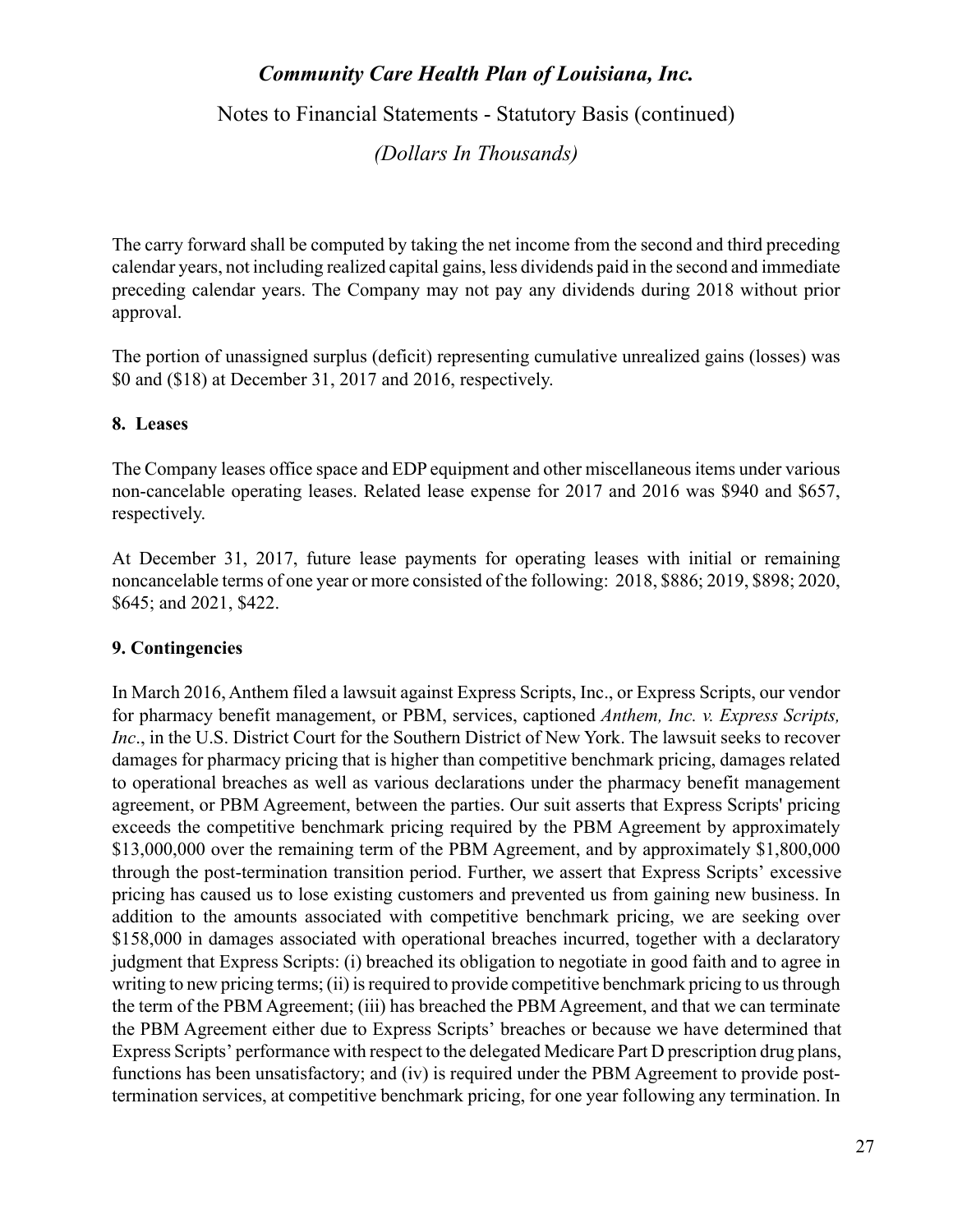Notes to Financial Statements - Statutory Basis (continued)

*(Dollars In Thousands)*

April 2016, Express Scripts filed an answer to the lawsuit disputing our contractual claims and alleging various defenses and counterclaims. Express Scripts contends that we breached the PBM Agreement by failing to negotiate proposed new pricing terms in good faith and that we breached the implied covenant of good faith and fair dealing by disregarding the terms of the transaction. In addition, Express Scripts is seeking declaratory judgments: (i) regarding the timing of the periodic pricing review under the PBM Agreement; (ii) that it has no obligation to ensure that we receive any specific level of pricing, that we have no contractual right to any change in pricing under the PBM Agreement and that its sole obligation is to negotiate proposed pricing terms in good faith; and (iii) that we do not have the right to terminate the PBM Agreement. In the alternative, Express Scripts claims that we have been unjustly enriched by its payment of \$4,675,000 at the time of the PBM Agreement. We believe that Express Scripts' defenses and counterclaims are without merit. We filed a motion to dismiss Express Scripts' counterclaims. In March 2017, the court granted our motion to dismiss Express Scripts' counterclaims for (i) breach of the implied covenant of good faith and fair dealing, and (ii) unjust enrichment with prejudice. We intend to vigorously pursue our claims and defend against any counterclaims; however, the ultimate outcome cannot be presently determined.

Anthem and Express Scripts were named as defendants in a purported class action lawsuit filed in June 2016 in the Southern District of New York by three members of ERISA plans alleging ERISA violations captioned Karen Burnett, Brendan Farrell, and Robert Shullich, individually and on behalf of all others similarly situated v. Express Scripts, Inc. and Anthem, Inc. The lawsuit was then consolidated with a similar lawsuit that was previously filed against Express Scripts. A first amended consolidated complaint was filed in the consolidated lawsuit, which is captioned In Re Express Scripts/Anthem ERISA Litigation. The first amended consolidated complaint was filed by six individual plaintiffs against Anthem and Express Scripts on behalf of all persons who are participants in or beneficiaries of any ERISA or non-ERISA health care plan from December 1, 2009 to the present in which Anthem provided prescription drug benefits through a PBM Agreement with Express Scripts and who paid a percentage based co-insurance payment in the course of using that prescription drug benefit. As to the ERISA members, the plaintiffs allege that Anthem breached its duties under ERISA (i) by failing to adequately monitor Express Scripts' pricing under the PBM Agreement and (ii) by placing its own pecuniary interest above the best interests of Anthem insureds by allegedly agreeing to higher pricing in the PBM Agreement in exchange for the \$4,675,000 purchase price for our NextRx PBM business. As to the non-ERISA members, the plaintiffs assert that Anthem breached the implied covenant of good faith and fair dealing implied in the health plans under which the non-ERISA members are covered by (i) negotiating and entering into the PBM Agreement with Express Scripts that was detrimental to the interests of such non-ERISA members, (ii) failing to adequately monitor the activities of Express Scripts, including failing to timely monitor and correct the prices charged by Express Scripts for prescription medications, and (iii) acting in Anthem's self-interests instead of the interests of the non-ERISA members when it accepted the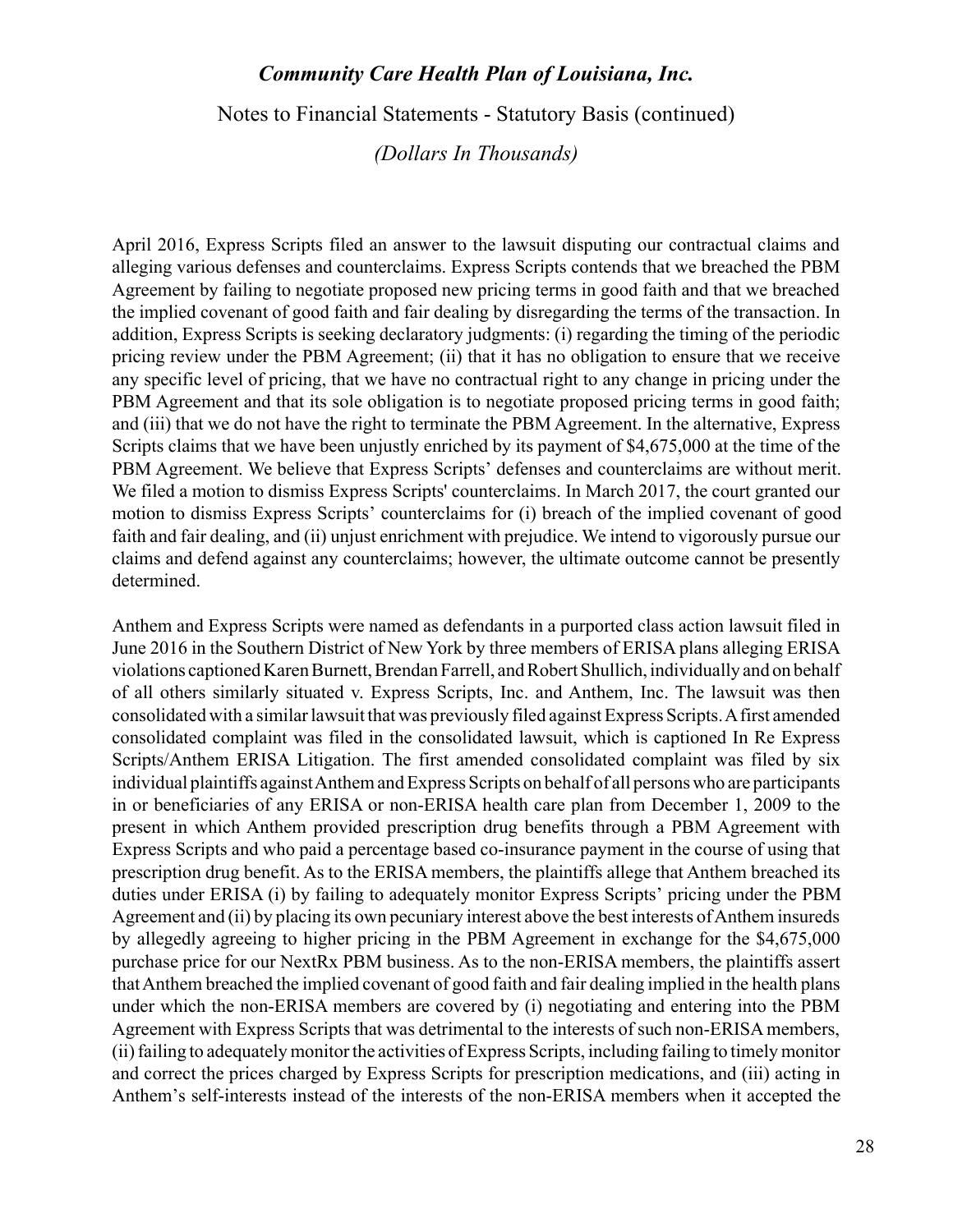Notes to Financial Statements - Statutory Basis (continued)

### *(Dollars In Thousands)*

\$4,675,000 purchase price for NextRx. Plaintiffs seek to hold Anthem and Express Scripts jointly and severally liable and to recover all losses suffered by the proposed class, equitable relief, disgorgement of alleged ill-gotten gains, injunctive relief, attorney's fees and costs and interest. In November 2016, we filed a motion to dismiss all of the claims brought against Anthem. In response, in March 2017, the plaintiffs filed a second amended consolidated complaint adding two self-insured accounts as plaintiffs and asserting an additional purported class of self-insured accounts. In April 2017, we filed a motion to dismiss the claims brought against Anthem. Our motion was granted without prejudice in January 2018. Anthem intends to vigorously defend this suit; however, its ultimate outcome cannot be presently determined.

In February 2015, Anthem reported that it was the target of a sophisticated external cyber-attack. The attackers gained unauthorized access to certain of Anthem's information technology systems and obtained personal information related to many individuals and employees, such as names, birthdays, health care identification/social security numbers, street addresses, email addresses, phone numbers and employment information, including income data. To date, there is no evidence that credit card or medical information, such as claims, test results or diagnostic codes, were targeted, accessed or obtained, although no assurance can be given that Anthem will not identify additional information that was accessed or obtained.

Upon discovery of the cyber-attack, Anthem took immediate action to remediate the security vulnerability and retained a cybersecurity firm to evaluate our systems and identify solutions based on the evolving landscape. Anthem has provided credit monitoring and identity protection services to those who have been affected by this cyber-attack. Anthem has continued to implement security enhancements since this incident. Anthem has incurred expenses subsequent to the cyber-attack to investigate and remediate this matter and expects to continue to incur expenses of this nature in the foreseeable future. Anthem recognizes these expenses in the periods in which they are incurred.

Actions have been filed in various federal and state courts and other claims have been or may be asserted against us on behalf of current or former members, current or former employees, other individuals, shareholders or others seeking damages or other related relief, allegedly arising out of the cyber-attack. Federal and state agencies, including state insurance regulators, state attorneys general, the Health and Human Services Office of Civil Rights and the Federal Bureau of Investigation, are investigating events related to the cyber-attack, including how it occurred, its consequences and our responses. In December 2016, the National Association of Insurance Commissioners, or NAIC, concluded its multistate targeted market conduct and financial exam. In connection with the resolution of the matter, the NAIC requested Anthem provide, and Anthem agreed to provide, a customized credit protection program, equivalent to a credit freeze, for Anthem's members who were under the age of eighteen on January 27, 2015. No fines or penalties were imposed on Anthem. Although Anthem is cooperating in these investigations, we may be subject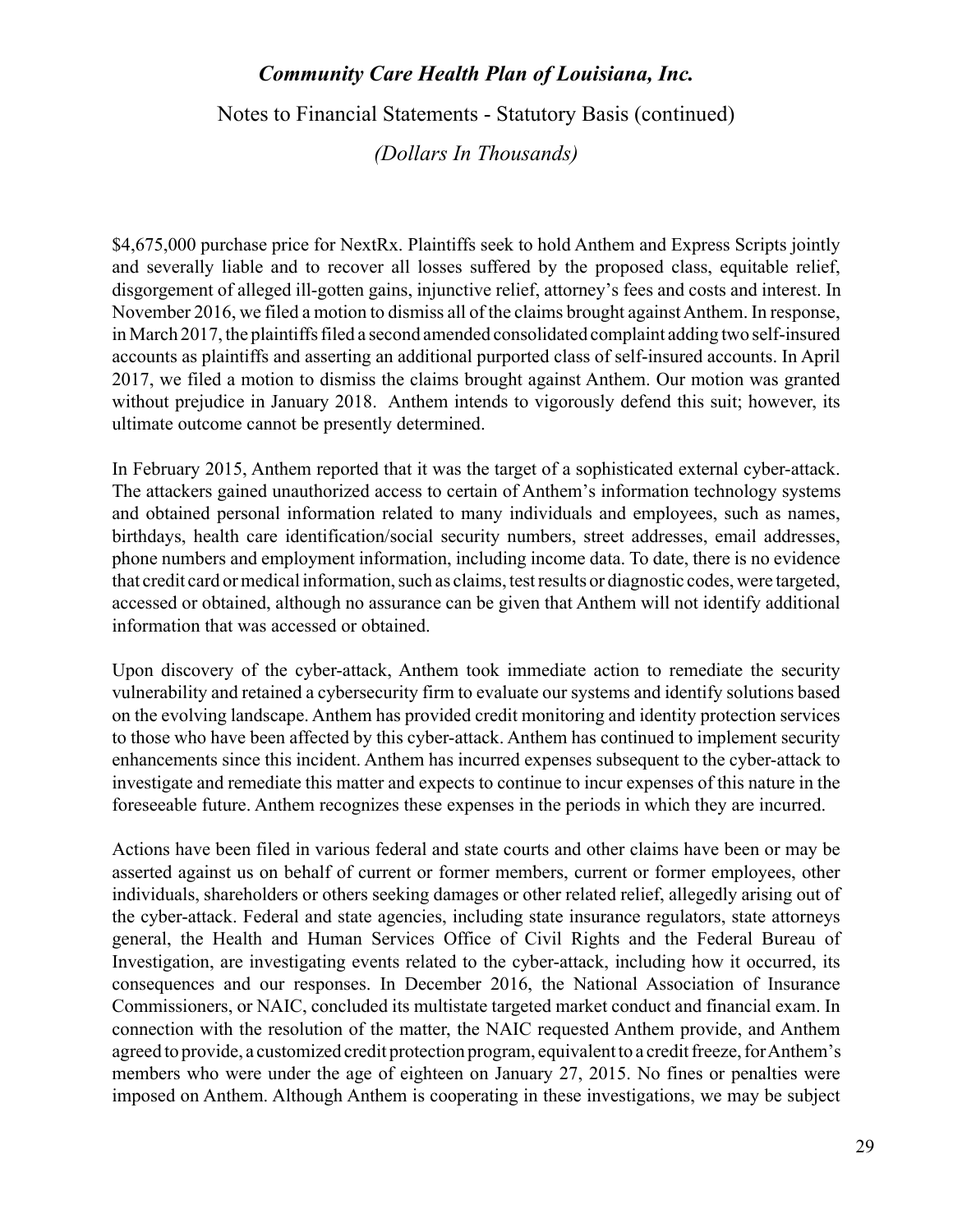Notes to Financial Statements - Statutory Basis (continued)

*(Dollars In Thousands)*

to fines or other obligations, which may have an adverse effect on how Anthem operates its business and its results of operations. With respect to the civil actions, a motion to transfer was filed with the Judicial Panel on Multidistrict Litigation, or the Panel, in February 2015 and was subsequently heard by the Panel in May 2015. In June 2015, the Panel entered its order transferring the consolidated matter to the U.S. District Court for the Northern District of California, or the U.S. District Court. The U.S. District Court entered its case management order in September 2015. Anthem filed a motion to dismiss ten of the counts that were before the U.S. District Court. In February 2016, the U.S. District Court issued an order granting in part and denying in part our motion, dismissing three counts with prejudice, four counts without prejudice and allowing three counts to proceed. Plaintiffs filed a second amended complaint in March 2016, and Anthem subsequently filed a second motion to dismiss. In May 2016, the U.S. District Court issued an order granting in part and denying in part our motion, dismissing one count with prejudice, dismissing certain counts asserted by specific named plaintiffs with or without prejudice depending on their individualized facts, and allowing the remaining counts to proceed. In July 2016, plaintiffs filed a third amended complaint, which we answered in August 2016. Fact discovery was completed in December 2016. Plaintiffs filed their motion for class certification and trial plan in March 2017. Anthem filed its opposition to class certification, motions to strike the testimony of three of the plaintiffs' experts and trial plan in April 2017. Prior to those motions being heard, the parties agreed to settle plaintiffs' claims on a classwide basis for a total settlement payment of \$115 million and certain nonmonetary relief. In June 2017, plaintiffs filed a motion for preliminary approval of the settlement and a motion to continue all case deadlines. In July 2017, the U.S. District Court granted the motion to continue all case deadlines. The U.S. District Court issued an order of preliminary approval in August 2017. The U.S. District Court held a hearing on plaintiffs' motion for final approval and class counsel's fee petition in February 2018. The U.S. District Court has appointed a special master to review class counsel's fee petition and has rescheduled the final fairness hearing for April 2018. Three state court cases related to the cyber-attack are presently proceeding outside of this multidistrict litigation. Two of those cases have been stayed and a dispositive motion is pending with respect to the third. There remain open regulatory investigations into the incident that are not directly impacted by the multidistrict litigation settlement.

In July 2015, Anthem and Cigna Corporation, ("Cigna") announced that they entered into a Merger Agreement, pursuant to which Anthem would acquire all outstanding shares of Cigna. In July 2016, the U.S. Department of Justice ("DOJ"), along with certain state attorneys general, filed a civil antitrust lawsuit in the U.S. District Court for the District of Columbia ("District Court") seeking to block the merger. In February 2017, Cigna purported to terminate the Merger Agreement and commenced litigation against Anthem in the Delaware Court of Chancery ("Delaware Court") seeking damages, including the \$1,850,000 termination fee pursuant to the terms of the Merger Agreement, and a declaratory judgment that its purported termination of the Merger Agreement was lawful, among other claims, which is captioned in Cigna Corp. v. Anthem Inc. Also in February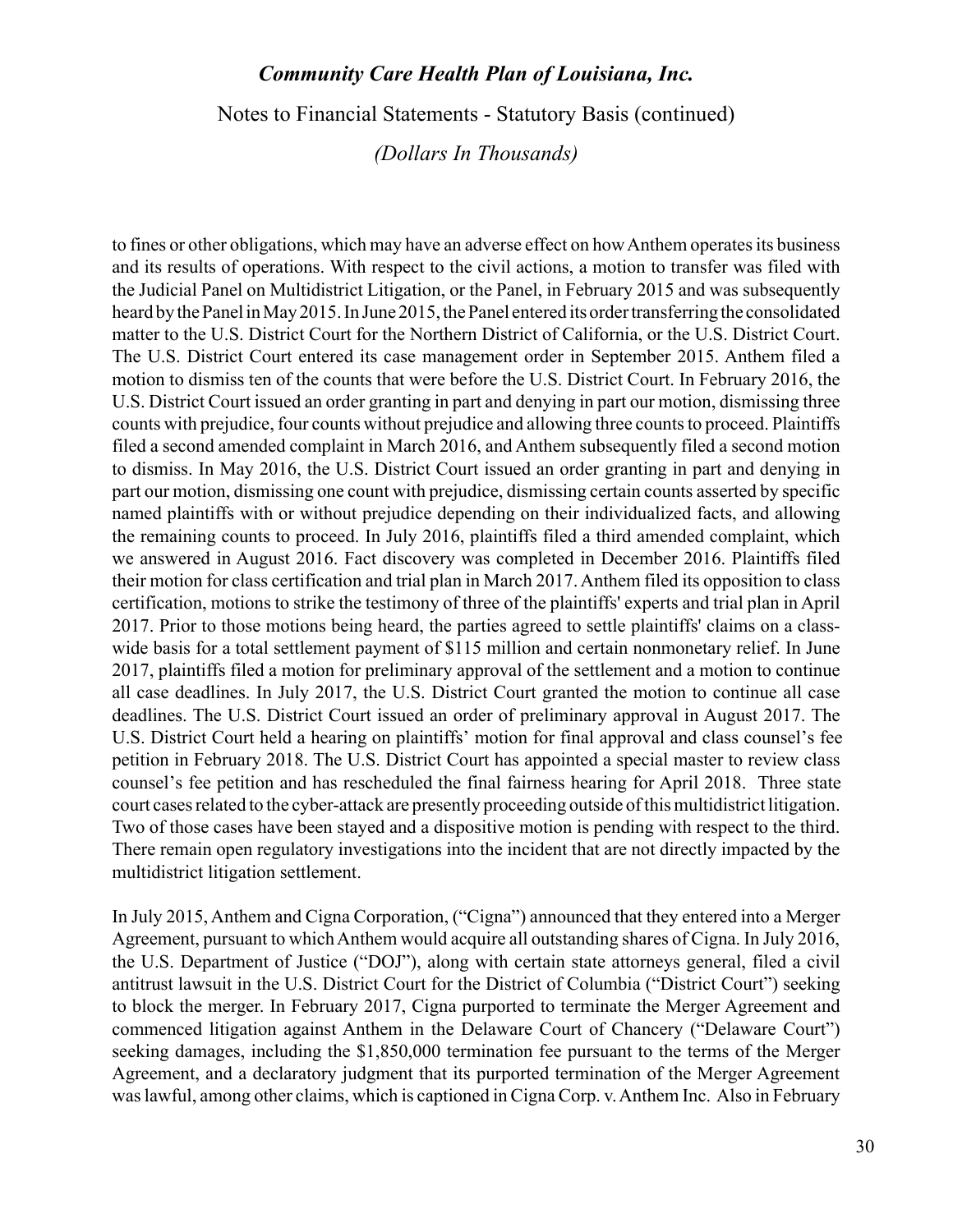Notes to Financial Statements - Statutory Basis (continued)

### *(Dollars In Thousands)*

2017, Anthem initiated its own litigation against Cigna in the Delaware Court seeking a temporary restraining order to enjoin Cigna from terminating the Merger Agreement, specific performance compelling Cigna to comply with the Merger Agreement and damages, which is captioned Anthem Inc. v. Cigna Corp. In April 2017, the U.S. Circuit Court of Appeals for the District of Columbia affirmed the ruling of the District Court, which blocked the merger. In May 2017, after the Delaware Court denied our motion to enjoin Cigna from terminating the Merger Agreement, Anthem delivered to Cigna a notice terminating the Merger Agreement. The litigation in Delaware is ongoing. Anthem believes Cigna's allegations are without merit and intends to vigorously pursue its claims and defend against Cigna's allegations; however, the ultimate outcome of Anthem's litigation with Cigna cannot be presently determined.

The Company is involved in other pending and threatened litigation of the character incidental to the business transacted, arising out of its operations and is from time to time involved as a party in various governmental investigations, audits, reviews and administrative proceedings. These investigations, audits and reviews and administrative proceedings include routine and special investigations by state insurance departments, state attorneys general, the U.S. Attorney General and Federal Agencies. Such investigations, audits, reviews and administrative proceedings could result in the imposition of civil or criminal fines, penalties, other sanctions and additional rules, regulations or other restrictions on The Company's business operations. The Company believes that any liability that may result from any one of these actions, or in the aggregate, could have a material adverse effect on the Company's financial position or results of operations.

The Company has no other known contingencies.

#### **10. Retirement Benefits**

The Company participates in a deferred compensation plan sponsored by Anthem that covers certain employees once the participant reaches the maximum contribution amount for the Anthem 401(k) Plan (the "401(k) Plan"). The deferred amounts are payable according to the terms and subject to the conditions of the deferred compensation plan. Anthem allocates a share of the total accumulated costs of this plan to the Company based on the number of allocated employees subject to the deferred compensation plan. The Company has no legal obligation for benefits under this plan.

The Company participates in the 401(k) Plan, sponsored by ATH Holding Company, LLC ("ATH Holding"), and covering substantially all employees. Voluntary employee contributions are matched by ATH Holding subject to certain limitations. ATH Holding allocates a share of the total costs of the plan to the Company based on the number of allocated employees. The Company has no legal obligation for benefits under this plan.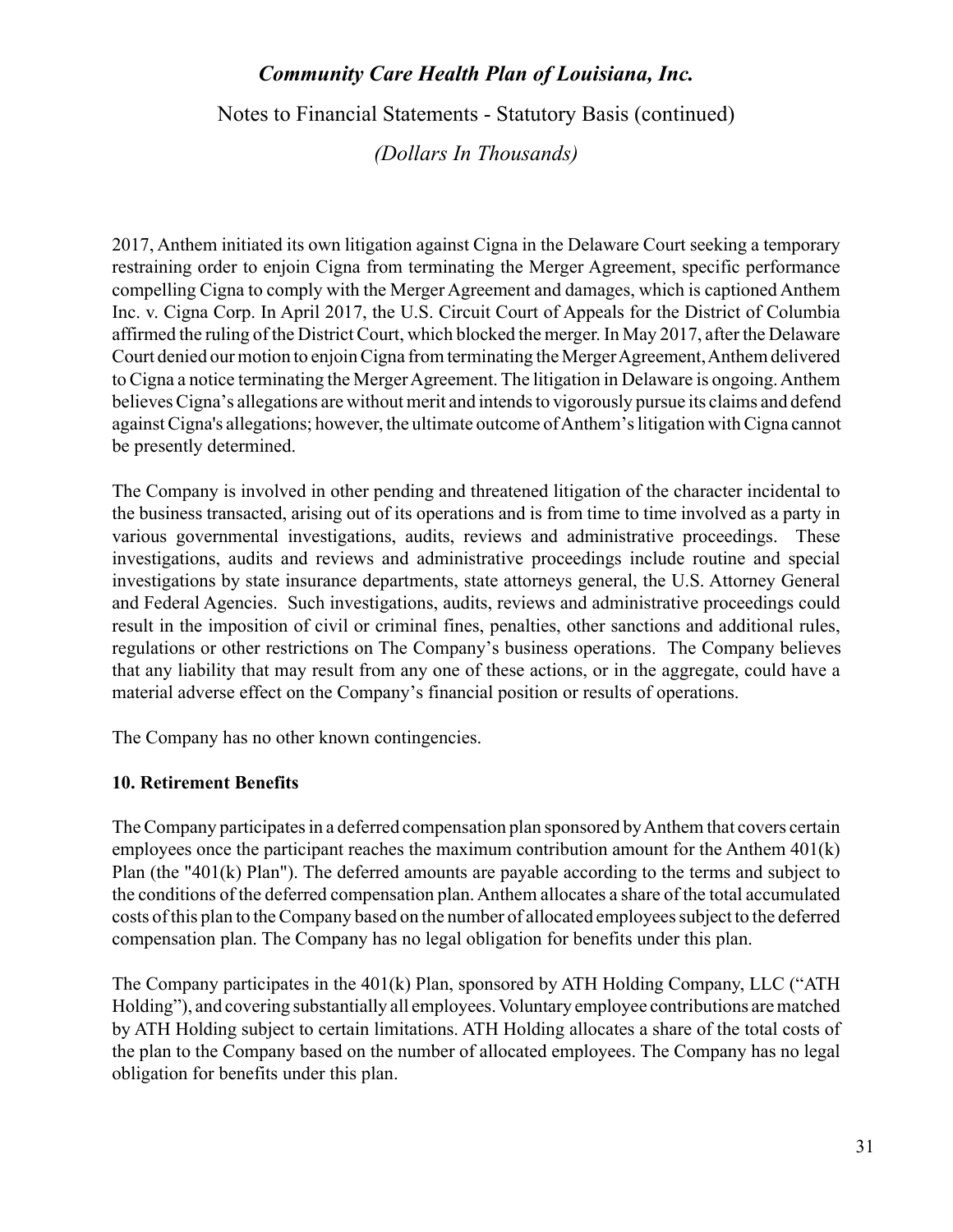Notes to Financial Statements - Statutory Basis (continued)

*(Dollars In Thousands)*

During 2017 and 2016, the Company was allocated the following costs or (credits) for these retirement benefits:

|                            | 2017  | 2016 |     |
|----------------------------|-------|------|-----|
| Deferred compensation plan | 29 S  |      |     |
| Defined contribution plan  | 1.015 |      | 844 |

#### **11. Uninsured Accident and Health Plans**

The net gain (loss) from operations and total claim payment volume from administrative services only ("ASO") plans was:

|                                                                                                                           |    | <b>ASO</b><br>Uninsured<br><b>Plans</b> | <b>Uninsured Portion</b><br>of Partially Insured<br><b>Plans</b> |                           | <b>Total ASO</b> |
|---------------------------------------------------------------------------------------------------------------------------|----|-----------------------------------------|------------------------------------------------------------------|---------------------------|------------------|
| For the year ended December 31, 2017                                                                                      |    |                                         |                                                                  |                           |                  |
| Net reimbursement for administrative expenses (including<br>administrative fees) in excess of (less than) actual expenses | S  | $(5, 727)$ \$                           |                                                                  | $\boldsymbol{\mathsf{s}}$ | (5, 727)         |
| Total net other income or expenses (including interest paid<br>to or received from plans)                                 |    |                                         |                                                                  |                           |                  |
| Net gain (loss) from operations                                                                                           |    | $(5,727)$ \$                            |                                                                  | S                         | (5, 727)         |
| Total claim payment volume                                                                                                |    | 176,208 \$                              |                                                                  | \$                        | 176,208          |
| For the year ended December 31, 2016                                                                                      |    |                                         |                                                                  |                           |                  |
| Net reimbursement for administrative expenses (including<br>administrative fees) in excess of (less than) actual expenses | \$ | $(3,872)$ \$                            |                                                                  | \$                        | (3,872)          |
| Total net other income or expenses (including interest paid<br>to or received from plans)                                 |    |                                         |                                                                  |                           |                  |
| Net gain (loss) from operations                                                                                           |    | $(3,872)$ \$                            |                                                                  |                           | (3, 872)         |
| Total claim payment volume                                                                                                |    | 138,663 \$                              |                                                                  | \$                        | 138,663          |
|                                                                                                                           |    |                                         |                                                                  |                           |                  |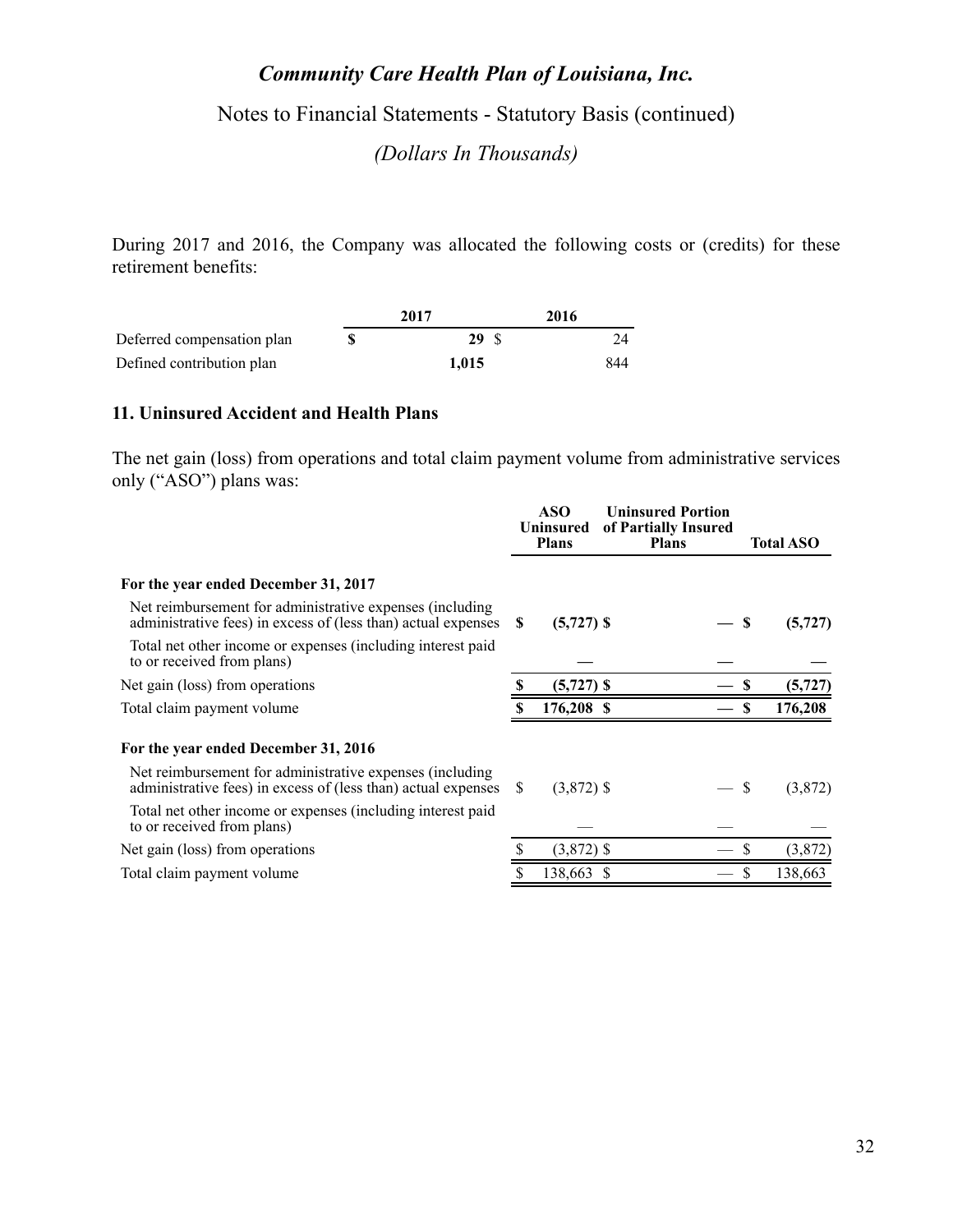Notes to Financial Statements - Statutory Basis (continued)

*(Dollars In Thousands)*

#### **12. Health Care Receivables**

Pharmaceutical rebate receivables consist of reasonably estimated and billed amounts. Amounts not collected within 90 days of the invoice or confirmation date are nonadmitted. Total admitted and nonadmitted pharmaceutical rebates receivables at December 31 are as follows:

|                                                                                     | 2017     |  |                    |  | 2016            |  |                    |
|-------------------------------------------------------------------------------------|----------|--|--------------------|--|-----------------|--|--------------------|
|                                                                                     | Admitted |  | <b>Nonadmitted</b> |  | <b>Admitted</b> |  | <b>Nonadmitted</b> |
| Pharmaceutical rebate receivables, reported in<br>health care and other receivables | 537 S    |  | 118 S              |  | 806 S           |  | 1.494              |
| Total pharmaceutical rebate receivables                                             | 537 S    |  | 118 S              |  | 806 \$          |  | 494                |

During 2017, the Company sold \$2,108 of pharmaceutical rebate receivables without recourse to Blue Cross of California, an affiliated entity. The proceeds received by the Company represented the expected pharmaceutical rebates recoverable in 90 days or more, less a \$11 discount fee.

Claim overpayment receivables consist of amounts that have been invoiced and meet the setoff conditions. Amounts that have not been invoiced and do not meet the setoff conditions are nonadmitted. Total admitted and nonadmitted claim overpayment receivables at December 31 are as follows:

|                                                                                 | 2017     |        |                    |          | 2016               |
|---------------------------------------------------------------------------------|----------|--------|--------------------|----------|--------------------|
|                                                                                 | Admitted |        | <b>Nonadmitted</b> | Admitted | <b>Nonadmitted</b> |
| Claim overpayment receivables, reported in<br>health care and other receivables |          | $-$ \$ | 5.998 \$           | $-$ \$   | 11.444             |
| Total claim overpayment receivables                                             |          | $-$ S  | 5,998 \$           | $-$ S    | 1.444              |

Other healthcare receivables at December 31 are as follows:

|                                                                                |          |  |                    | 2016            |        |                    |
|--------------------------------------------------------------------------------|----------|--|--------------------|-----------------|--------|--------------------|
|                                                                                | Admitted |  | <b>Nonadmitted</b> | <b>Admitted</b> |        | <b>Nonadmitted</b> |
| Other healthcare receivables, reported in health<br>care and other receivables |          |  | 409 S              |                 | $-$ \$ | 206                |
| Total other healthcare receivables                                             |          |  | 409 S              |                 |        | 206                |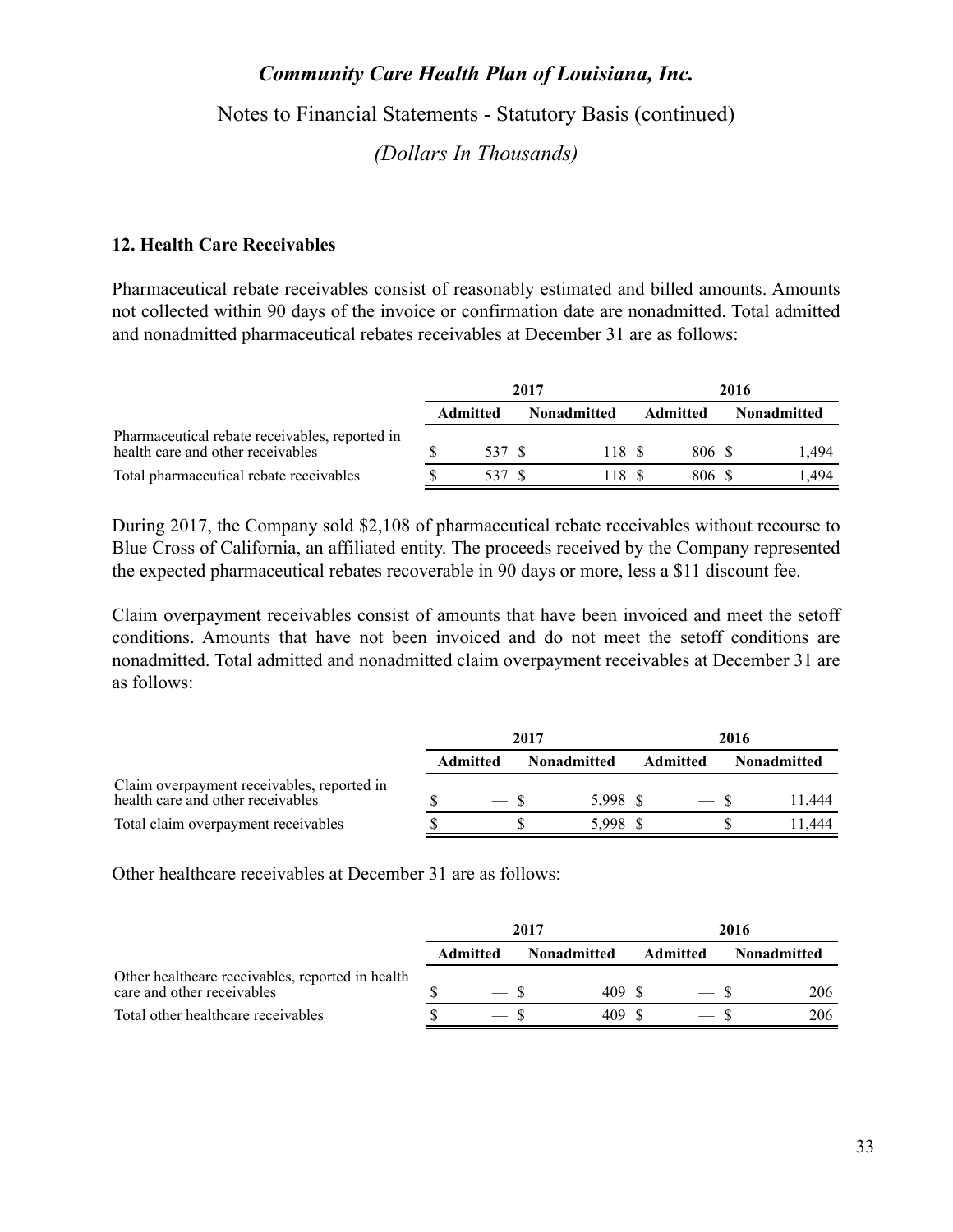Notes to Financial Statements - Statutory Basis (continued)

*(Dollars In Thousands)*

#### **13. Related Party Transactions**

The Company has entered into administrative services agreements with its affiliated companies. Pursuant to these agreements, various administrative, management and support services are provided to or provided by the Company. The expenses related to these administrative management and support services are allocated to or allocated by the Company in an amount equal to the direct and indirect costs and expenses incurred in providing these services. Costs include expenses such as salaries, benefits, communications, advertising, consulting services, rent, utilities, accounting, underwriting, and product development, which support the operations of the Company. These costs are allocated based on various utilization statistics.

Net payments to affiliated companies pursuant to the above administrative service agreements were \$78,313 and \$66,017 in 2017 and 2016, respectively, and are included in operating expenses and claims adjustment expenses in the statutory basis statements of operations.

At December 31, 2017 and 2016, the Company reported \$7,778 and \$565 due from affiliates, respectively. At December 31, 2017, the Company reported no amounts due to affiliates. At December 31, 2016, the Company reported \$2,557 due to affiliates. The receivable and payable balances represent intercompany transactions that will be settled in accordance with the settlement terms of the intercompany agreement.

At September 30, 2017, there was a \$7,187 capital contribution from APHC. It was authorized on August 22, 2017 and paid on August 31, 2017. At December 31, 2017, there was additional \$12,915 capital contribution from APHC. It was authorized on December 14, 2017 and paid on December 18, 2017. At December 31, 2017, there was additional \$3,228 capital contribution from BCBS LA, which was paid on December 15, 2017.

At December 31, 2016 the Company received a \$20,000 capital contribution from AGP. It was authorized on June 27, 2016 and paid on June 30, 2016.

Royalties charged to the Company for the year ended December 31, 2017 was \$10,271, which is included in operating expenses in the accompanying statutory basis statements of operations. The royalty agreement is with the Company's parent, AGP. There were no royalties charged for the year ended December 31, 2016.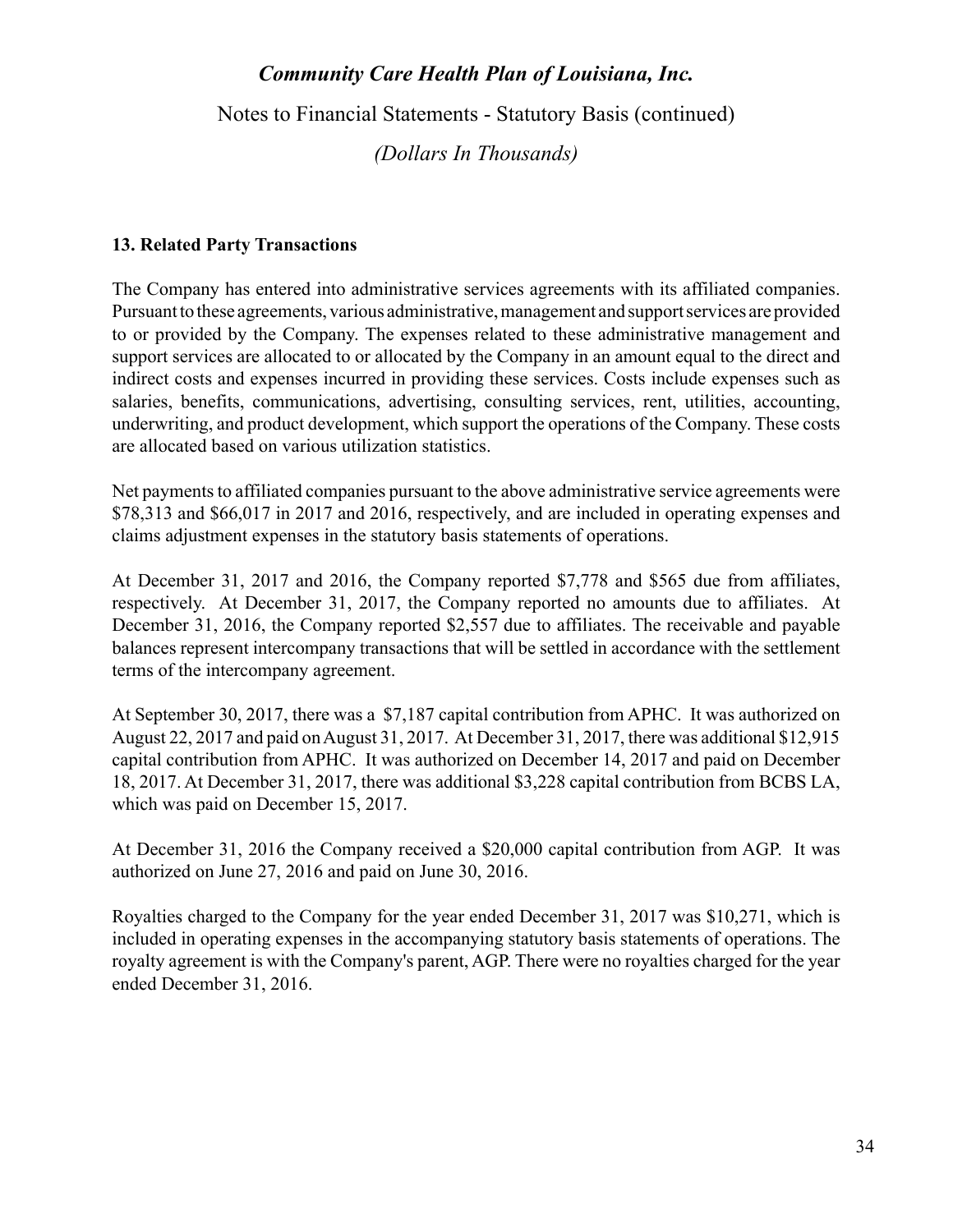Notes to Financial Statements - Statutory Basis (continued)

*(Dollars In Thousands)*

### **14. Subsequent Events**

Management of the Company has evaluated all events occurring after December 31, 2017 through April 24, 2018, the date the financial statements were available to be issued, to determine whether any event required either recognition or disclosure in the financial statements. It was determined there were no events that require recognition or disclosure in the financial statements through the report date.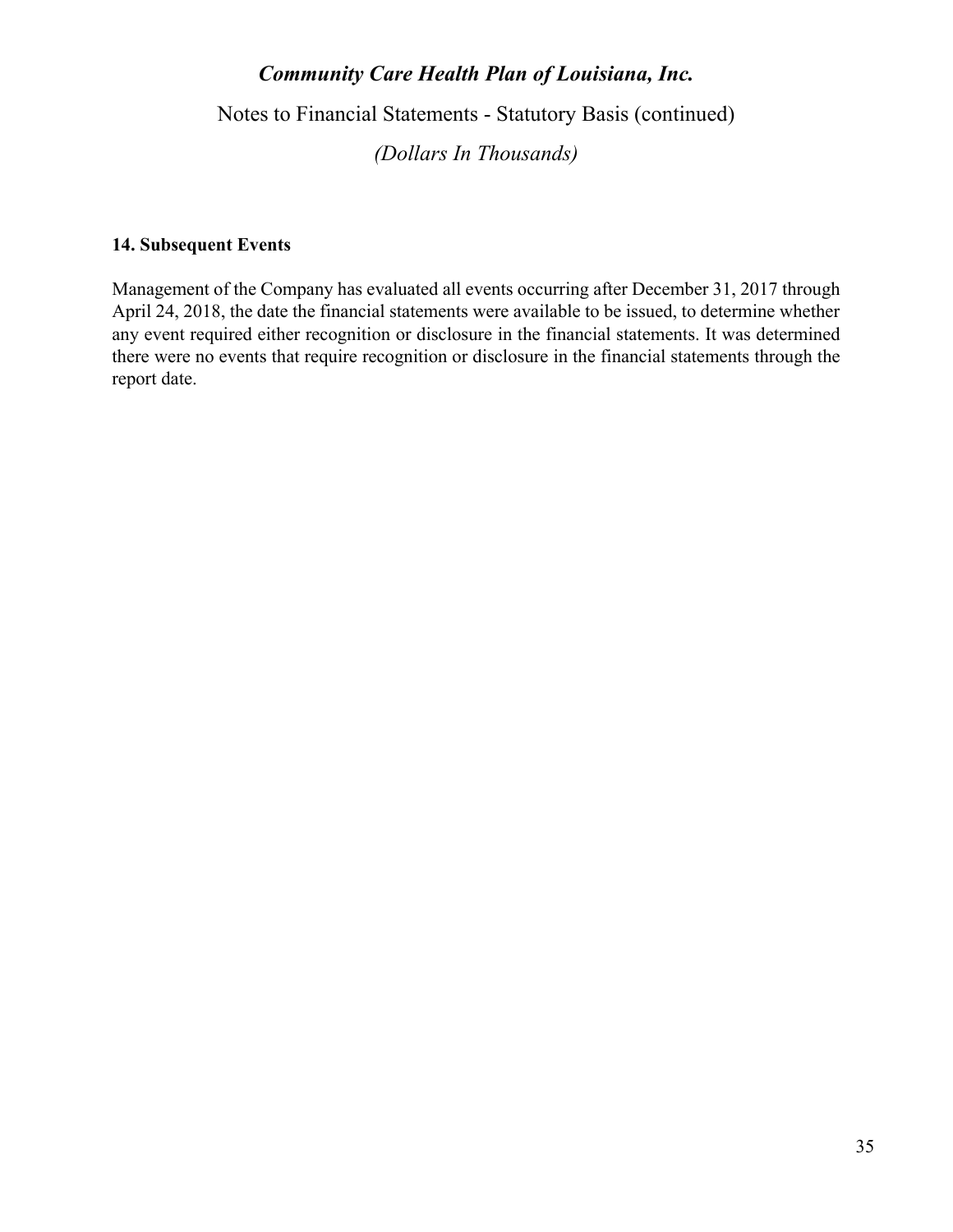Supplementary Information - Statutory Basis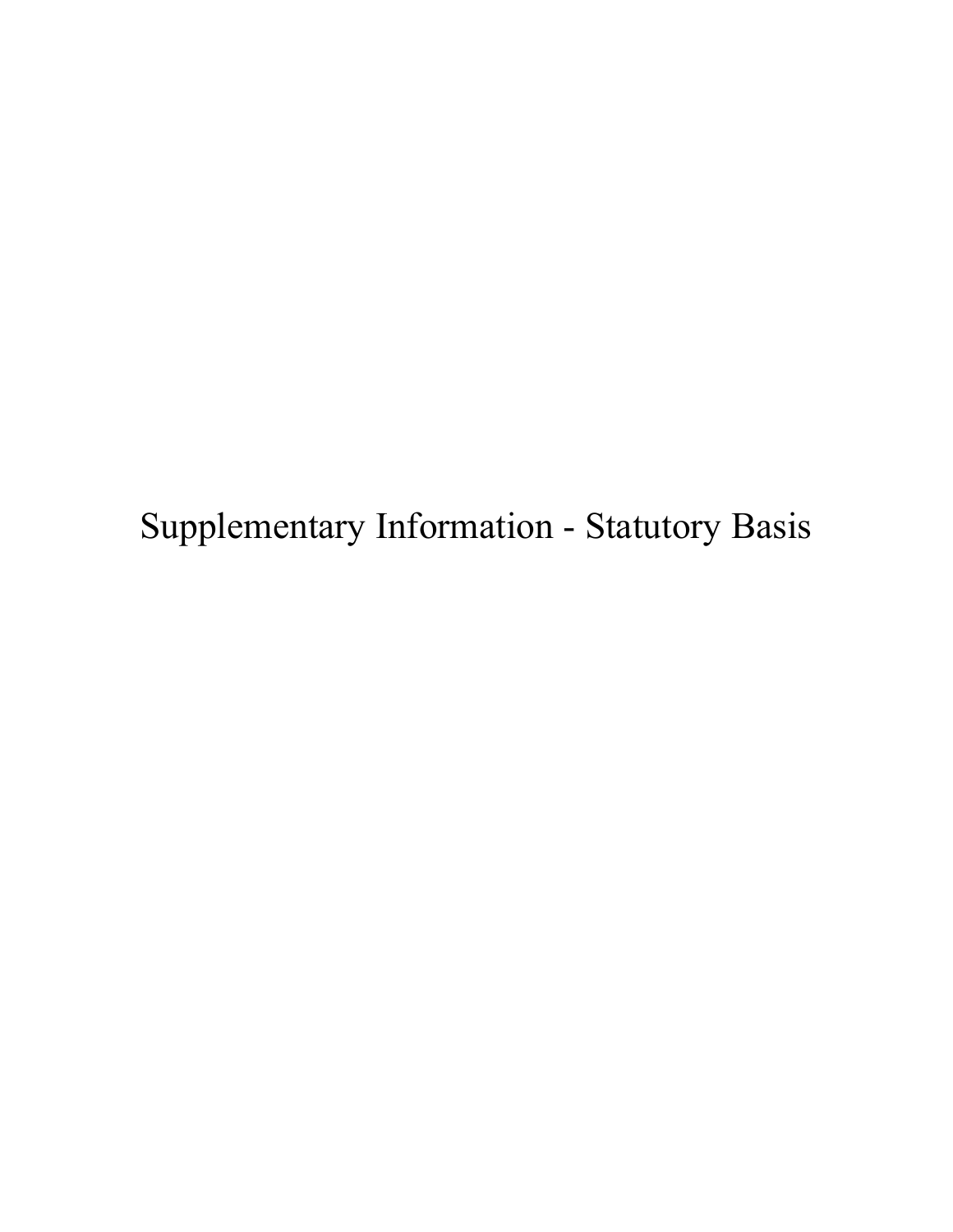<span id="page-38-0"></span>

Ernst & Young LLP 111 Monument Circle Suite 4000 Indianapolis, IN 46204 Tel: +1 317 681 7000 Fax: +1 317 681 7216 ey.com

#### **Report of Independent Auditors on Supplementary Information**

Board of Directors Community Care Health Plan of Louisiana, Inc.

Our audits were conducted for the purpose of forming an opinion on the statutory basis financial statements as a whole. The accompanying supplemental investment disclosures are presented to comply with the National Association of Insurance Commissioners' Annual Statement Instructions and the National Association of Insurance Commissioners' Accounting Practices and Procedures Manual and for purposes of additional analysis and are not a required part of the financial statements. Such information is the responsibility of management and was derived from and relates directly to the underlying accounting and other records used to prepare the financial statements. The information has been subjected to the auditing procedures applied in the audit of the statutory basis financial statements and certain additional procedures, including comparing and reconciling such information directly to the underlying accounting and other records used to prepare the financial statements or to the financial statements themselves, and other additional procedures in accordance with auditing standards generally accepted in the United States. In our opinion, the information is fairly stated, in all material respects, in relation to the financial statements as a whole.

This report is intended solely for the information and use of the Company and state insurance departments to whose jurisdiction the Company is subject and is not intended to be and should not be used by anyone other than these specified parties.

Ernst + Young LLP

April 24, 2018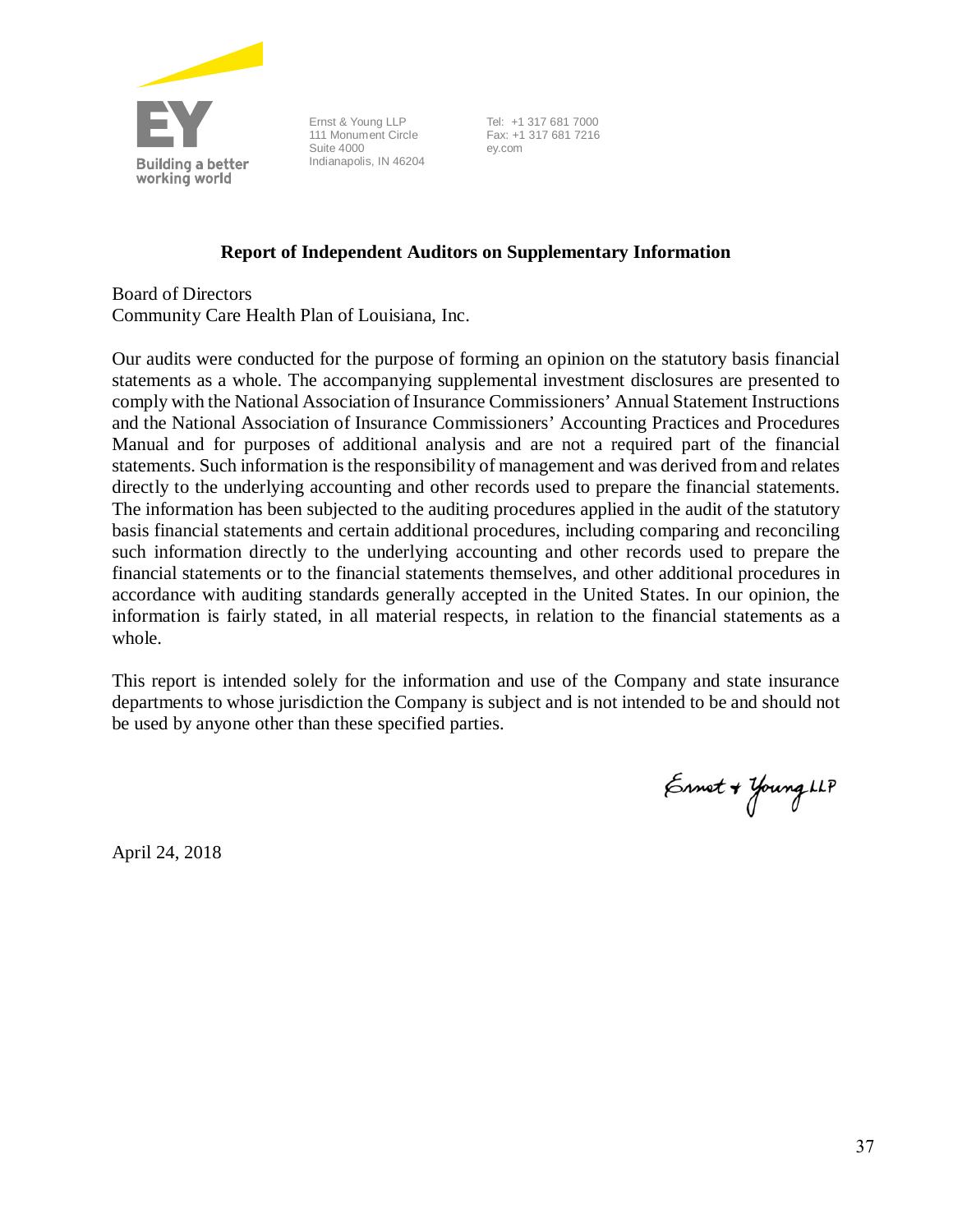# <span id="page-39-0"></span>Summary Investment Schedule - Statutory Basis

## *(Dollars In Thousands)*

### December 31, 2017

|                                                                                                                    |             |                                                                | <b>Admitted Assets</b>                                               |                                                                           |                |                                                                        |  |  |  |  |
|--------------------------------------------------------------------------------------------------------------------|-------------|----------------------------------------------------------------|----------------------------------------------------------------------|---------------------------------------------------------------------------|----------------|------------------------------------------------------------------------|--|--|--|--|
|                                                                                                                    |             | <b>Gross Investment</b><br><b>Holdings</b>                     | <b>Admitted Assets as Reported in the Annual</b><br><b>Statement</b> |                                                                           |                |                                                                        |  |  |  |  |
|                                                                                                                    | Amount      | Percentage<br>of Gross<br><b>Investment</b><br><b>Holdings</b> | Amount                                                               | <b>Securities</b><br>Lending<br><b>Reinvested</b><br>Collateral<br>Amount | <b>Total</b>   | Percentage<br>of Total<br>Admitted<br><b>Invested</b><br><b>Assets</b> |  |  |  |  |
| Bonds:                                                                                                             |             |                                                                |                                                                      |                                                                           |                |                                                                        |  |  |  |  |
| States, territories and possessions general<br>obligations                                                         | 7,133<br>\$ | $3.2\%$                                                        | -S<br>7,133 \$                                                       | <sup>\$</sup><br>$\overline{\phantom{0}}$                                 | 7,133          | 3.2%                                                                   |  |  |  |  |
| Political subdivisions of states, territories and<br>possessions and political subdivisions general<br>obligations | 18,417      | 8.3                                                            | 18,417                                                               |                                                                           | 18,417         | 8.3                                                                    |  |  |  |  |
| Revenue and assessment obligations                                                                                 | 40,649      | 18.3                                                           | 40,649                                                               |                                                                           | 40,649         | 18.3                                                                   |  |  |  |  |
| Mortgage-backed securities (includes residential and<br>commercial MBS):                                           |             |                                                                |                                                                      |                                                                           |                |                                                                        |  |  |  |  |
| Pass-through securities:                                                                                           |             |                                                                |                                                                      |                                                                           |                |                                                                        |  |  |  |  |
| Issued by FNMA and FHLMC                                                                                           | 3,347       | 1.5                                                            | 3,347                                                                |                                                                           | 3,347          | 1.5                                                                    |  |  |  |  |
| CMOs and REMICs:                                                                                                   |             |                                                                |                                                                      |                                                                           |                |                                                                        |  |  |  |  |
| Issued or guaranteed by GNMA, FNMA,<br>FHLMC or VA                                                                 | 5,114       | 2.3                                                            | 5,114                                                                |                                                                           | 5,114          | 2.3                                                                    |  |  |  |  |
| Other debt and other fixed income securities (excluding<br>short-term):                                            |             |                                                                |                                                                      |                                                                           |                |                                                                        |  |  |  |  |
| Unaffiliated domestic securities                                                                                   | 77,916      | 35.0                                                           | 77,916                                                               |                                                                           | 77,916         | 35.0                                                                   |  |  |  |  |
| Unaffiliated foreign securities                                                                                    | 15,276      | 6.9                                                            | 15,276                                                               |                                                                           | 15,276         | 6.9                                                                    |  |  |  |  |
| Receivables for securities                                                                                         | 95          | 0.0                                                            | 95                                                                   |                                                                           | 95             | 0.0                                                                    |  |  |  |  |
| Cash, cash equivalents and short-term investments                                                                  | 54,530      | 24.5                                                           | 54,530                                                               |                                                                           | 54,530         | 24.5                                                                   |  |  |  |  |
| Total invested assets                                                                                              | \$222,477   | 100.0%                                                         | $$222,477$ \;                                                        |                                                                           | $-$ \$ 222,477 | 100.0%                                                                 |  |  |  |  |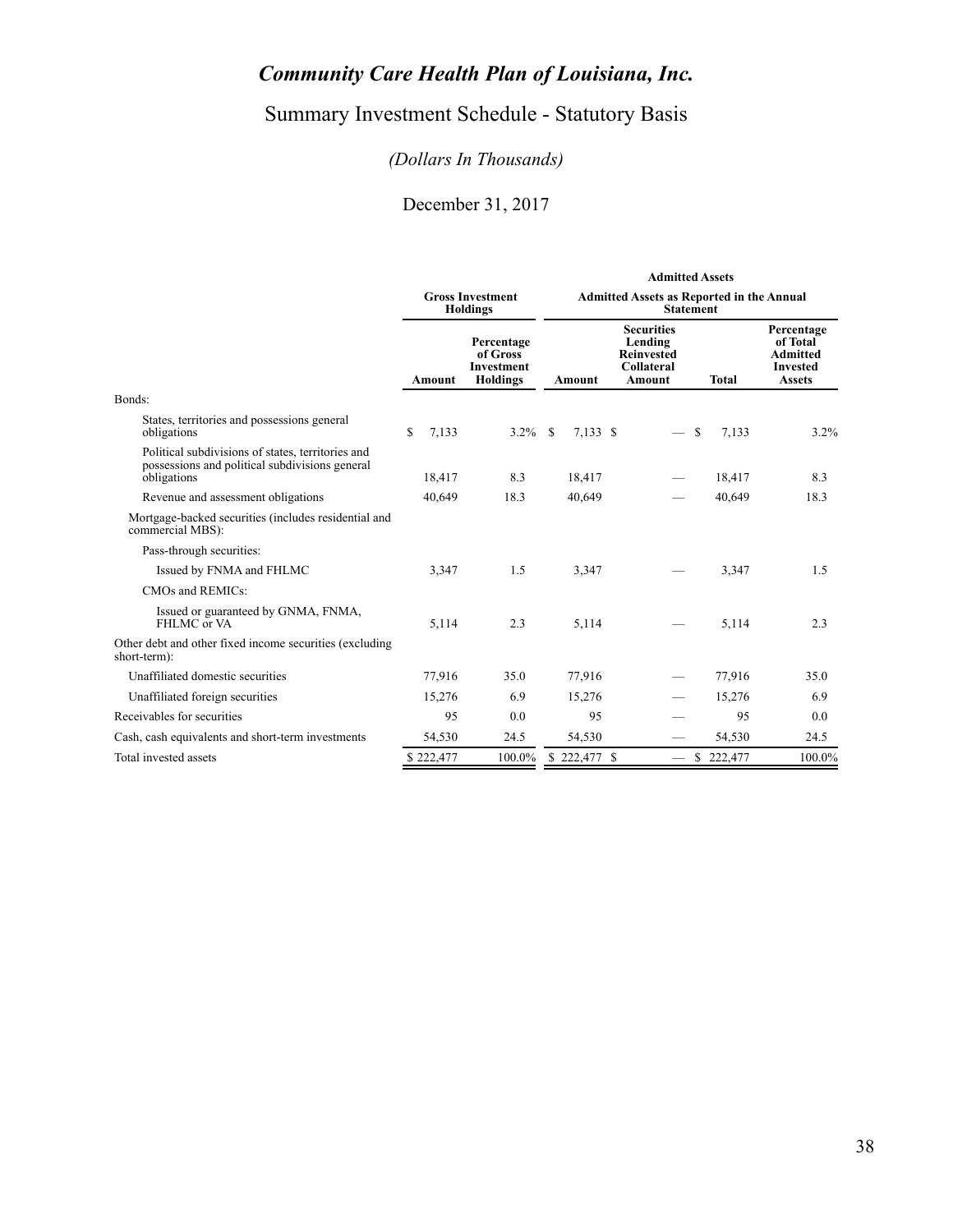Investment Risks Interrogatories - Statutory Basis

*(Dollars In Thousands)*

#### December 31, 2017

<span id="page-40-0"></span>1. The Company's total admitted assets as reported on Page 2 of the Annual Statement are: \$ 333,685

2. Ten largest exposures to a single issuer/borrower/investment:

|      | Investment                    | Description of<br>Exposure | Amount      | Percentage<br>of Total<br>Admitted<br>Assets |
|------|-------------------------------|----------------------------|-------------|----------------------------------------------|
| 2.01 | Citigroup Inc                 | <b>Bonds</b>               | \$<br>6,545 | $2.0\%$                                      |
| 2.02 | State of Hawaii               | <b>Bonds</b>               | 6,207       | $1.9\%$                                      |
| 2.03 | City of Bridgeport CT         | <b>Bonds</b>               | 6,106       | $1.8\%$                                      |
| 2.04 | CarMax Inc                    | <b>Bonds</b>               | 4,170       | $1.2\%$                                      |
| 2.05 | Liberty Mutual Holding Co Inc | <b>Bonds</b>               | 3,486       | $1.0\%$                                      |
| 2.06 | United States of America      | <b>Bonds</b>               | 3,347       | $1.0\%$                                      |
| 2.07 | Synchrony Financial           | <b>Bonds</b>               | 3,322       | $1.0\%$                                      |
| 2.08 | Penske Truck Leasing Co LP    | <b>Bonds</b>               | 3,241       | $1.0\%$                                      |
| 2.09 | AutoNation Inc.               | <b>Bonds</b>               | 3,226       | $1.0\%$                                      |
| 2.10 | City of Houston TX            | <b>Bonds</b>               | 3,213       | $1.0\%$                                      |

3. The Company's total admitted assets held in bonds by NAIC designation are:

|      | <b>Bonds</b> |   | Amount  | Percentage<br>of Total<br>Admitted<br>Assets |
|------|--------------|---|---------|----------------------------------------------|
| 3.01 | $NAIC - 1$   | S | 114,429 | 34.3%                                        |
| 3.02 | $NAIC - 2$   |   | 51,708  | 15.5%                                        |
| 3.03 | $NAIC - 3$   |   | 1,715   | 0.5%                                         |
| 3.04 | $NAIC - 4$   |   |         |                                              |
| 3.05 | $NAIC - 5$   |   |         |                                              |
| 3.06 | $NAIC - 6$   |   |         |                                              |
|      |              |   |         |                                              |

The Company has no investments in preferred stock at December 31, 2017.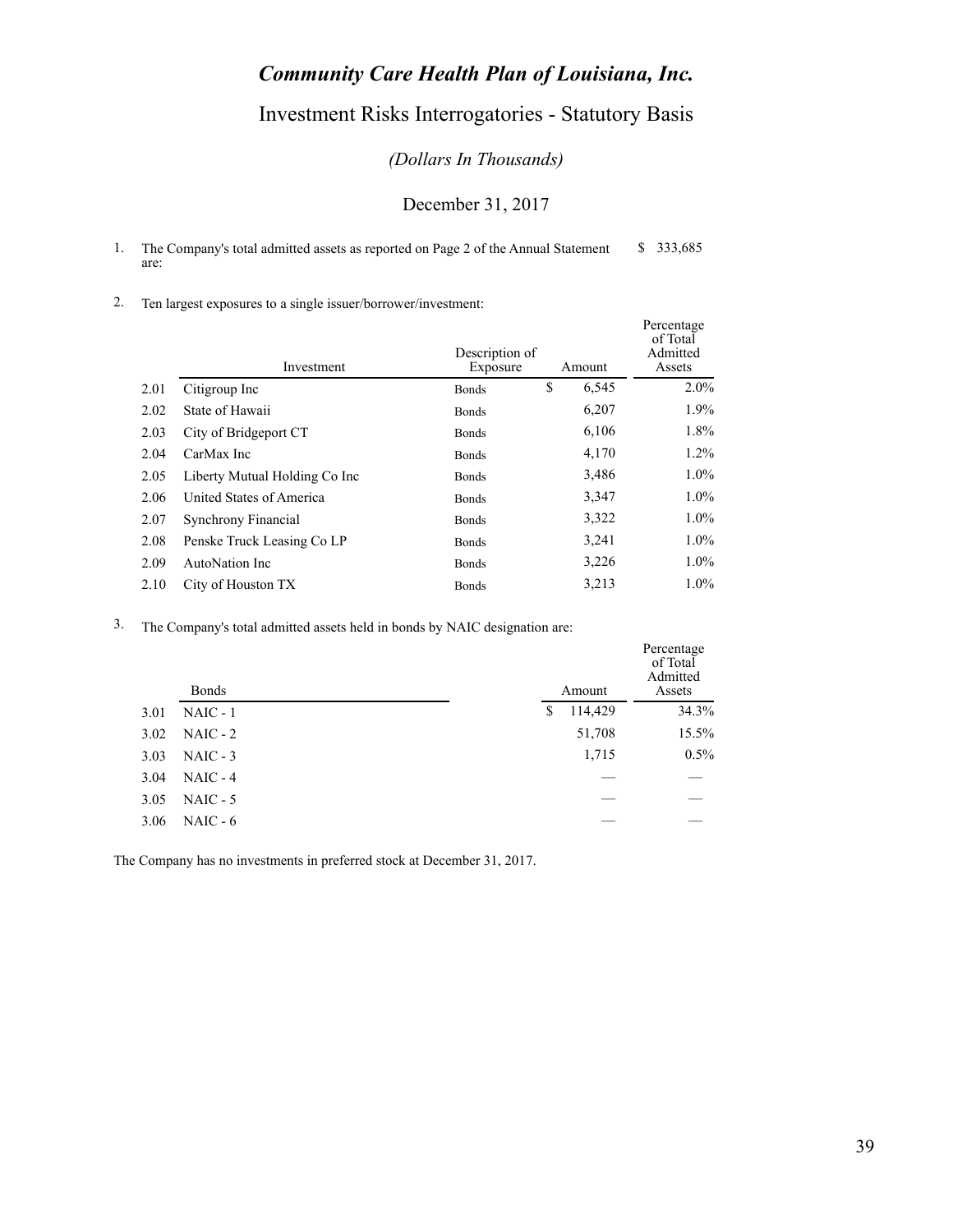Investment Risks Interrogatories - Statutory Basis (continued)

*(Dollars In Thousands)*

- 4. Assets held in foreign investments:
	- 4.01 Are assets held in foreign investments less than 2.5% of the reporting entity's total admitted assets?

|      |                                                                    |   | Yes [  | $Nof X$ ]                                    |
|------|--------------------------------------------------------------------|---|--------|----------------------------------------------|
|      |                                                                    |   | Amount | Percentage<br>of Total<br>Admitted<br>Assets |
|      | 4.02 Total admitted assets held in foreign investments             | S | 15,276 | $4.6\%$                                      |
|      | 4.03 Foreign-currency-denominated investments                      |   |        |                                              |
| 4.04 | Insurance liabilities denominated in that same foreign<br>currency |   |        |                                              |

5. Aggregate foreign investment exposure categorized by NAIC Sovereign rating:

|      |                                   | Amount | r creentage<br>of Total<br>Admitted<br>Assets |
|------|-----------------------------------|--------|-----------------------------------------------|
| 5.01 | Countries rated NAIC - 1          | 15.276 | 4.6%                                          |
| 5.02 | Countries rated NAIC - 2          |        |                                               |
| 5.03 | Countries rated NAIC - 3 or below |        |                                               |

Percentage

6. Two largest foreign investment exposures to a single country, categorized by the country's NAIC sovereign rating:

|      |                                   | Amount       | Percentage<br>of Total<br>Admitted<br>Assets |
|------|-----------------------------------|--------------|----------------------------------------------|
|      | Countries rated NAIC - 1          |              |                                              |
| 6.01 | Country: Cayman Islands           | \$<br>11,119 | 3.3%                                         |
| 6.02 | Country: Netherlands              | 1,445        | 0.4%                                         |
|      | Countries rated NAIC - 2          |              |                                              |
| 6.03 | Country:                          |              |                                              |
| 6.04 | Country:                          |              |                                              |
|      | Countries rated NAIC - 3 or below |              |                                              |
| 6.05 | Country:                          |              |                                              |
| 6.06 | Country:                          |              |                                              |

7. The Company has no unhedged foreign currency exposure.

8. The Company has no unhedged foreign currency exposure.

9. The Company has no unhedged foreign currency exposure.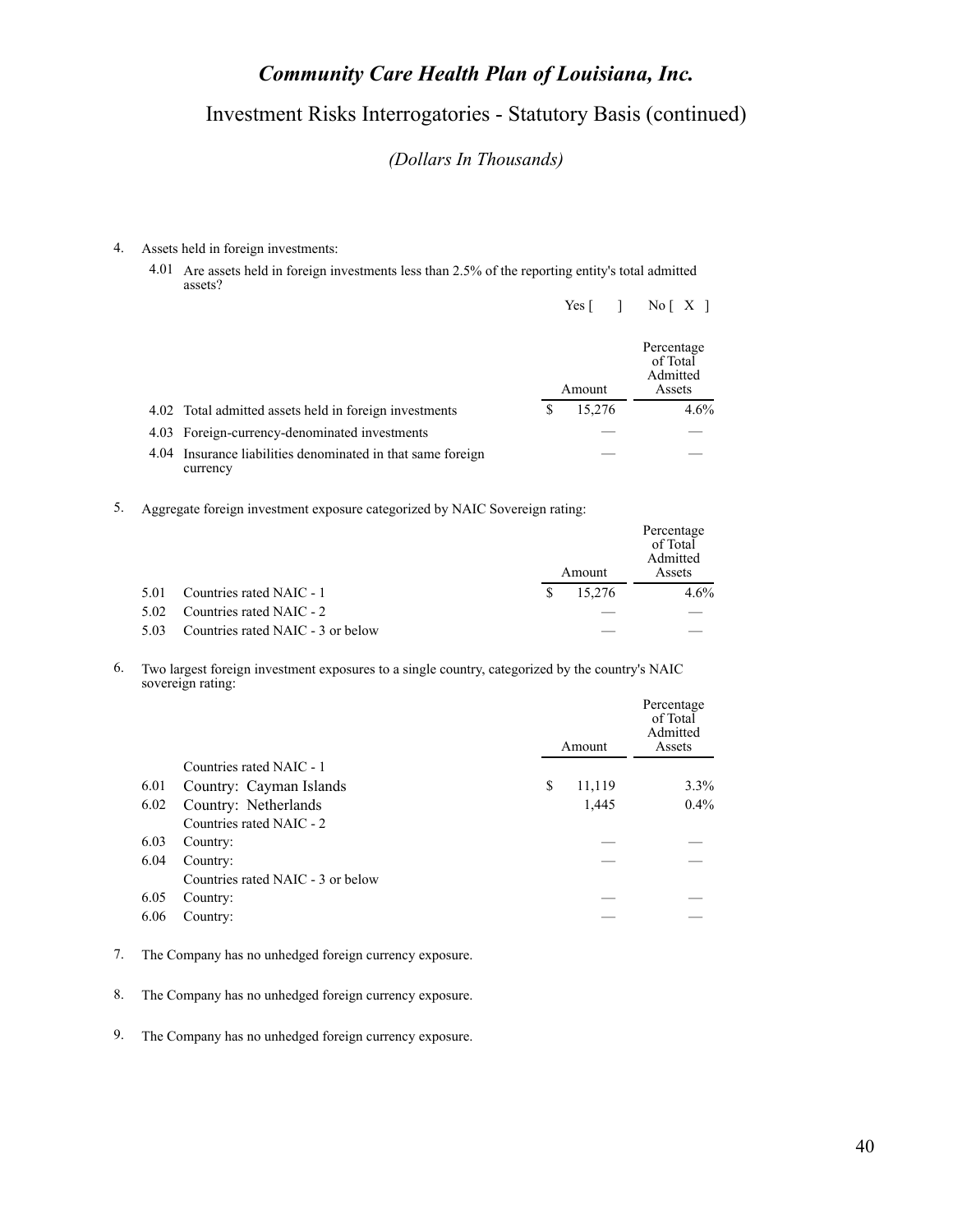### Investment Risks Interrogatories - Statutory Basis (continued)

#### *(Dollars In Thousands)*

#### 10. Ten largest non-sovereign (i.e.non-governmental) foreign issues:

|       | Issuer                                | <b>NAIC Rating</b> | Amount      | Percentage<br>of Total<br>Admitted<br>Assets |
|-------|---------------------------------------|--------------------|-------------|----------------------------------------------|
| 10.01 | Madison Park Funding Ltd              | 1AM                | \$<br>3,000 | $0.9\%$                                      |
|       | 10.02 Octagon Investment Partners Ltd | 1AM                | 2,745       | $0.8\%$                                      |
| 10.03 | Avery Point CLO Ltd                   | 1AM                | 2,293       | $0.7\%$                                      |
| 10.04 | <b>KKR CLO Trust</b>                  | 1AM                | 2,021       | $0.6\%$                                      |
| 10.05 | Cooperatieve Rabobank UA              | 1FE/2FE            | 1,445       | $0.4\%$                                      |
|       | 10.06 Mitsubishi UFJ Financial Group  | 1FE                | 999         | $0.3\%$                                      |
| 10.07 | Apidos CLO                            | 1FE                | 705         | $0.2\%$                                      |
| 10.08 | Scentre Group                         | 1AM                | 694         | $0.2\%$                                      |
| 10.09 | Pentair PLC                           | 1FE                | 515         | $0.2\%$                                      |
| 10.10 | Magnetite CLO Ltd                     | 1AM                | 355         | $0.1\%$                                      |

11. Assets held in Canadian investments are less than 2.5% of the total admitted assets.

- 12. Assets held in investments with contractual sales restrictions are less than 2.5% of the total admitted assets.
- 13. Assets held in equity interests are less than 2.5% of total admitted assets.
- 14. Assets held in nonaffiliated, privately placed equities are less than 2.5% of total admitted assets.
- 15. Investments in general partnership interests are less than 2.5% of the total admitted assets.
- 16. The Company has no investments in mortgage loans.
- 17. The Company has no investments in mortgage loans.
- 18. The Company has no investments in real estate, other than property owned and occupied by the Company.
- 19. The Company has no potential exposure for mezzanine real estate loans.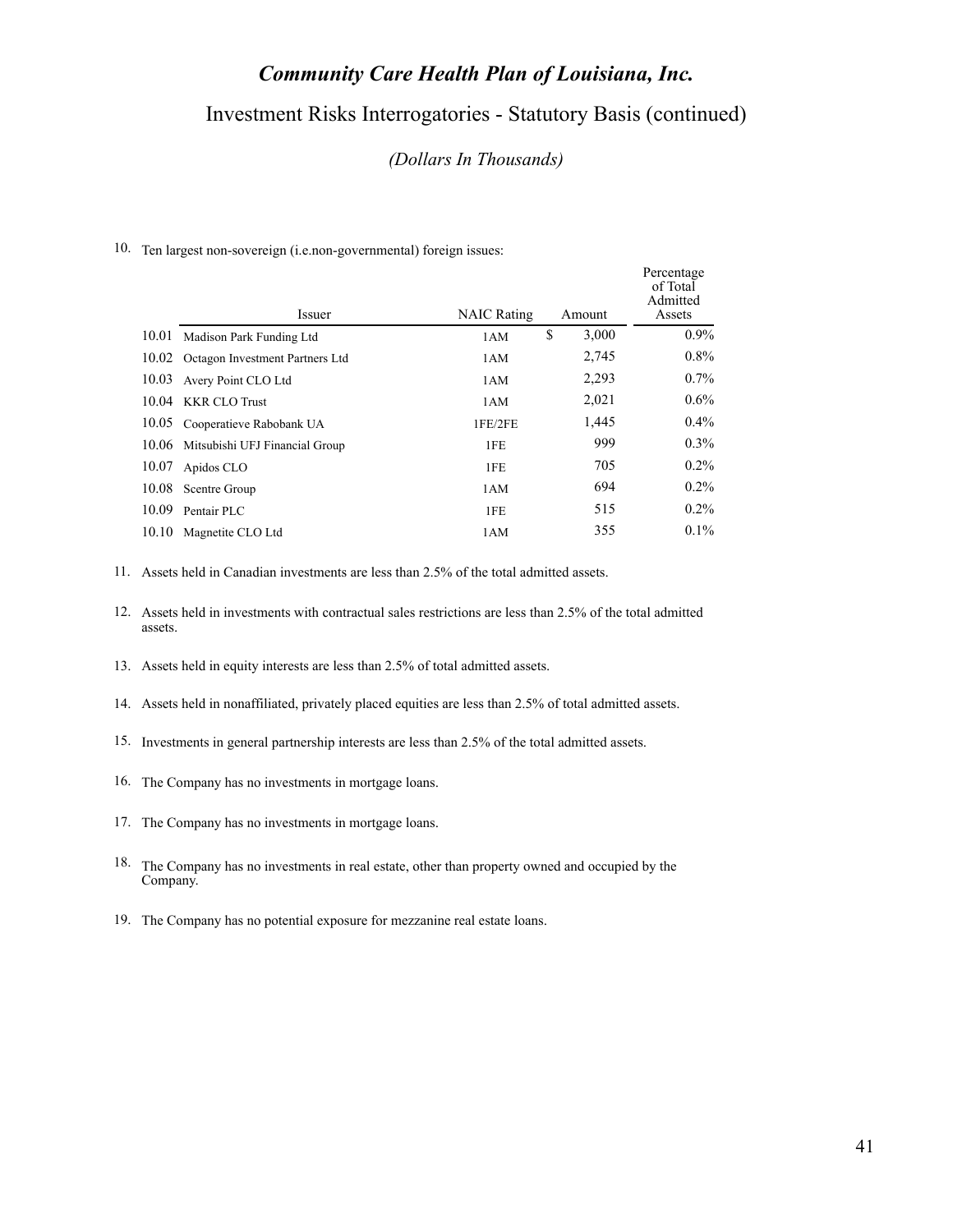Investment Risks Interrogatories - Statutory Basis (continued)

*(Dollars In Thousands)*

20. Amounts and percentages of the reporting entity's total admitted assets subject to the following types of agreements:

|       |                                            | At Year-end |        |                           |                                       |         |            |         |     |
|-------|--------------------------------------------|-------------|--------|---------------------------|---------------------------------------|---------|------------|---------|-----|
|       |                                            |             |        | Percentage<br>of Admitted | At End of Each Quarter<br>(Unaudited) |         |            |         |     |
|       |                                            |             | Amount | Assets                    | 1st gtr                               | 2nd qtr |            | 3rd qtr |     |
| 20.01 | Securities lending                         | ה.          |        |                           | 487                                   | S       | $1,137$ \$ |         | 125 |
|       | 20.02 Repurchase agreements                |             |        |                           |                                       |         |            |         |     |
|       | 20.03 Reverse repurchase agreements        |             |        |                           |                                       |         |            |         |     |
|       | 20.04 Dollar repurchase agreements         |             |        |                           |                                       |         |            |         |     |
|       | 20.05 Dollar reverse repurchase agreements |             |        |                           |                                       |         |            |         |     |

21. The Company held no admitted assets for warrants not attached to other financial instruments, options, caps and floors.

22. The Company held no admitted assets with potential exposure for collars, swaps and forwards.

23. The Company held no admitted assets with potential exposure for futures contracts.